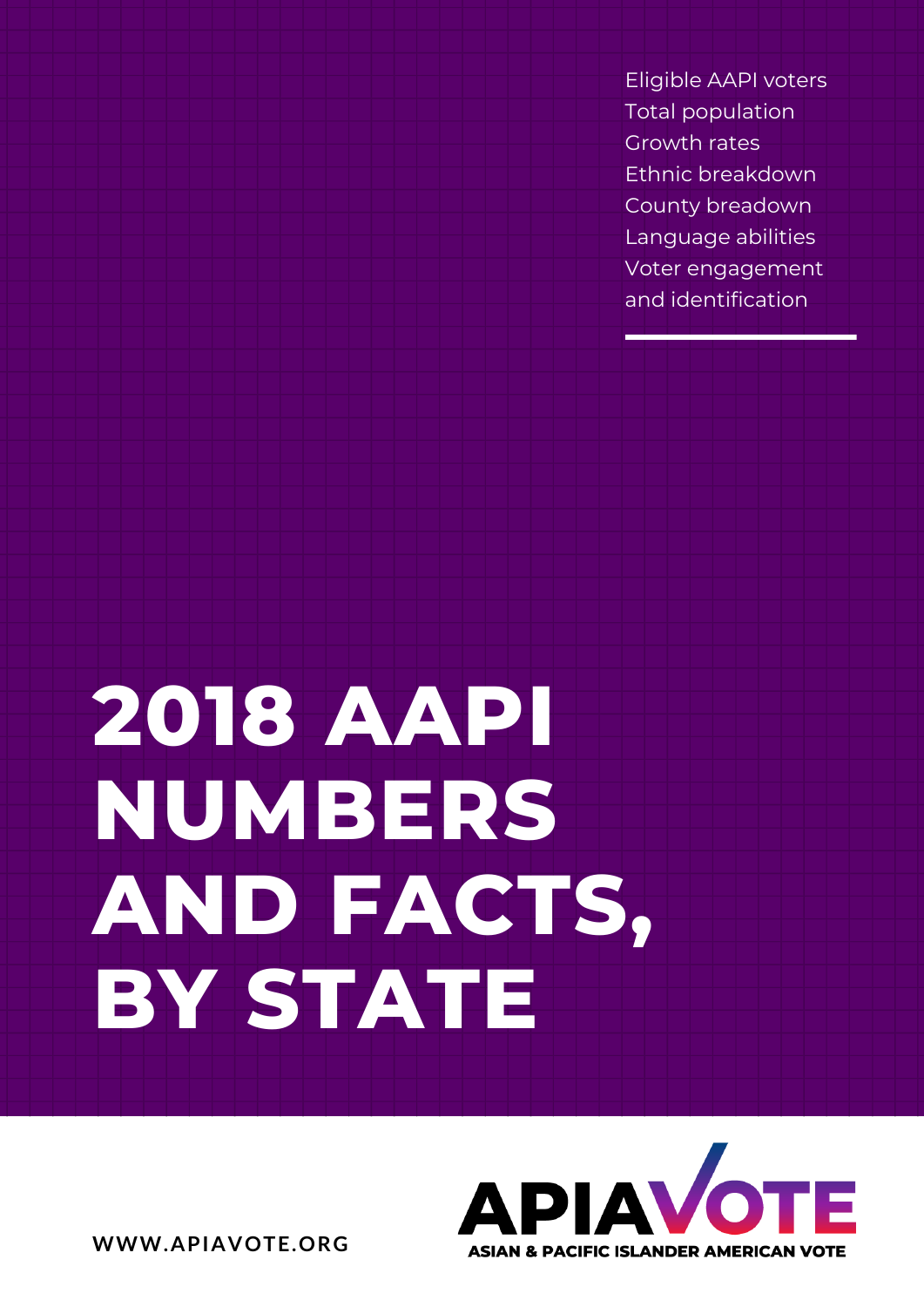## **OURCE TABLE OF CONTENTS**

**PERFORMANCE CONSUMING CONSUMING CONSUMING CONSUMING CONSUMING CONSUMING CONSUMING CONSUMING CONSUMING CONSUMING** Arkansas Ar izona California Colorado Flor ida Georgia Hawaii Illinois Iowa Louisiana Massachusetts Michigan Minnesota **Missouri** New Jersey New York Nevada North Carolina Ohio Oregon Pennsylvania Rhode Island Texas Utah Virginia Washington Wisconsin 3 5 7 9 11 13 15 17 19 21 23 25 27 29 31 33 35 37 39 41 43 45 47 49 51 53 55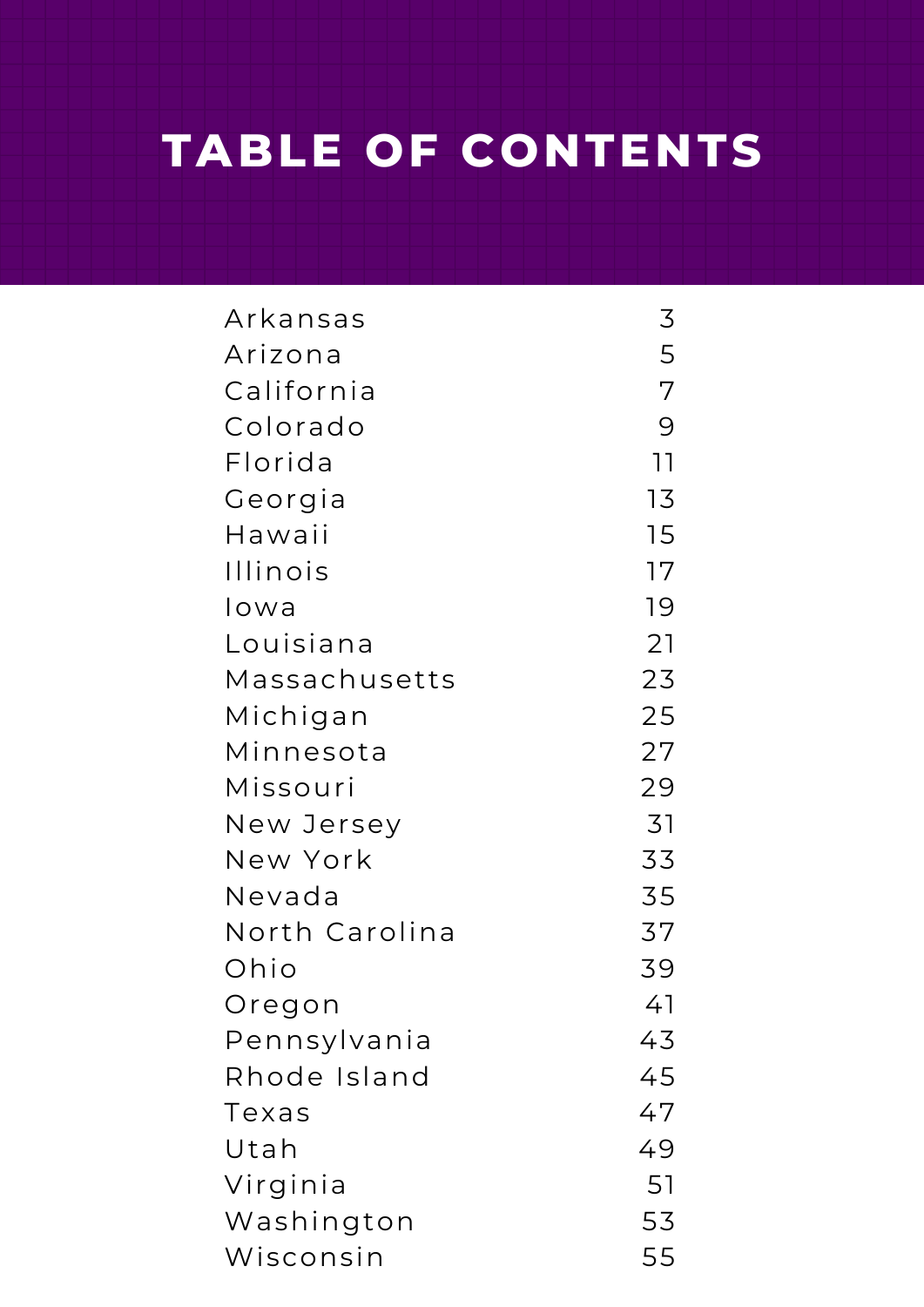## 2018 STATE FACTSHEET Arkansas

#### POPULATION FACTS

- Largest AAPI ethnic groups in Arkansas include: Indian (11,584), Filipino (10,215), Chinese (9,299), Vietnamese (4,882), Laotian (4,559), and Korean (4,188).
- From 2010 to 2016, the number of eligible AAPI voters in Arkansas grew 29%.
	- This compares to a 3% growth rate for the statewide eligible voting population between 2010 to 2016.
- AAPI youth (ages 18-29) comprise 29% of the AAPI CVAP population in Arkansas.
- AAPIs age 50 and up comprise 33% of the AAPI CVAP population.

### 25,477 ELIGIBLE AAPI VOTERS

1.2% AAPI SHARE OF ELECTORATE

IN THE STATE

61,070 AAPI POPULATION SIZE

## 121%

AAPI POPULATION GROWTH RATE SINCE 2000

|               | % of AAPIs in<br>County | Size of AAPI<br>Population | % of AAPI<br>CVAP in<br>County | Size of AAPI<br><b>CVAP</b> |
|---------------|-------------------------|----------------------------|--------------------------------|-----------------------------|
| Washington    | 5%                      | 10,170                     | 2%                             | 2,960                       |
| <b>Benton</b> | 4%                      | 9,095                      | 2%                             | 2,705                       |
| Pulaski       | 2%                      | 8,335                      | 1%                             | 3,445                       |

The number of eligible AAPI voters in Arkansas grew 29% in the last decade—more than 9 times faster than the statewide voting population.



#### COUNTIES WITH HIGHEST AAPI POPULATIONS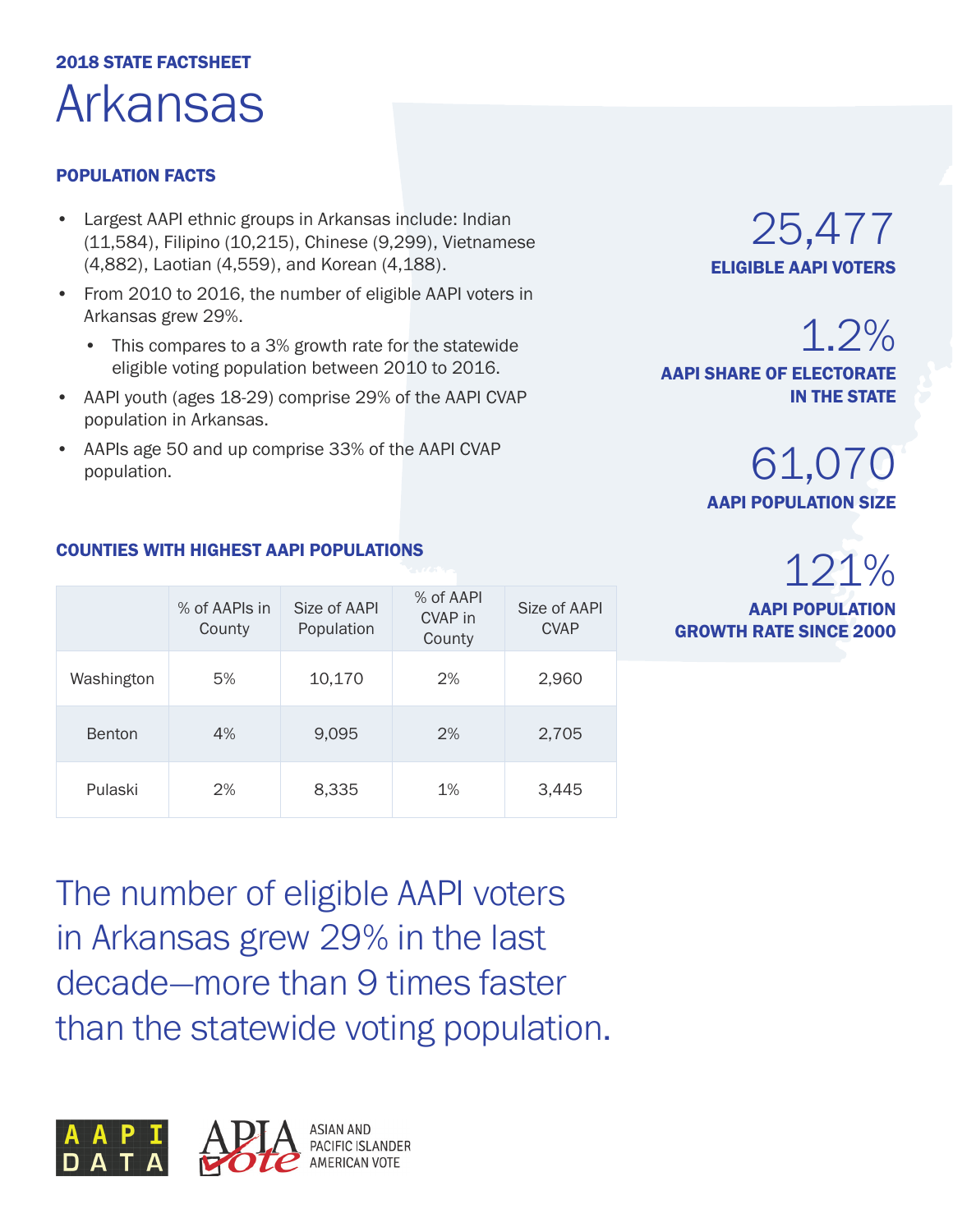- Voter contact continues to be an unmet need for AAPIs. In the 2016 Post-Election National Asian American Survey, 74% of Native Hawaiians & Pacific Islanders and 71% of Asian Americans across the country received no contact about the election, compared to 73% of Latinos, 58% of African Americans, and 56% of whites who were not contacted.
- Among Asian American registered voters that were contacted, 48% reported contact by the Democratic Party in the Fall 2016 National Asian American Survey, 16% by the Republican Party, and 35% by both parties.
- There is also a large opportunity for voter education through contact. In the same survey of registered voters, 41% of Asian Americans and 40% of Pacific Islanders did not declare an identification with either political party.

#### IMPORTANCE OF LANGUAGE ACCESS

- 70% of Asian Americans in Arkansas speak a language other than English at home, and of those, more than 45% speak English less than "very well."
- Turnout is 9% lower for Limited-English Proficient (LEP) than non-LEP registered voters according to the 2012 AAPI Post-Election Survey, and 63% say that Asian language support at polling places would be useful.

#### SOCIOECONOMIC CHALLENGES

- About 5,557 Asian Americans in Arkansas (13%) lack health insurance.
- About 5,678 Asian Americans in Arkansas (14%) live in poverty.
- About 1,970 NHPIs in New Jersey (30%) live in poverty.

#### MULTILINGUAL VOTER HOTLINE

• If you, or anyone you know, has difficulty with language access or needs any other type of voting assistance (including questions about polling locations or voting procedures), please call the National Asian American Voter Hotline at 1-888-API-VOTE (1-888-274-8683).



For more information or questions, please email info@apiavote.org or info@aapidata.com.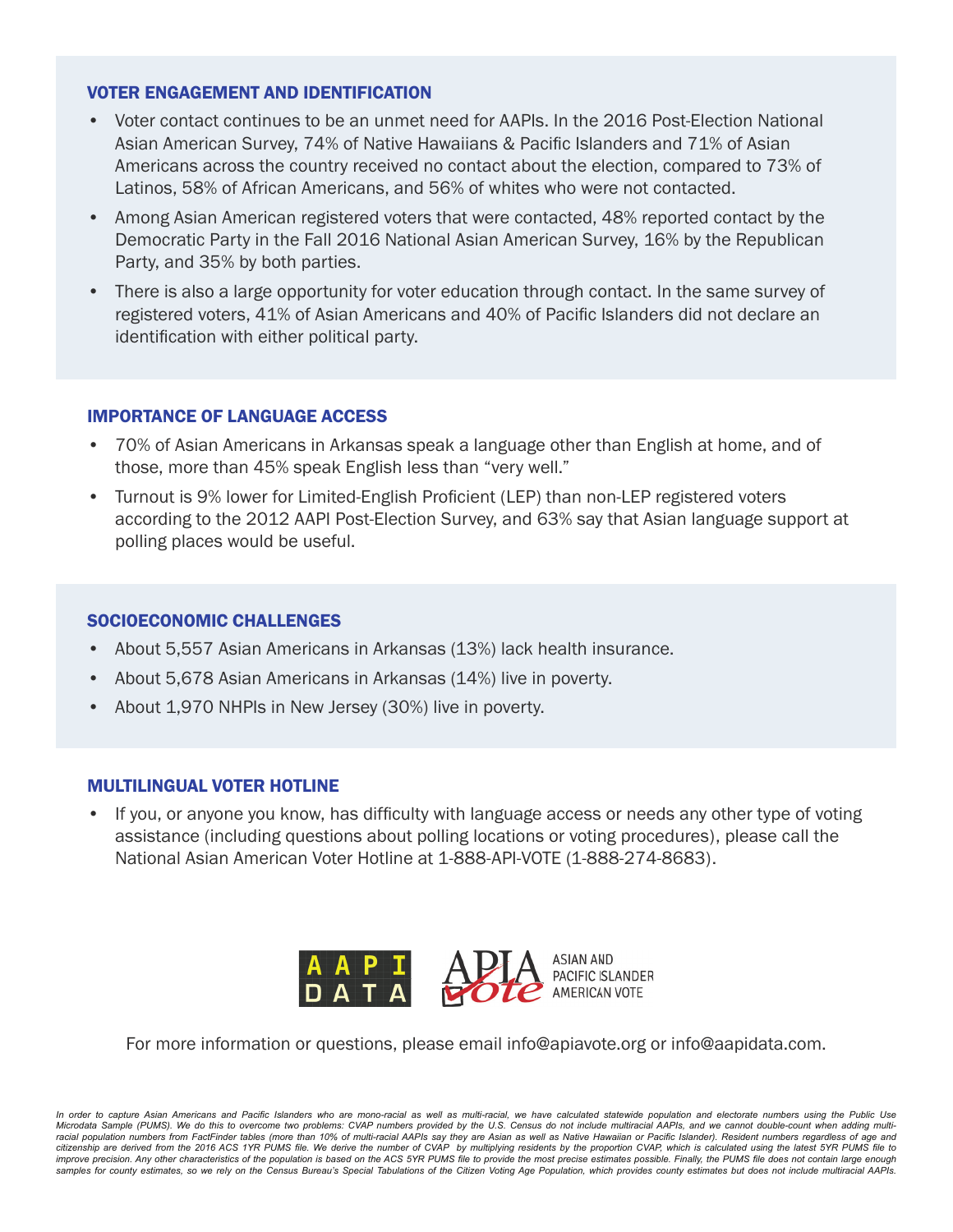## 2018 STATE FACTSHEET Arizona

#### POPULATION FACTS

- Largest AAPI ethnic groups in Arizona include: Filipino (65,045), Indian (54,028), Chinese (53,765), Vietnamese (36,143), Japanese (23,070), and Korean (20,806).
- From 2010 to 2016, the number of eligible AAPI voters in Arizona grew 32%.
	- This compares to a 13% growth rate for the statewide eligible voting population between 2010 to 2016.
- AAPI youth (ages 18-29) comprise 24% of the AAPI CVAP population in Arizona.
- AAPIs age 50 and up comprise 35% of the AAPI CVAP population.

### 155,381 ELIGIBLE AAPI VOTERS

305,851

AAPI SHARE OF ELECTORATE

AAPI POPULATION SIZE

## 138%

3%

IN THE STATE

AAPI POPULATION GROWTH RATE SINCE 2000

#### COUNTIES WITH HIGHEST AAPI POPULATIONS

|          | % of AAPIs in<br>County | Size of AAPI<br>Population | % of AAPI<br>CVAP in<br>County | Size of AAPI<br><b>CVAP</b> |
|----------|-------------------------|----------------------------|--------------------------------|-----------------------------|
| Maricopa | 4%                      | 158,065                    | 3%                             | 80,955                      |
| Pima     | 3%                      | 27,975                     | 2%                             | 15,810                      |
| Pinal    | 2%                      | 7,735                      | 2%                             | 4,045                       |

More than half (52%) of eligible AAPI voters in Arizona live in Maricopa County.

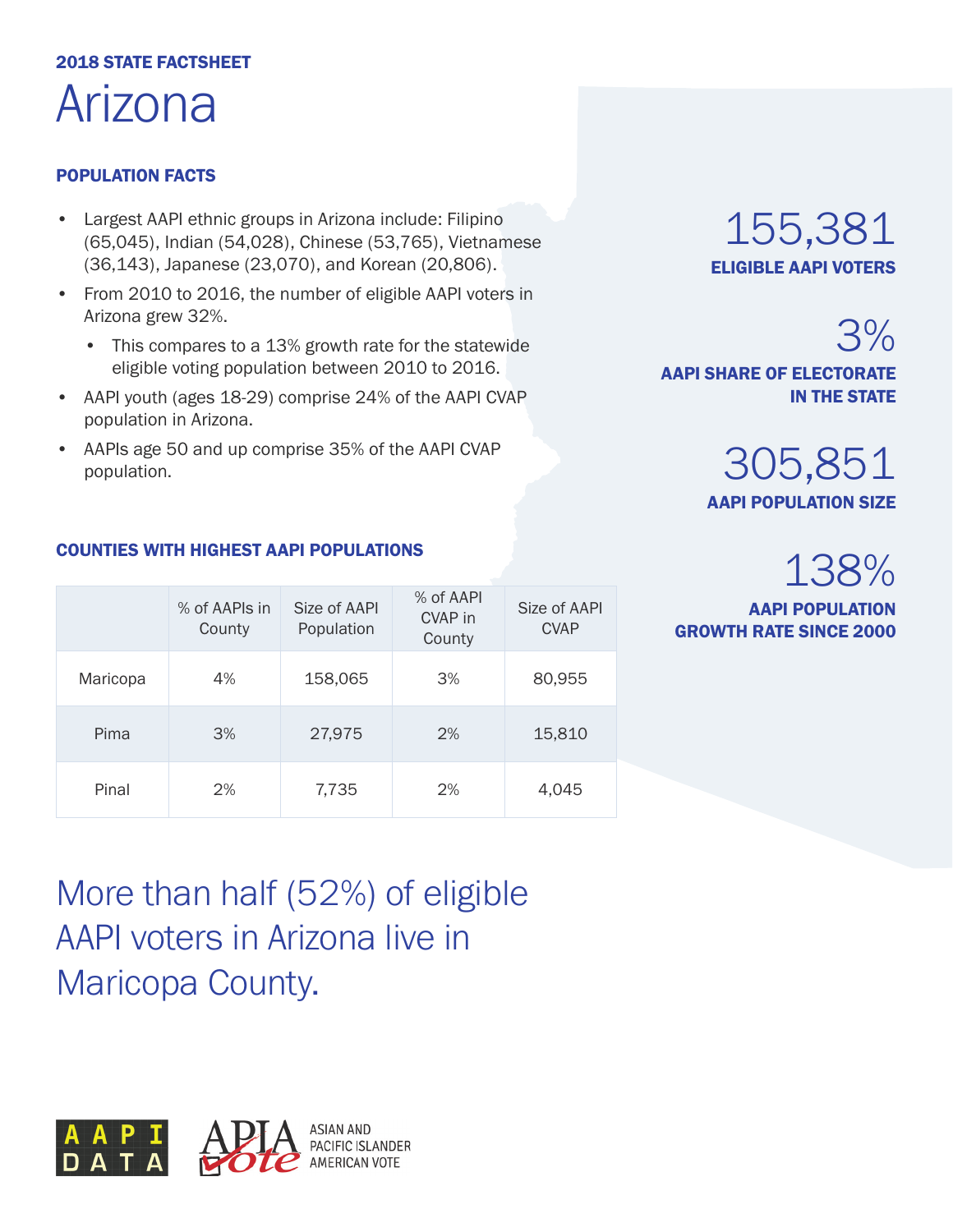- Voter contact continues to be an unmet need for AAPIs. In the 2016 Post-Election National Asian American Survey, 74% of Native Hawaiians & Pacific Islanders and 71% of Asian Americans across the country received no contact about the election, compared to 73% of Latinos, 58% of African Americans, and 56% of whites who were not contacted.
- Among Asian American registered voters that were contacted, 48% reported contact by the Democratic Party in the Fall 2016 National Asian American Survey, 16% by the Republican Party, and 35% by both parties.
- There is also a large opportunity for voter education through contact. In the same survey of registered voters, 41% of Asian Americans and 40% of Pacific Islanders did not declare an identification with either political party.

#### IMPORTANCE OF LANGUAGE ACCESS

- 71% of Asian Americans in Arizona speak a language other than English at home, and of those, more than 41% speak English less than "very well."
- Turnout is 9% lower for Limited-English Proficient (LEP) than non-LEP registered voters according to the 2012 AAPI Post-Election Survey, and 63% say that Asian language support at polling places would be useful.

#### SOCIOECONOMIC CHALLENGES

- About 21,505 Asian Americans in Arizona (11%) lack health insurance.
- About 28,115 Asian Americans in Arizona (14%) live in poverty.
- About 2,868 NHPIs in Arizona (24%) live in poverty.

#### MULTILINGUAL VOTER HOTLINE

• If you, or anyone you know, has difficulty with language access or needs any other type of voting assistance (including questions about polling locations or voting procedures), please call the National Asian American Voter Hotline at 1-888-API-VOTE (1-888-274-8683).



For more information or questions, please email info@apiavote.org or info@aapidata.com.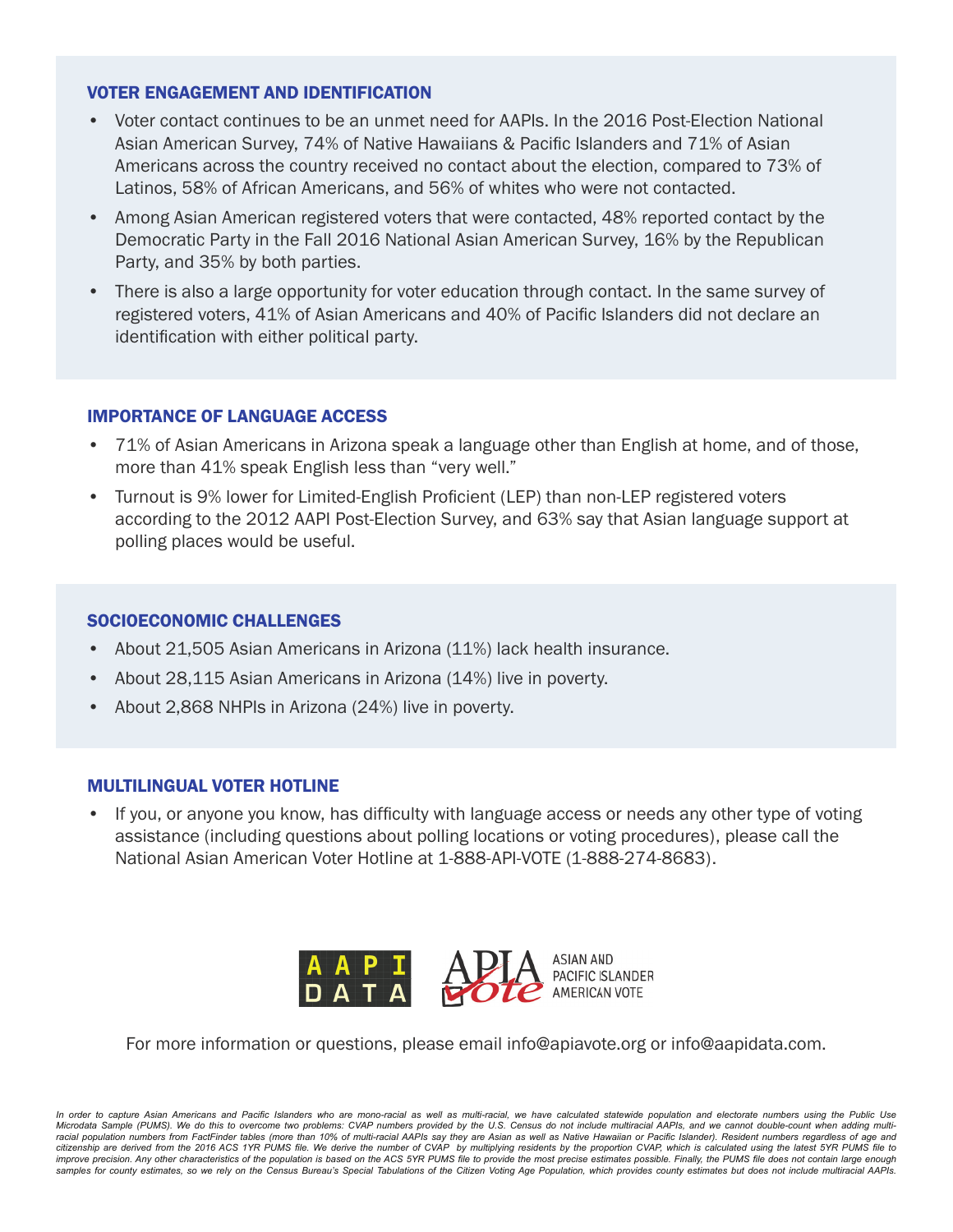## 2018 STATE FACTSHEET **California**

#### POPULATION FACTS

- Largest AAPI ethnic groups in California include: Chinese (1,721,461), Filipino (1,596,476), Indian (815,421), Vietnamese (758,908), Korean (529,208), and Japanese (455,900).
- From 2010 to 2016, the number of eligible AAPI voters in California grew 22%.
	- This compares to a 10% growth rate for the statewide eligible voting population between 2010 to 2016.
- AAPI youth (ages 18-29) comprise 23% of the AAPI CVAP population in California.
- AAPIs age 50 and up comprise 42% of the AAPI CVAP population.

#### COUNTIES WITH HIGHEST AAPI POPULATIONS

|             | % of AAPIs in<br>County | Size of AAPI<br>Population | % of AAPI<br>CVAP in<br>County | Size of AAPI<br><b>CVAP</b> |
|-------------|-------------------------|----------------------------|--------------------------------|-----------------------------|
| Los Angeles | 14%                     | 1,439,305                  | 15%                            | 887,815                     |
| Santa Clara | 34%                     | 635,905                    | 31%                            | 346,925                     |
| Orange      | 19%                     | 598,250                    | 19%                            | 376,845                     |

The growth of eligible AAPI voters in California in the last decade was more than double the growth of the statewide eligible voting population.



### 3,952,946 ELIGIBLE AAPI VOTERS

## 15.3%

AAPI SHARE OF ELECTORATE IN THE STATE

> 6,669,737 AAPI POPULATION SIZE

## 52%

AAPI POPULATION GROWTH RATE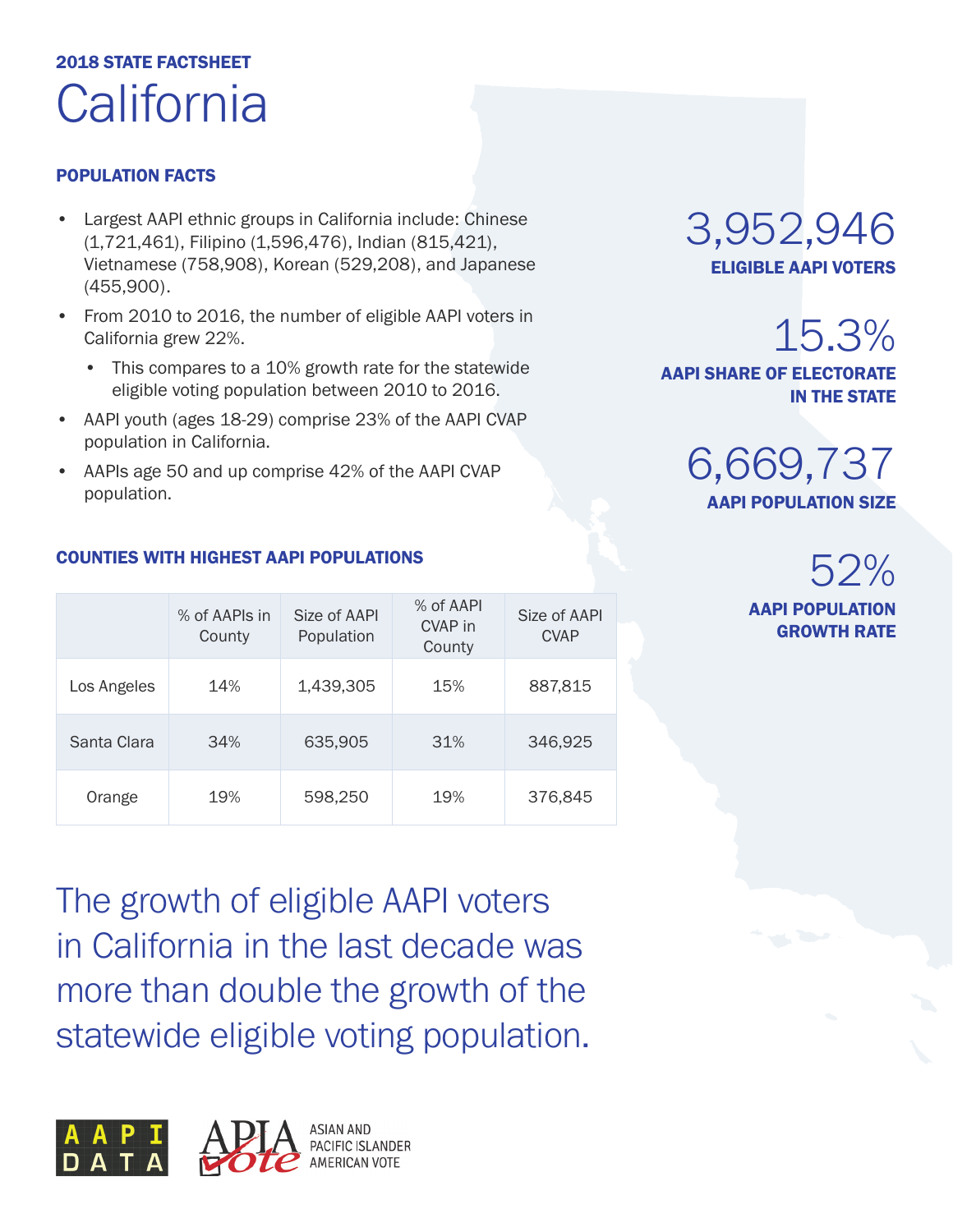- Voter contact continues to be an unmet need for AAPIs. In the 2016 Post-Election National Asian American Survey, 74% of Native Hawaiians & Pacific Islanders and 71% of Asian Americans across the country received no contact about the election, compared to 73% of Latinos, 58% of African Americans, and 56% of whites who were not contacted.
- Among Asian American registered voters that were contacted, 48% reported contact by the Democratic Party in the Fall 2016 National Asian American Survey, 16% by the Republican Party, and 35% by both parties.
- There is also a large opportunity for voter education through contact. In the same survey of registered voters, 41% of Asian Americans and 40% of Pacific Islanders did not declare an identification with either political party.

#### IMPORTANCE OF LANGUAGE ACCESS

- 76% of Asian Americans in California speak a language other than English at home, and of those, more than 47% speak English less than "very well."
- Turnout is 9% lower for Limited-English Proficient (LEP) than non-LEP registered voters according to the 2012 AAPI Post-Election Survey, and 63% say that Asian language support at polling places would be useful.

#### SOCIOECONOMIC CHALLENGES

- About 499,279 Asian Americans in California (9%) lack health insurance.
- About 610,724 Asian Americans in California (12%) live in poverty.
- About 23,477 NHPIs in California (16%) live in poverty.

#### MULTILINGUAL VOTER HOTLINE

• If you, or anyone you know, has difficulty with language access or needs any other type of voting assistance (including questions about polling locations or voting procedures), please call the National Asian American Voter Hotline at 1-888-API-VOTE (1-888-274-8683).



For more information or questions, please email info@apiavote.org or info@aapidata.com.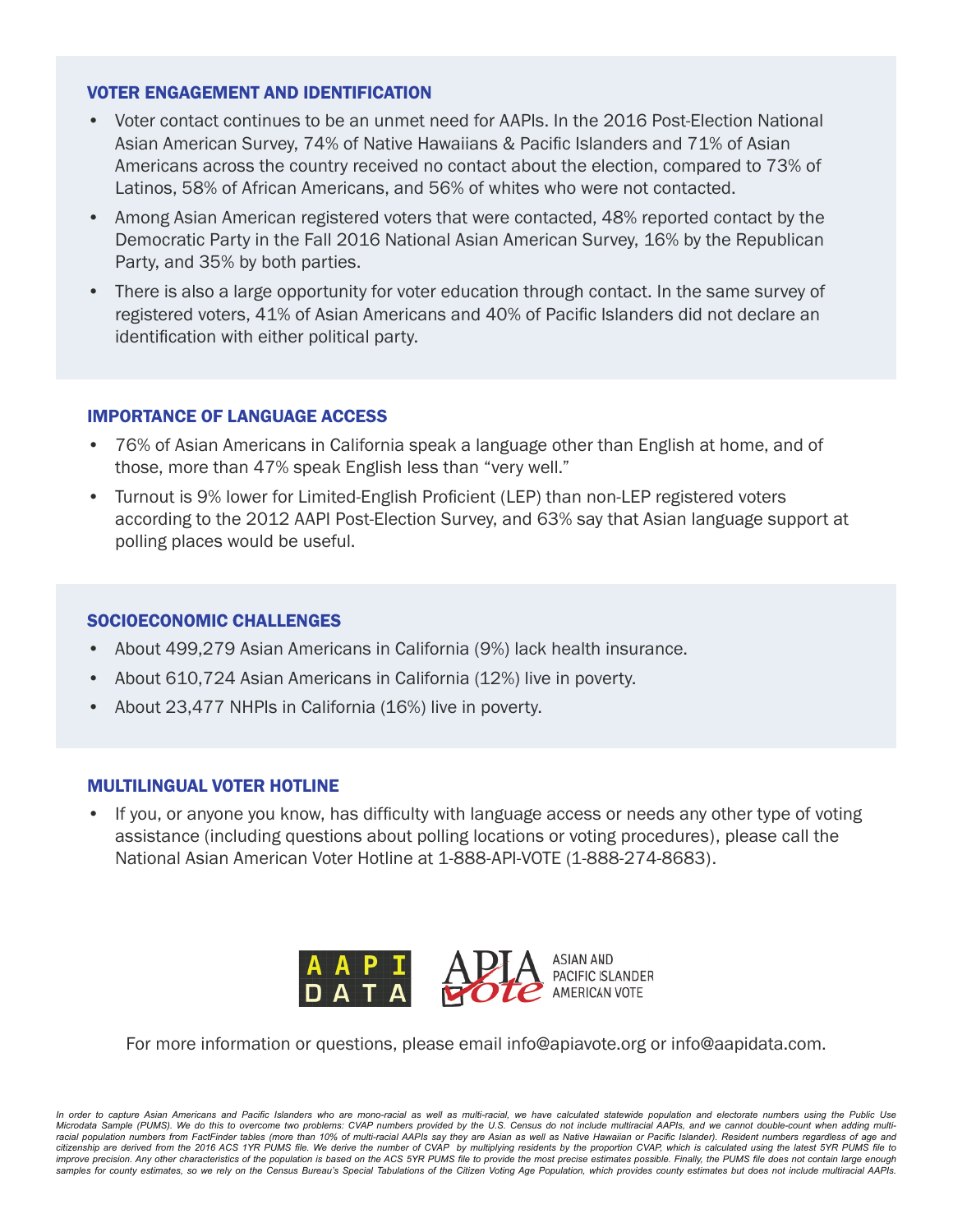## 2018 STATE FACTSHEET Colorado

#### POPULATION FACTS

- Largest AAPI ethnic groups in Colorado include: Chinese (45,273), Indian (34,801), Korean (33,188), Filipino (30,490), Vietnamese (25,511), and Japanese (25,504).
- From 2010 to 2016, the number of eligible AAPI voters in Colorado grew 24%.
	- This compares to a 12% growth rate for the statewide eligible voting population between 2010 to 2016.
- AAPI youth (ages 18-29) comprise 28% of the AAPI CVAP population in Colorado.
- AAPIs age 50 and up comprise 31% of the AAPI CVAP population.

### 123,927 ELIGIBLE AAPI VOTERS

3% AAPI SHARE OF ELECTORATE IN THE STATE



## 88%

AAPI POPULATION GROWTH RATE SINCE 2000

|          | % of AAPIs in<br>County | Size of AAPI<br>Population | % of AAPI<br>CVAP in<br>County | Size of AAPI<br><b>CVAP</b> |
|----------|-------------------------|----------------------------|--------------------------------|-----------------------------|
| Arapahoe | 6%                      | 33,805                     | 4%                             | 16,960                      |
| Denver   | 4%                      | 23,325                     | 3%                             | 11,990                      |
| El Paso  | 3%                      | 19,965                     | 3%                             | 11,935                      |

Nearly a third of the AAPI population in Colorado live in Arapahoe, Denver, and El Paso Counties.



#### COUNTIES WITH HIGHEST AAPI POPULATIONS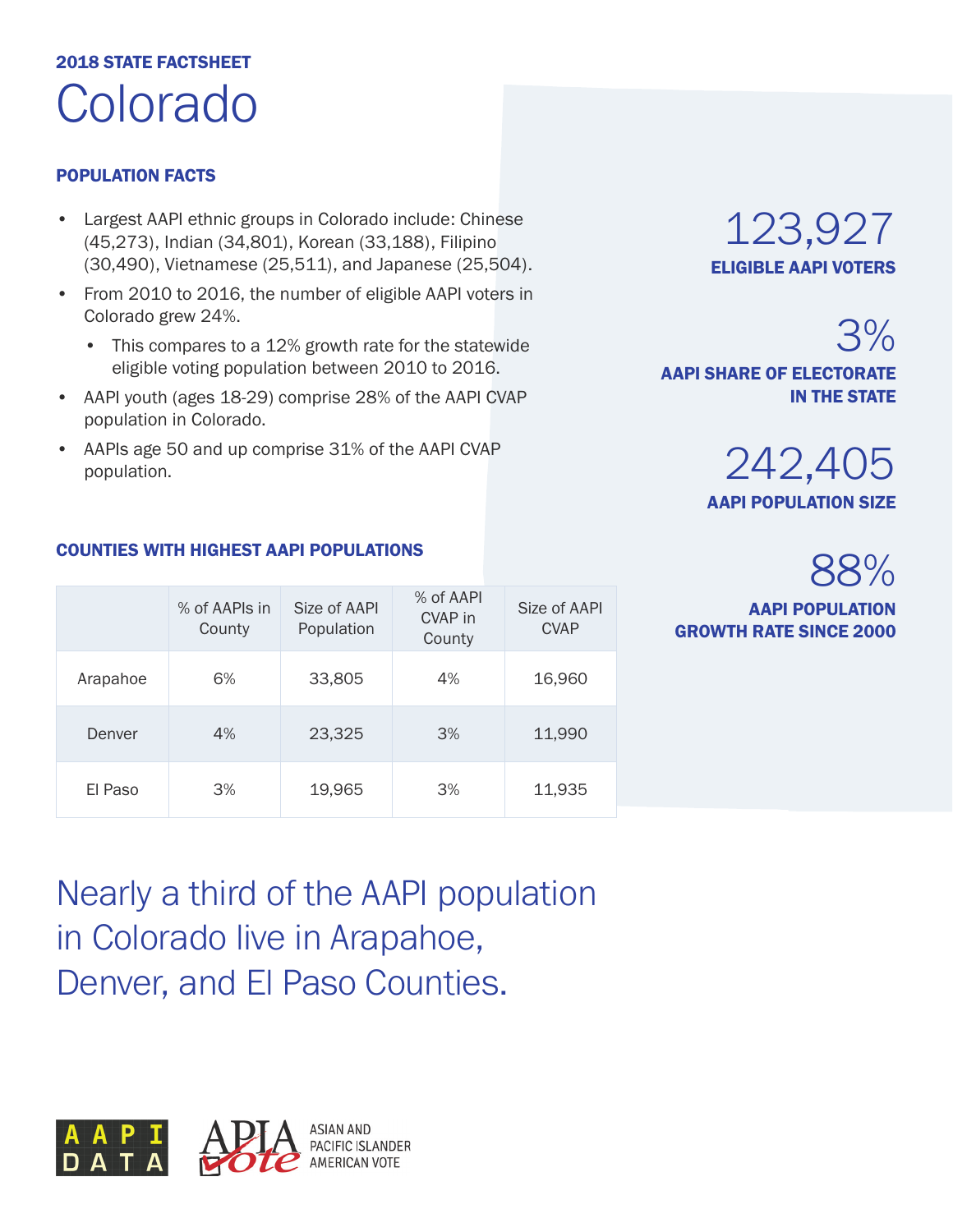- Voter contact continues to be an unmet need for AAPIs. In the 2016 Post-Election National Asian American Survey, 74% of Native Hawaiians & Pacific Islanders and 71% of Asian Americans across the country received no contact about the election, compared to 73% of Latinos, 58% of African Americans, and 56% of whites who were not contacted.
- Among Asian American registered voters that were contacted, 48% reported contact by the Democratic Party in the Fall 2016 National Asian American Survey, 16% by the Republican Party, and 35% by both parties.
- There is also a large opportunity for voter education through contact. In the same survey of registered voters, 41% of Asian Americans and 40% of Pacific Islanders did not declare an identification with either political party.

#### IMPORTANCE OF LANGUAGE ACCESS

- 70% of Asian Americans in Colorado speak a language other than English at home, and of those, more than 45% speak English less than "very well."
- Turnout is 9% lower for Limited-English Proficient (LEP) than non-LEP registered voters according to the 2012 AAPI Post-Election Survey, and 63% say that Asian language support at polling places would be useful.

#### SOCIOECONOMIC CHALLENGES

- About 16,127 Asian Americans in Colorado (10%) lack health insurance.
- About 17,985 Asian Americans in Colorado (12%) live in poverty.
- About 17,985 NHPIs in Colorado (21%) live in poverty.

#### MULTILINGUAL VOTER HOTLINE

• If you, or anyone you know, has difficulty with language access or needs any other type of voting assistance (including questions about polling locations or voting procedures), please call the National Asian American Voter Hotline at 1-888-API-VOTE (1-888-274-8683).



For more information or questions, please email info@apiavote.org or info@aapidata.com.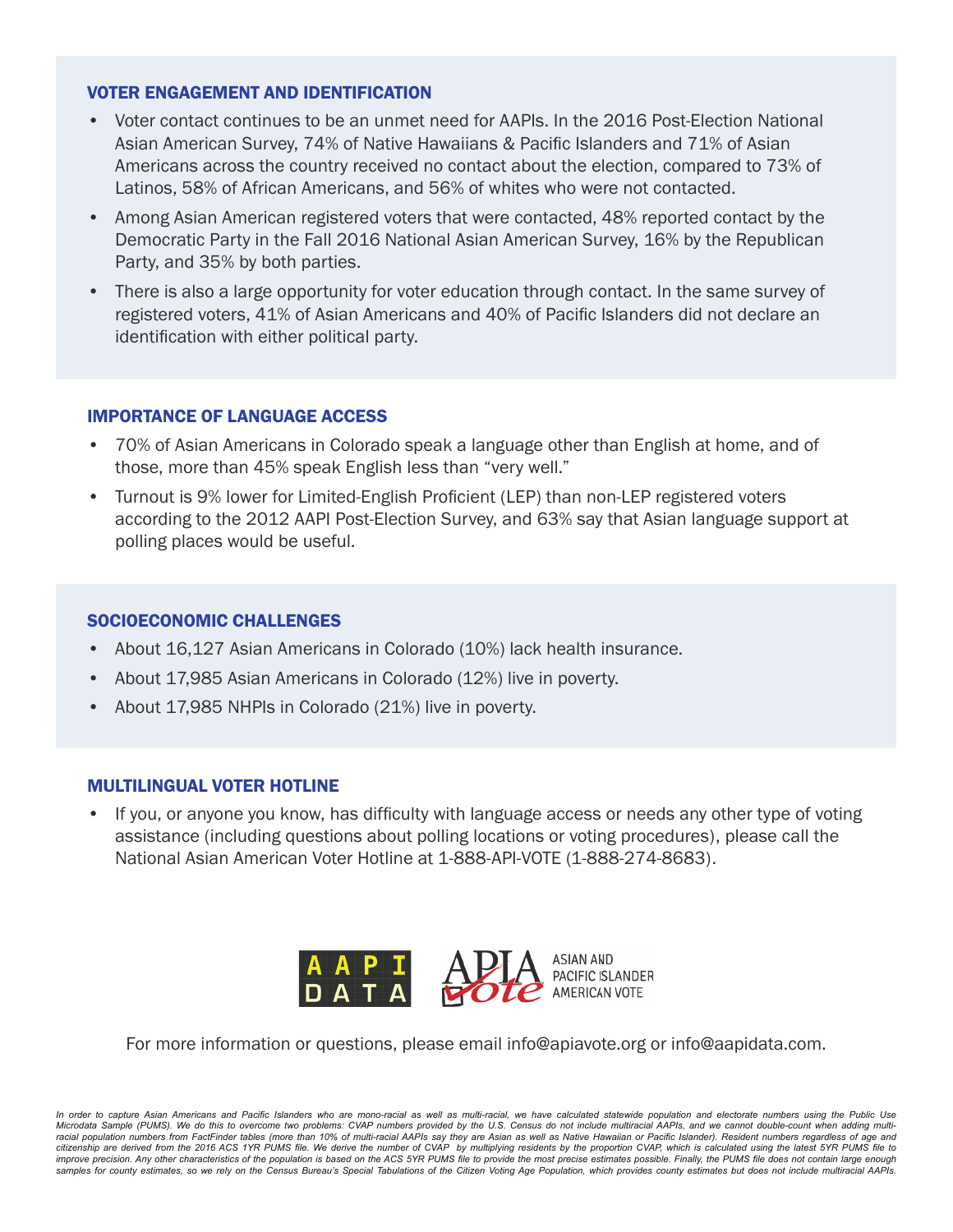## 2018 STATE FACTSHEET Florida

#### POPULATION FACTS

- Largest AAPI ethnic groups in Florida include: Indian (185,991), Filipino (151,376), Chinese (125,469), Vietnamese (82,048), Korean (42,579) and Japanese (27,599).
- From 2010 to 2016, the number of eligible AAPI voters in Florida grew 37%.
	- This compares to a 12% growth rate for the statewide eligible voting population between 2010 to 2016.
- AAPI youth (ages 18-29) comprise 23% of the AAPI CVAP population in Florida.
- AAPIs age 50 and up comprise 42% of the AAPI CVAP population.

### 404,008 ELIGIBLE AAPI VOTERS

2.7%

AAPI SHARE OF ELECTORATE IN THE STATE

### 741,679 AAPI POPULATION SIZE

## 112%

AAPI POPULATION **GROWTH RATE SINCE 2000** 

#### COUNTIES WITH HIGHEST AAPI POPULATIONS

|                | % of AAPIs in<br>County | Size of AAPI<br>Population | % of AAPI<br>CVAP in<br>County | Size of AAPI<br><b>CVAP</b> |
|----------------|-------------------------|----------------------------|--------------------------------|-----------------------------|
| <b>Broward</b> | 4%                      | 66,315                     | 3%                             | 36,360                      |
| Orange         | 5%                      | 65,025                     | 4%                             | 35,310                      |
| Hillsborough   | 4%                      | 49,355                     | 3%                             | 25,695                      |

Nearly a quarter of all eligible AAPI voters in Florida live in Broward, Orange, and HIllsborough Counties.

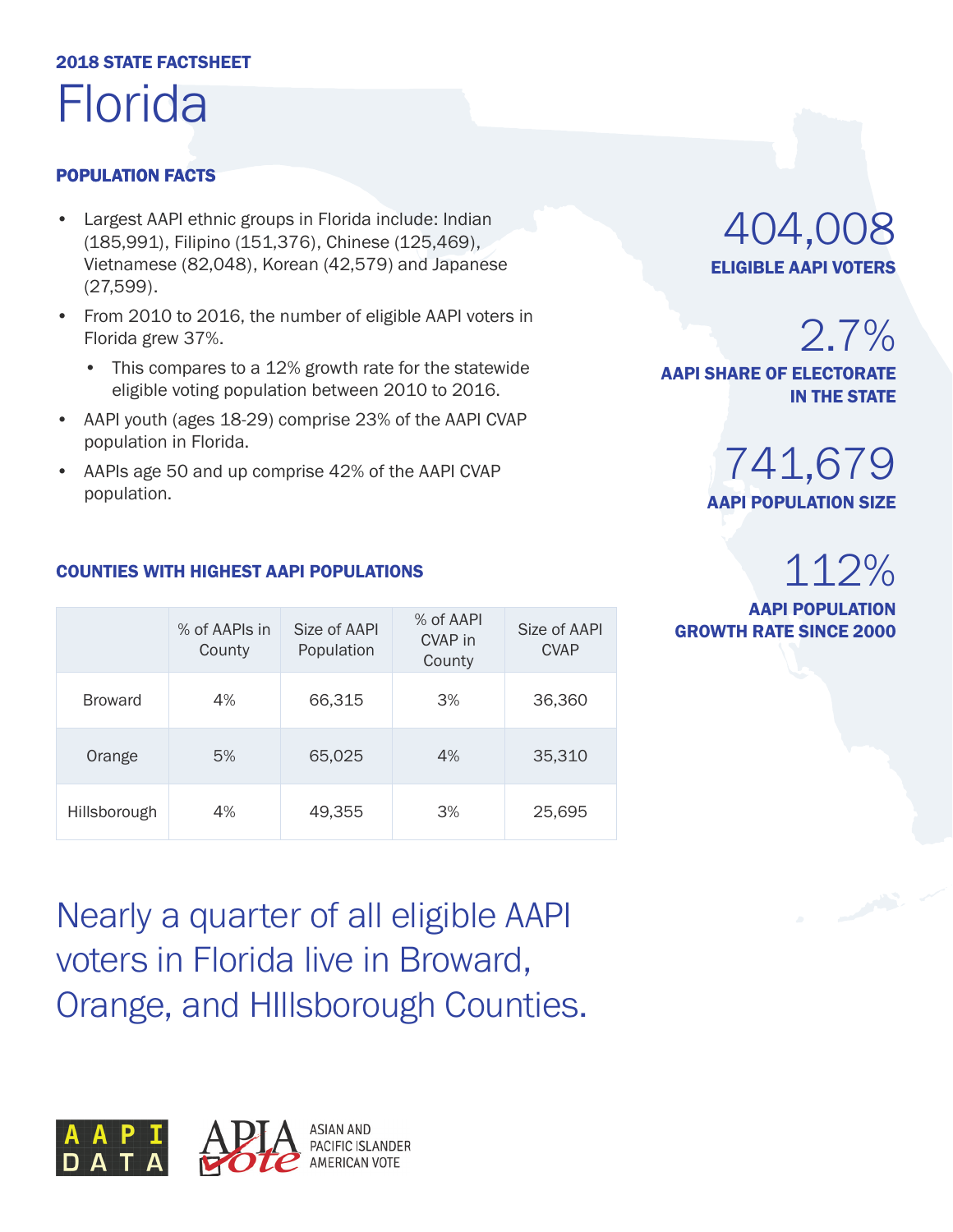- Voter contact continues to be an unmet need for AAPIs. In the 2016 Post-Election National Asian American Survey, 74% of Native Hawaiians & Pacific Islanders and 71% of Asian Americans across the country received no contact about the election, compared to 73% of Latinos, 58% of African Americans, and 56% of whites who were not contacted.
- Among Asian American registered voters that were contacted, 48% reported contact by the Democratic Party in the Fall 2016 National Asian American Survey, 16% by the Republican Party, and 35% by both parties.
- There is also a large opportunity for voter education through contact. In the same survey of registered voters, 41% of Asian Americans and 40% of Pacific Islanders did not declare an identification with either political party.

#### IMPORTANCE OF LANGUAGE ACCESS

- 71% of Asian Americans in Florida speak a language other than English at home, and of those, more than 41% speak English less than "very well."
- Turnout is 9% lower for Limited-English Proficient (LEP) than non-LEP registered voters according to the 2012 AAPI Post-Election Survey, and 63% say that Asian language support at polling places would be useful.

#### SOCIOECONOMIC CHALLENGES

- About 87,953 Asian Americans in Florida (17%) lack health insurance.
- About 64,501 Asian Americans in Florida (13%) live in poverty.
- About 2,442 NHPIs in Florida (22%) live in poverty.

#### MULTILINGUAL VOTER HOTLINE

• If you, or anyone you know, has difficulty with language access or needs any other type of voting assistance (including questions about polling locations or voting procedures), please call the National Asian American Voter Hotline at 1-888-API-VOTE (1-888-274-8683).



For more information or questions, please email info@apiavote.org or info@aapidata.com.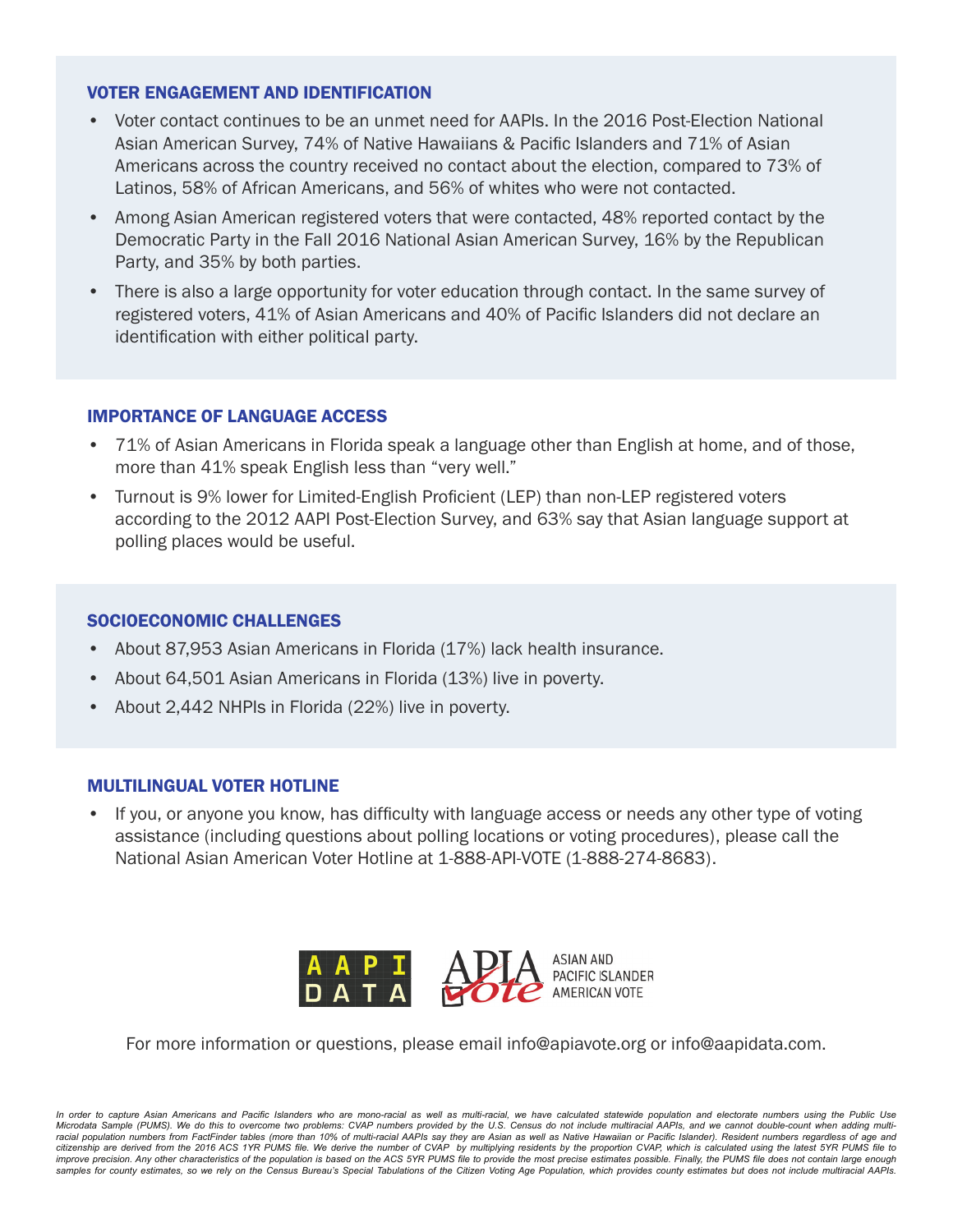## 2018 STATE FACTSHEET Georgia

#### POPULATION FACTS

- Largest AAPI ethnic groups in Georgia include: Indian (141,885), Chinese (69,720), Korean (67,415), Vietnamese (57,542), Filipino (42,409), and Pakistani (20,794).
- From 2010 to 2016, the number of eligible AAPI voters in Georgia grew 43%.
	- This compares to a 9% growth rate for the statewide eligible voting population between 2010 to 2016.
- AAPI youth (ages 18-29) comprise 25% of the AAPI CVAP population in Georgia.
- AAPIs age 50 and up comprise 34% of the AAPI CVAP population.



3% AAPI SHARE OF ELECTORATE IN THE STATE

> 481,447 AAPI POPULATION SIZE

## 131%

AAPI POPULATION GROWTH RATE SINCE 2000

|               | % of AAPIs in<br>County | Size of AAPI<br>Population | % of AAPI<br>CVAP in<br>County | Size of AAPI<br><b>CVAP</b> |
|---------------|-------------------------|----------------------------|--------------------------------|-----------------------------|
| Gwinnett      | 11%                     | 95,435                     | 9%                             | 48,300                      |
| <b>Fulton</b> | 6%                      | 62,695                     | 4%                             | 26,440                      |
| <b>DeKalb</b> | 6%                      | 41,820                     | 3%                             | 16,130                      |

#### COUNTIES WITH HIGHEST AAPI POPULATIONS

From 2010 to 2016, the number of eligible AAPI voters in Georgia grew 43% to nearly a quarter of a million AAPIs eligible to vote.

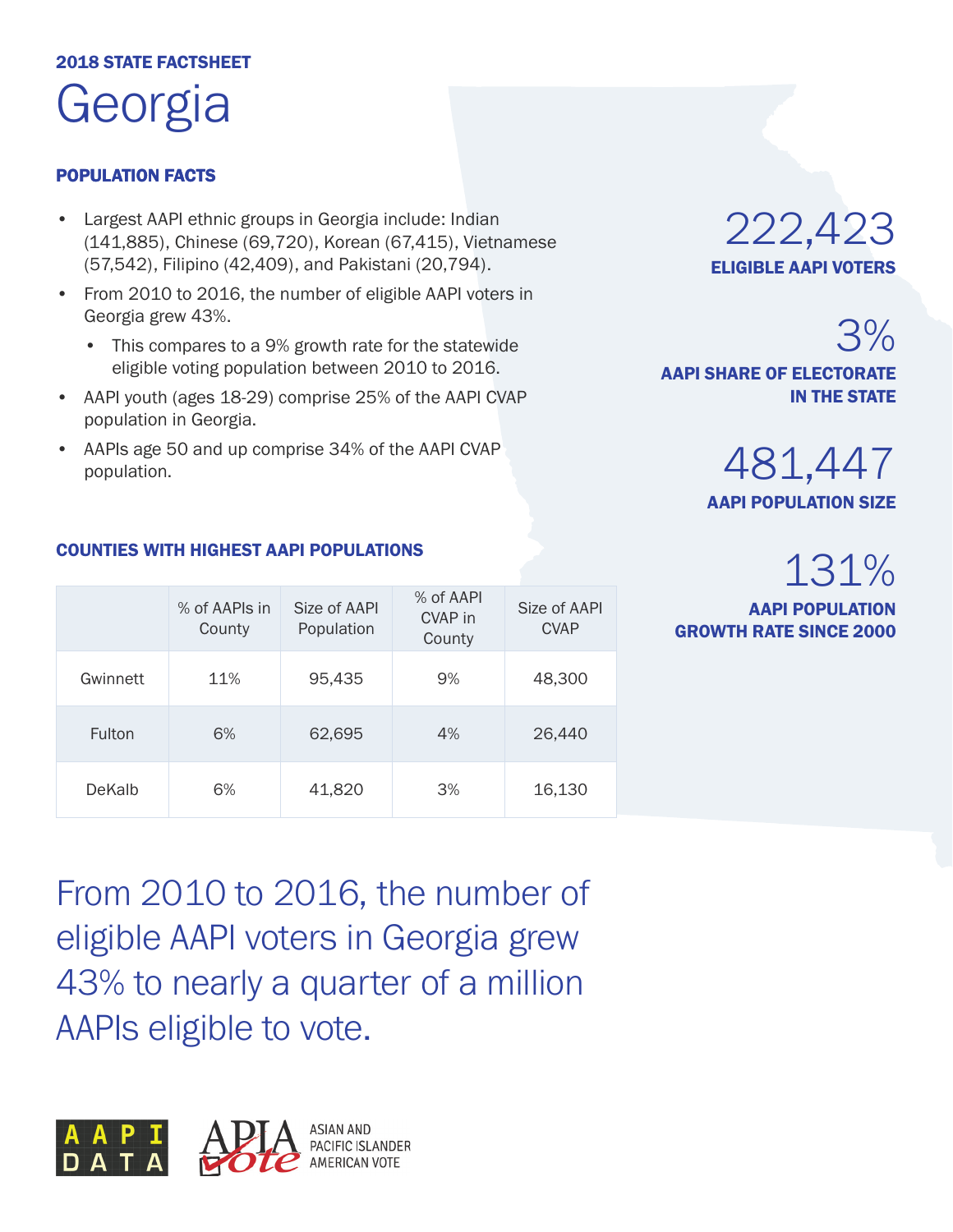- Voter contact continues to be an unmet need for AAPIs. In the 2016 Post-Election National Asian American Survey, 74% of Native Hawaiians & Pacific Islanders and 71% of Asian Americans across the country received no contact about the election, compared to 73% of Latinos, 58% of African Americans, and 56% of whites who were not contacted.
- Among Asian American registered voters that were contacted, 48% reported contact by the Democratic Party in the Fall 2016 National Asian American Survey, 16% by the Republican Party, and 35% by both parties.
- There is also a large opportunity for voter education through contact. In the same survey of registered voters, 41% of Asian Americans and 40% of Pacific Islanders did not declare an identification with either political party.

#### IMPORTANCE OF LANGUAGE ACCESS

- 81% of Asian Americans in Georgia speak a language other than English at home, and of those, more than 44% speak English less than "very well."
- Turnout is 9% lower for Limited-English Proficient (LEP) than non-LEP registered voters according to the 2012 AAPI Post-Election Survey, and 63% say that Asian language support at polling places would be useful.

#### SOCIOECONOMIC CHALLENGES

- About 64,020 Asian Americans in Georgia (17%) lack health insurance.
- About 47,873 Asian Americans in Georgia (13%) live in poverty.
- About 1,284 NHPIs in Georgia (27%) live in poverty.

#### MULTILINGUAL VOTER HOTLINE

• If you, or anyone you know, has difficulty with language access or needs any other type of voting assistance (including questions about polling locations or voting procedures), please call the National Asian American Voter Hotline at 1-888-API-VOTE (1-888-274-8683).



For more information or questions, please email info@apiavote.org or info@aapidata.com.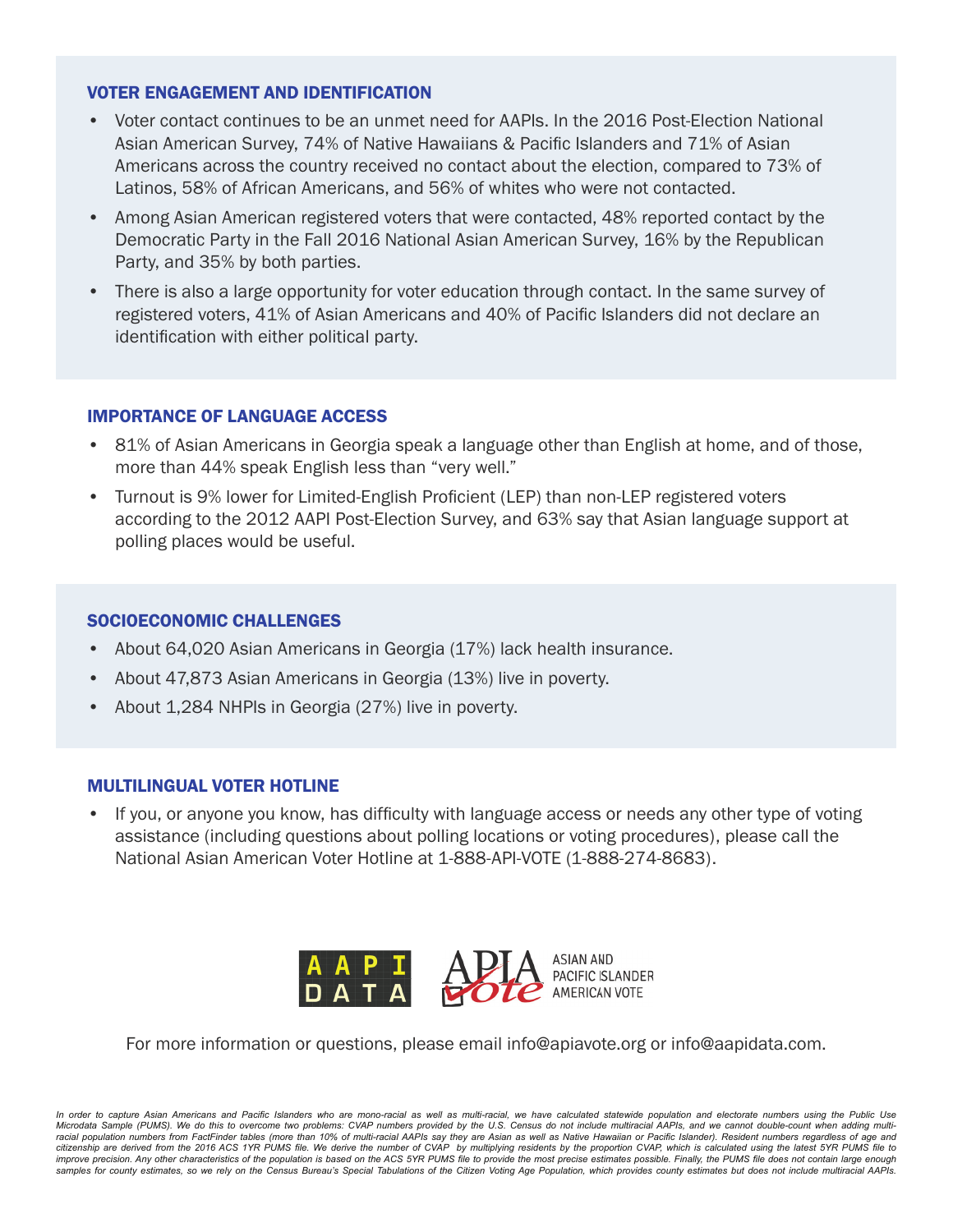## 2018 STATE FACTSHEET Hawai'i

#### POPULATION FACTS

- Largest Asian ethnic groups in Hawai'i include: Filipino (377,904), Japanese (313,014), Chinese (202,141), Korean (48,951), Vietnamese (13,961), and Okinawan (6,718).
- Largest NHPI ethnic groups in Hawai'i include: Native Hawaiian (303,558), Samoan (35,237), Marshallese (8,905), Guamanian or Chamorro (6,766), and Tongan (6,237).
- Hawaii is America's only majority-AAPI state and has the highest NHPI population in the country—27.5% of the state's population, about 389,797, are NHPI.
- From 2010 to 2016, the number of eligible AAPI voters in Hawai'i grew 5%.
	- This compares to a 6% growth rate for the statewide eligible voting population between 2010 to 2016.
- AAPI youth (ages 18-29) comprise 21% of the AAPI CVAP population in Hawai'i.
- AAPIs age 50 and up comprise 47% of the AAPI CVAP population.

### 665,919 ELIGIBLE AAPI VOTERS

66.4% AAPI SHARE OF ELECTORATE IN THE STATE



 $9%$ 

#### AAPI POPULATION GROWTH RATE SINCE 2000

|          | % of AAPIs in<br>County | Size of AAPI<br>Population | % of AAPI<br>CVAP in<br>County | Size of AAPI<br><b>CVAP</b> |
|----------|-------------------------|----------------------------|--------------------------------|-----------------------------|
| Honolulu | 50%                     | 495,960                    | 50%                            | 350,585                     |
| Hawai'i  | 33%                     | 62,500                     | 32%                            | 45,280                      |
| Maui     | 36%                     | 58,700                     | 35%                            | 39,480                      |
|          | % of NHPIs in<br>County | Size of NHPI<br>Population | % of NHPI<br>CVAP in<br>County | Size of NHPI<br><b>CVAP</b> |
| Honolulu | 26%                     | 258,562                    | 7%                             | 50,880                      |
| Hawai'i  | 35%                     | 68,393                     | 10%                            | 14,595                      |
| Maui     | 28%                     | 46,203                     | 8%                             | 9,640                       |

#### COUNTIES WITH HIGHEST AAPI POPULATIONS





**ASIAN AND** PACIFIC ISLANDER **AMERICAN VOTE**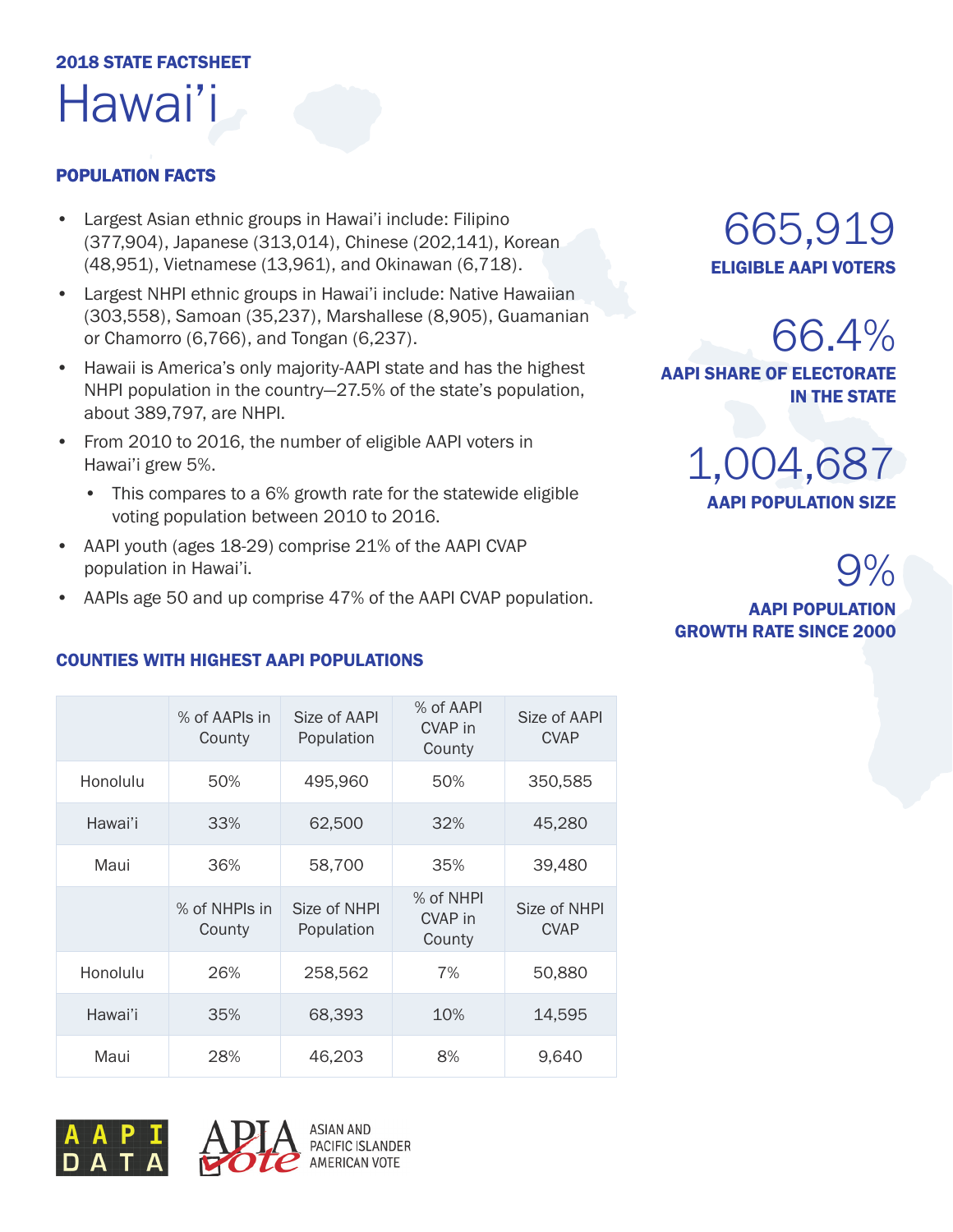- Voter contact continues to be an unmet need for AAPIs. In the 2016 Post-Election National Asian American Survey, 74% of Native Hawaiians & Pacific Islanders and 71% of Asian Americans across the country received no contact about the election, compared to 73% of Latinos, 58% of African Americans, and 56% of whites who were not contacted.
- Among Asian American registered voters that were contacted, 48% reported contact by the Democratic Party in the Fall 2016 National Asian American Survey, 16% by the Republican Party, and 35% by both parties.
- There is also a large opportunity for voter education through contact. In the same survey of registered voters, 41% of Asian Americans and 40% of Pacific Islanders did not declare an identification with either political party.

#### IMPORTANCE OF LANGUAGE ACCESS

- 43% of Asian Americans in Hawai'i speak a language other than English at home, and of those, more than 58% speak English less than "very well."
- Turnout is 9% lower for Limited-English Proficient (LEP) than non-LEP registered voters according to the 2012 AAPI Post-Election Survey, and 63% say that Asian language support at polling places would be useful.

#### SOCIOECONOMIC CHALLENGES

- About 23,829 Asian Americans in Hawai'i (5%) lack health insurance.
- About 36,883 Asian Americans in Hawai'i (7%) live in poverty.
- About 33,800 NHPIs in Hawai'i (24%) live in poverty.

#### MULTILINGUAL VOTER HOTLINE

• If you, or anyone you know, has difficulty with language access or needs any other type of voting assistance (including questions about polling locations or voting procedures), please call the National Asian American Voter Hotline at 1-888-API-VOTE (1-888-274-8683).



For more information or questions, please email info@apiavote.org or info@aapidata.com.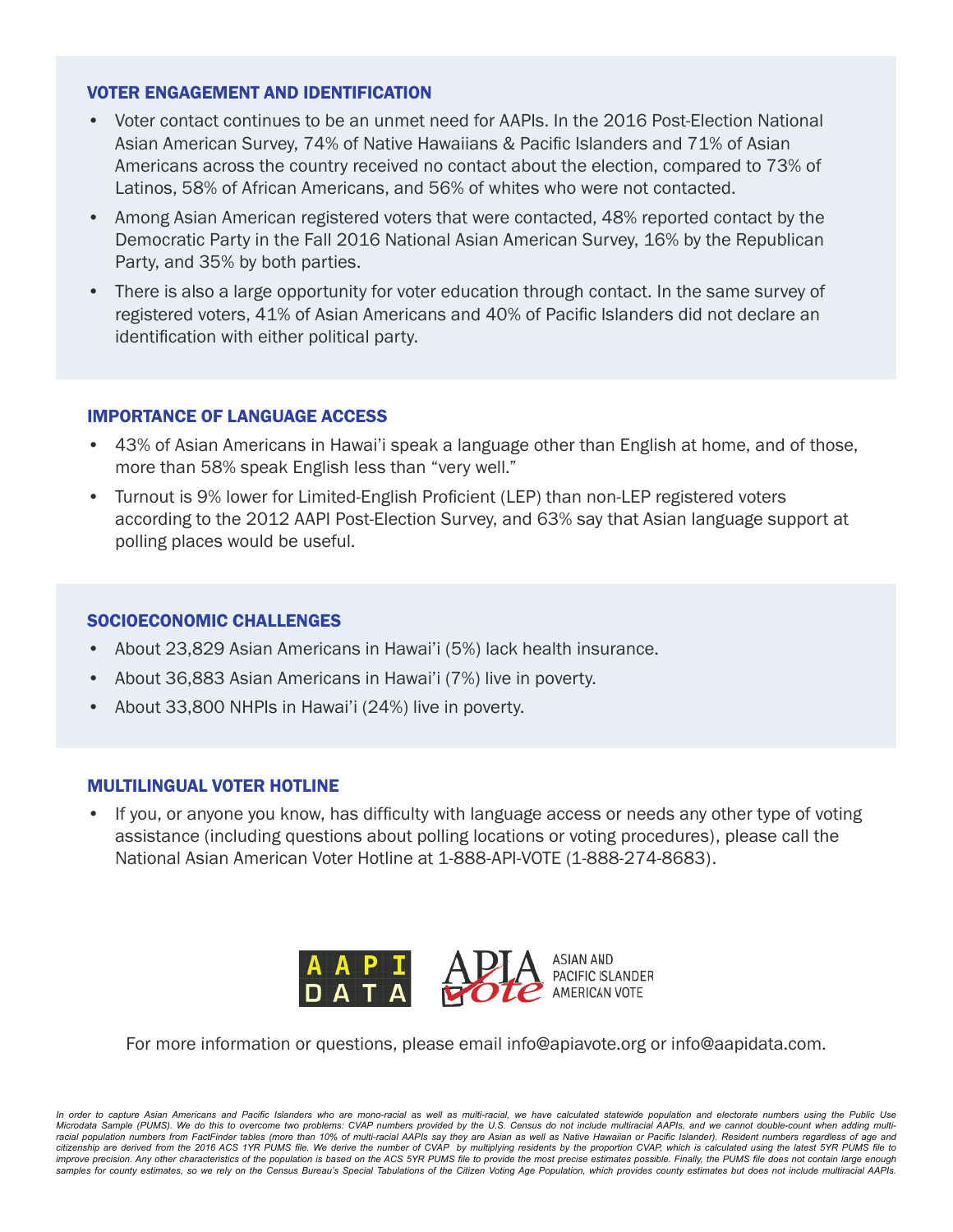## 2018 STATE FACTSHEET Illinois

#### POPULATION FACTS

- Largest AAPI ethnic groups in Illinois include: Indian (254,319), Filipino (146,959), Chinese (146,150), Korean (67,758), Pakistani (41,295), and Japanese (36,957).
- From 2010 to 2016, the number of eligible AAPI voters in Illinois grew 22%.
	- This compares to a 2% growth rate for the statewide eligible voting population between 2010 to 2016.
- AAPI youth (ages 18-29) comprise 22% of the AAPI CVAP population in Illinois.
- AAPIs age 50 and up comprise 38% of the AAPI CVAP population.

### 409,807 ELIGIBLE AAPI VOTERS

AAPI POPULATION SIZE

796,819

AAPI SHARE OF ELECTORATE

## 64%

4.3%

IN THE STATE

AAPI POPULATION GROWTH RATE SINCE 2000

|               | % of AAPIs in<br>County | Size of AAPI<br>Population | % of AAPI<br>CVAP in<br>County | Size of AAPI<br><b>CVAP</b> |
|---------------|-------------------------|----------------------------|--------------------------------|-----------------------------|
| Cook          | 7%                      | 356,315                    | 5%                             | 190,505                     |
| <b>DuPage</b> | 11%                     | 102,585                    | 9%                             | 56,290                      |
| Lake          | 7%                      | 47,900                     | 5%                             | 23,600                      |

#### COUNTIES WITH HIGHEST AAPI POPULATIONS

More AAPIs live in Cook County than anywhere else in Illinois, with nearly 45% of state's population residing in and around Chicago.

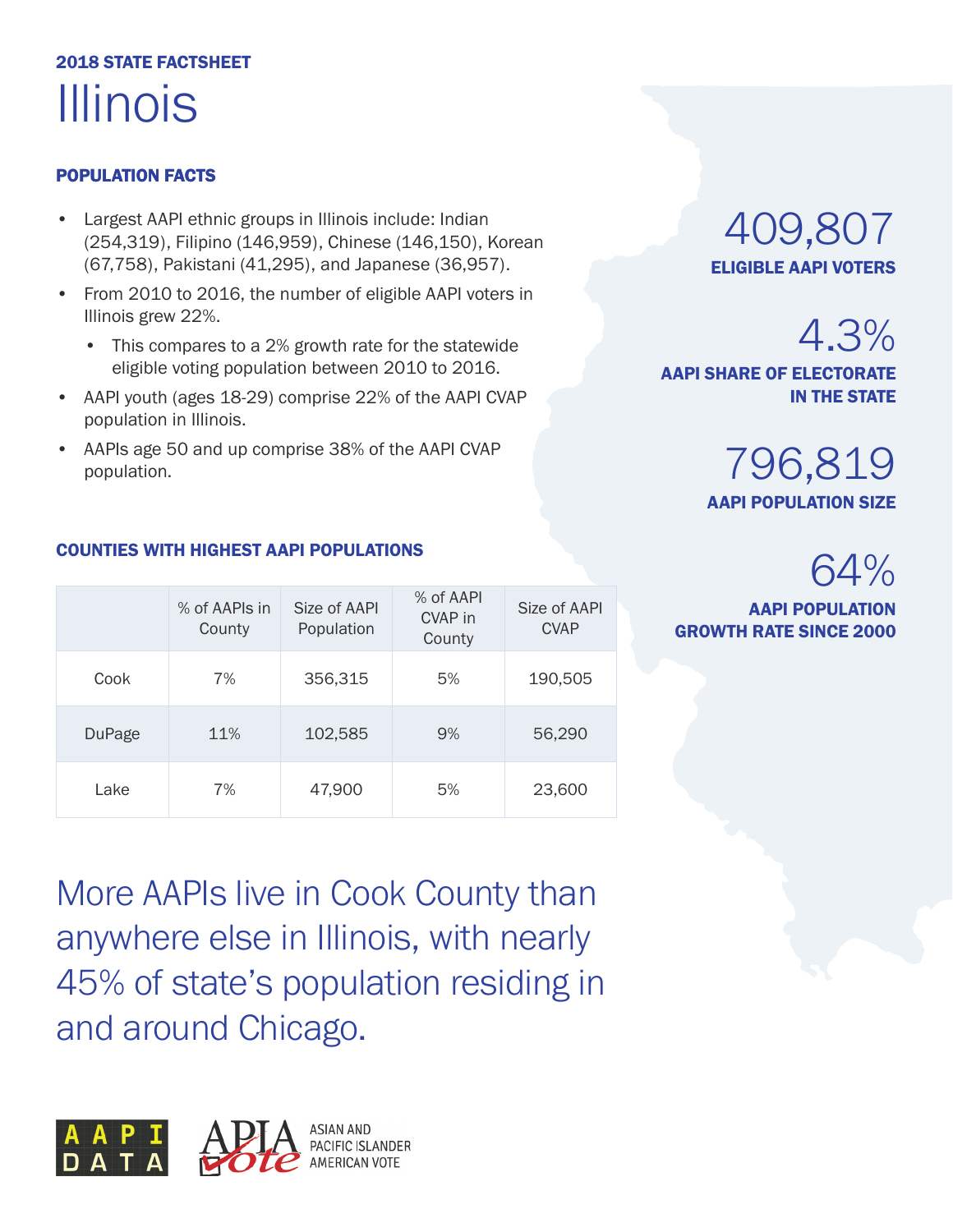- Voter contact continues to be an unmet need for AAPIs. In the 2016 Post-Election National Asian American Survey, 74% of Native Hawaiians & Pacific Islanders and 71% of Asian Americans across the country received no contact about the election, compared to 73% of Latinos, 58% of African Americans, and 56% of whites who were not contacted.
- Among Asian American registered voters that were contacted, 48% reported contact by the Democratic Party in the Fall 2016 National Asian American Survey, 16% by the Republican Party, and 35% by both parties.
- There is also a large opportunity for voter education through contact. In the same survey of registered voters, 41% of Asian Americans and 40% of Pacific Islanders did not declare an identification with either political party.

#### IMPORTANCE OF LANGUAGE ACCESS

- 78% of Asian Americans in Illinois speak a language other than English at home, and of those, more than 39% speak English less than "very well."
- Turnout is 9% lower for Limited-English Proficient (LEP) than non-LEP registered voters according to the 2012 AAPI Post-Election Survey, and 63% say that Asian language support at polling places would be useful.

#### SOCIOECONOMIC CHALLENGES

- 68,239 Asian Americans in Illinois (10.4%) lack health insurance.
- 75,733 Asian Americans in Illinois (11.8%) live in poverty.5
- About 506 NHPIs in Illinois (12.6%) live in poverty.

#### MULTILINGUAL VOTER HOTLINE

• If you, or anyone you know, has difficulty with language access or needs any other type of voting assistance (including questions about polling locations or voting procedures), please call the National Asian American Voter Hotline at 1-888-API-VOTE (1-888-274-8683).



For more information or questions, please email info@apiavote.org or info@aapidata.com.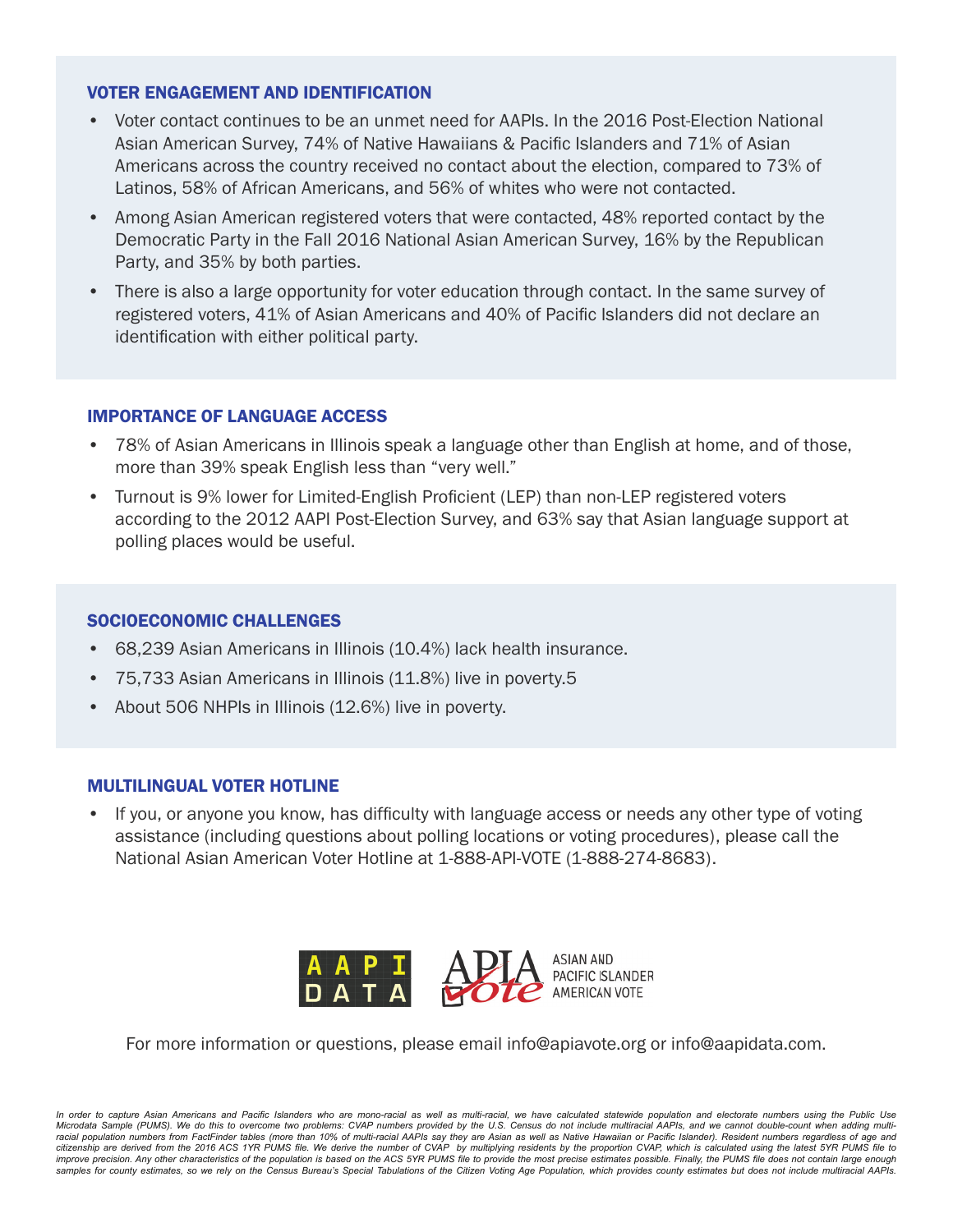#### 2018 STATE FACTSHEET

Iowa

#### POPULATION FACTS

- Largest AAPI ethnic groups in Iowa include: Chinese (20,082), Indian (17,502), Vietnamese (8,866), Korean (8,072), Burmese (7,595), and Filipino (7,422).
- From 2010 to 2016, the number of eligible AAPI voters in Iowa grew 45%.
	- This compares to a 3% growth rate for the statewide eligible voting population between 2010 to 2016.
- AAPI youth (ages 18-29) comprise 33% of the AAPI CVAP population in Iowa.
- AAPIs age 50 and up comprise 29% of the AAPI CVAP population.

### 35,749 ELIGIBLE AAPI VOTERS

1.4%

AAPI SHARE OF ELECTORATE IN THE STATE

> 93,918 AAPI POPULATION SIZE

## 108%

AAPI POPULATION GROWTH RATE SINCE 2000

|              | % of AAPIs in<br>County | Size of AAPI<br>Population | % of AAPI<br>CVAP in<br>County | Size of AAPI<br><b>CVAP</b> |
|--------------|-------------------------|----------------------------|--------------------------------|-----------------------------|
| Polk         | 4%                      | 18,060                     | 2%                             | 7,595                       |
| Johnson      | 6%                      | 8,515                      | 2%                             | 2,350                       |
| <b>Story</b> | 7%                      | 6,150                      | 2%                             | 1,250                       |

Since 2000, the AAPI population has more than doubled in Iowa, with about a fifth of the population today living in Polk County.



#### COUNTIES WITH HIGHEST AAPI POPULATIONS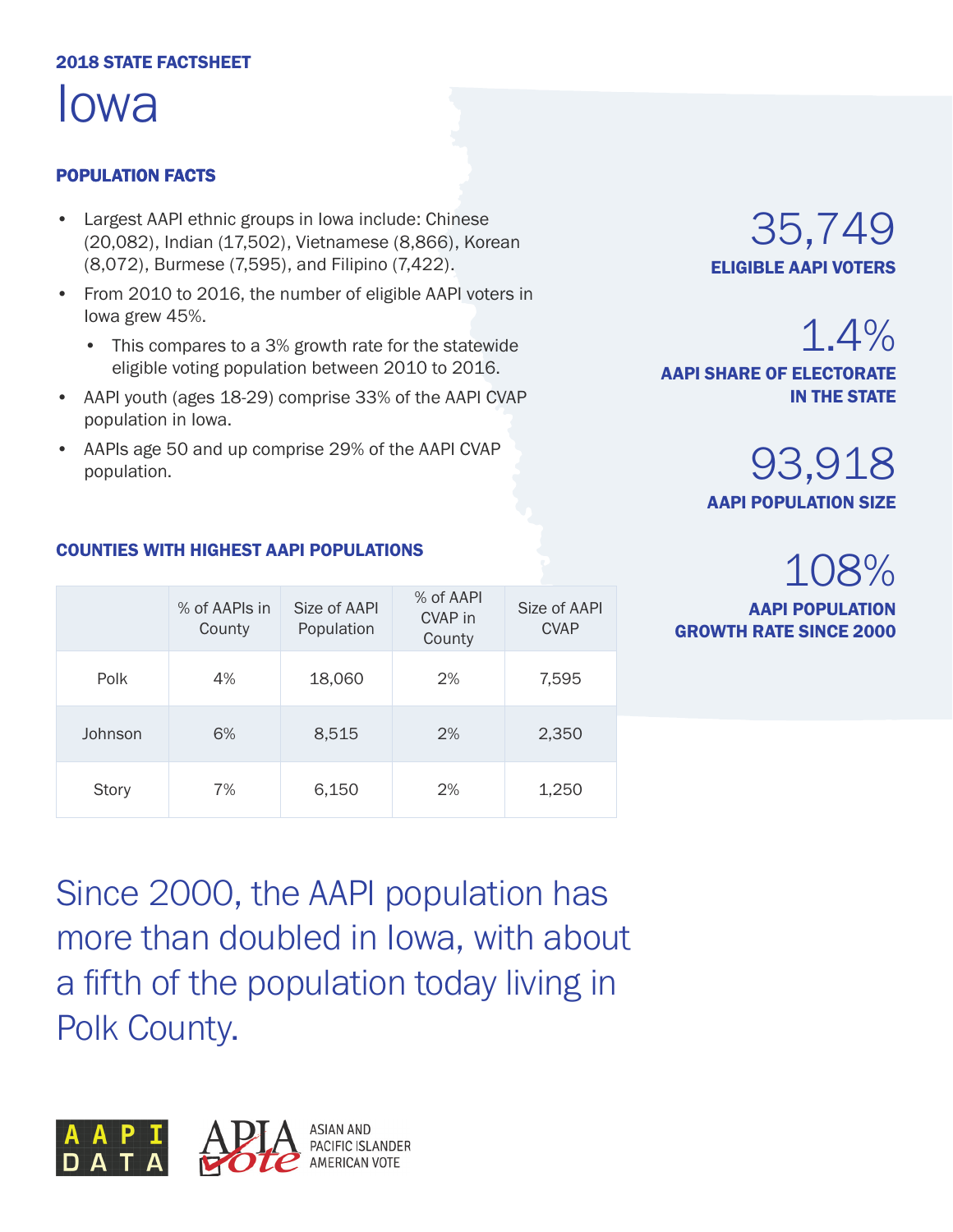- Voter contact continues to be an unmet need for AAPIs. In the 2016 Post-Election National Asian American Survey, 74% of Native Hawaiians & Pacific Islanders and 71% of Asian Americans across the country received no contact about the election, compared to 73% of Latinos, 58% of African Americans, and 56% of whites who were not contacted.
- Among Asian American registered voters that were contacted, 48% reported contact by the Democratic Party in the Fall 2016 National Asian American Survey, 16% by the Republican Party, and 35% by both parties.
- There is also a large opportunity for voter education through contact. In the same survey of registered voters, 41% of Asian Americans and 40% of Pacific Islanders did not declare an identification with either political party.

#### IMPORTANCE OF LANGUAGE ACCESS

- 75% of Asian Americans in Iowa speak a language other than English at home, and of those, more than 55% speak English less than "very well."
- Turnout is 9% lower for Limited-English Proficient (LEP) than non-LEP registered voters according to the 2012 AAPI Post-Election Survey, and 63% say that Asian language support at polling places would be useful.

#### SOCIOECONOMIC CHALLENGES

- About 6,169 Asian Americans in Iowa (9%) lack health insurance.
- About 11,781 Asian Americans in Iowa (18%) live in poverty.
- About 638 NHPIs in Iowa (27%) live in poverty.

#### MULTILINGUAL VOTER HOTLINE

• If you, or anyone you know, has difficulty with language access or needs any other type of voting assistance (including questions about polling locations or voting procedures), please call the National Asian American Voter Hotline at 1-888-API-VOTE (1-888-274-8683).



For more information or questions, please email info@apiavote.org or info@aapidata.com.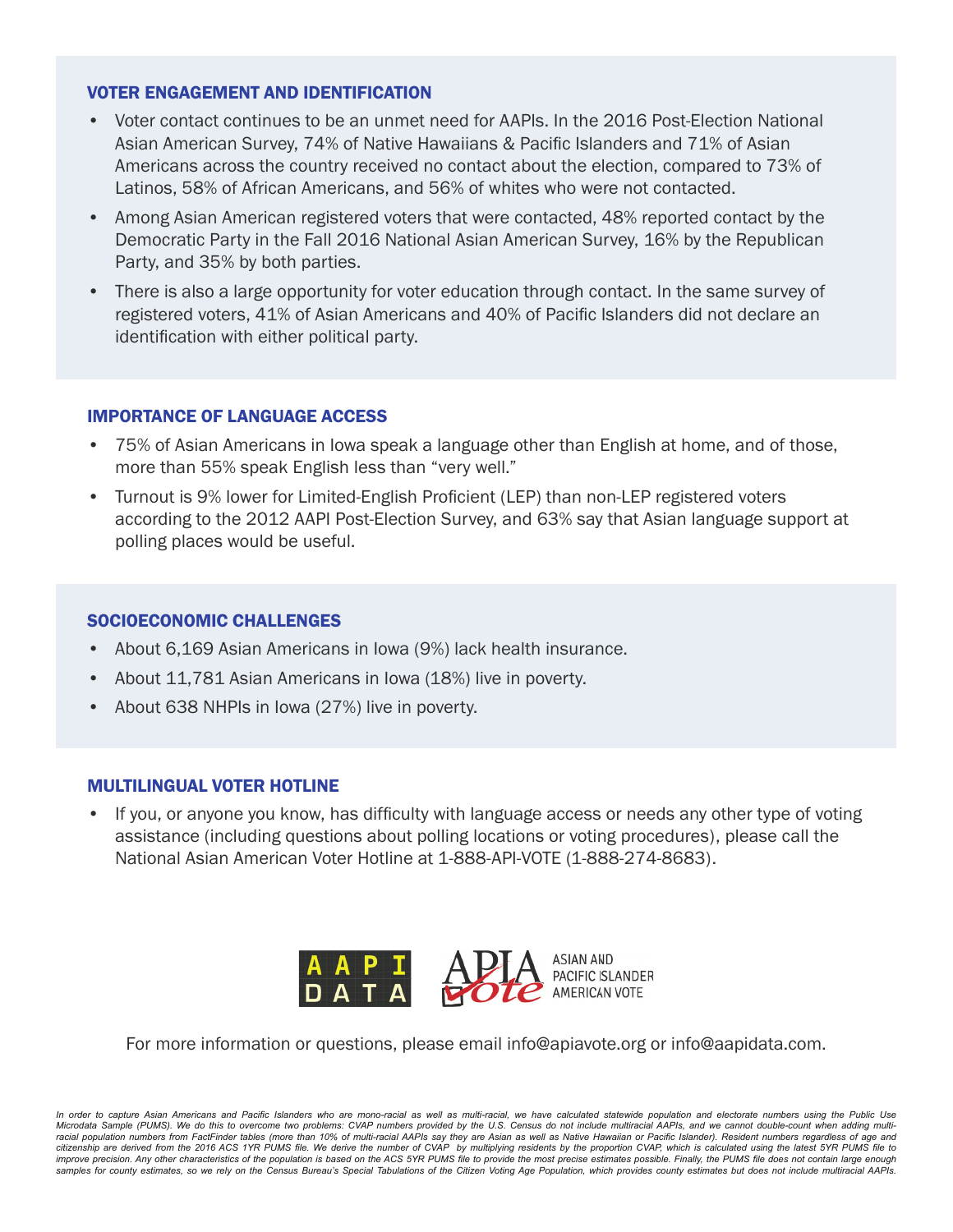## 2018 STATE FACTSHEET Louisiana

#### POPULATION FACTS

- Largest AAPI ethnic groups in Louisiana include: Vietnamese (31,576), Chinese (15,471), Filipino (11,816), Indian (10,802), Japanese (4,429), and Laotian (3,725).
- From 2010 to 2016, the number of eligible AAPI voters in Louisiana grew 9%.
	- This compares to a 4% growth rate for the statewide eligible voting population between 2010 to 2016.
- AAPI youth (ages 18-29) comprise 22% of the AAPI CVAP population in Louisiana.
- AAPIs age 50 and up comprise 38% of the AAPI CVAP population.

47,730 ELIGIBLE AAPI VOTERS

1.4%

AAPI SHARE OF ELECTORATE IN THE STATE

> 95,089 AAPI POPULATION SIZE

> > 42%

AAPI POPULATION GROWTH RATE SINCE 2000

### PARISHES WITH HIGHEST AAPI POPULATIONS

|                     | % of AAPIs in<br>County | Size of AAPI<br>Population | % of AAPI<br>CVAP in<br>County | Size of AAPI<br><b>CVAP</b> |
|---------------------|-------------------------|----------------------------|--------------------------------|-----------------------------|
| <b>Jefferson</b>    | 4%                      | 18,170                     | 3%                             | 10,195                      |
| East Baton<br>Rouge | 3%                      | 14,510                     | 2%                             | 6,490                       |
| Orleans             | 3%                      | 11,400                     | 2%                             | 6,410                       |

Nearly half (48%) of all eligible AAPI voters in Louisiana live in Jefferson, East Baton Rouge, and Orleans Parishes.

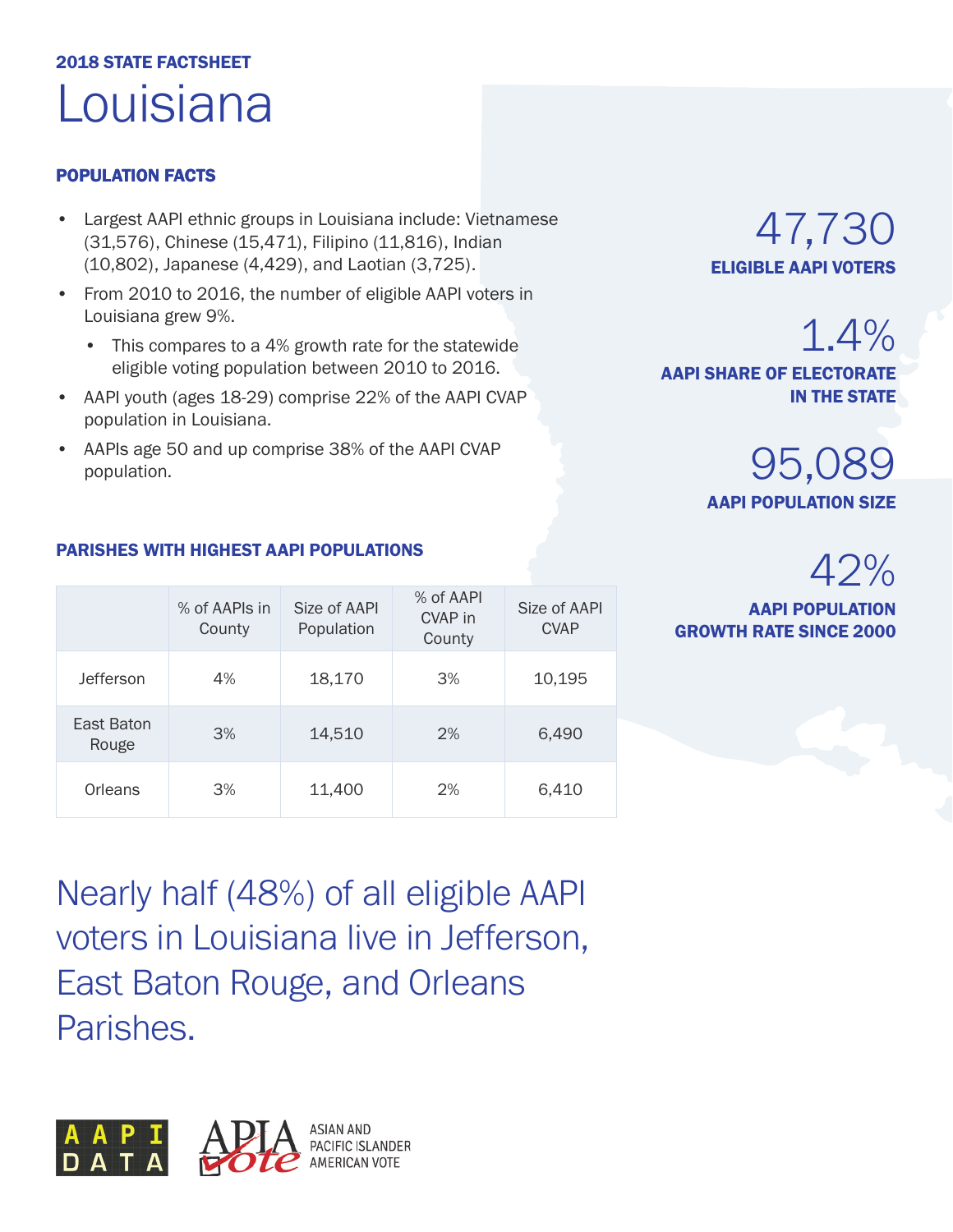- Voter contact continues to be an unmet need for AAPIs. In the 2016 Post-Election National Asian American Survey, 74% of Native Hawaiians & Pacific Islanders and 71% of Asian Americans across the country received no contact about the election, compared to 73% of Latinos, 58% of African Americans, and 56% of whites who were not contacted.
- Among Asian American registered voters that were contacted, 48% reported contact by the Democratic Party in the Fall 2016 National Asian American Survey, 16% by the Republican Party, and 35% by both parties.
- There is also a large opportunity for voter education through contact. In the same survey of registered voters, 41% of Asian Americans and 40% of Pacific Islanders did not declare an identification with either political party.

#### IMPORTANCE OF LANGUAGE ACCESS

- 80% of Asian Americans in Louisiana speak a language other than English at home, and of those, more than 47% speak English less than "very well."
- Turnout is 9% lower for Limited-English Proficient (LEP) than non-LEP registered voters according to the 2012 AAPI Post-Election Survey, and 63% say that Asian language support at polling places would be useful.

#### SOCIOECONOMIC CHALLENGES

- About 14,674 Asian Americans in Louisiana (19%) lack health insurance.
- About 13,640 Asian Americans in Louisiana (18%) live in poverty.
- About 191 NHPIs in Louisiana (14%) live in poverty.

#### MULTILINGUAL VOTER HOTLINE

• If you, or anyone you know, has difficulty with language access or needs any other type of voting assistance (including questions about polling locations or voting procedures), please call the National Asian American Voter Hotline at 1-888-API-VOTE (1-888-274-8683).



For more information or questions, please email info@apiavote.org or info@aapidata.com.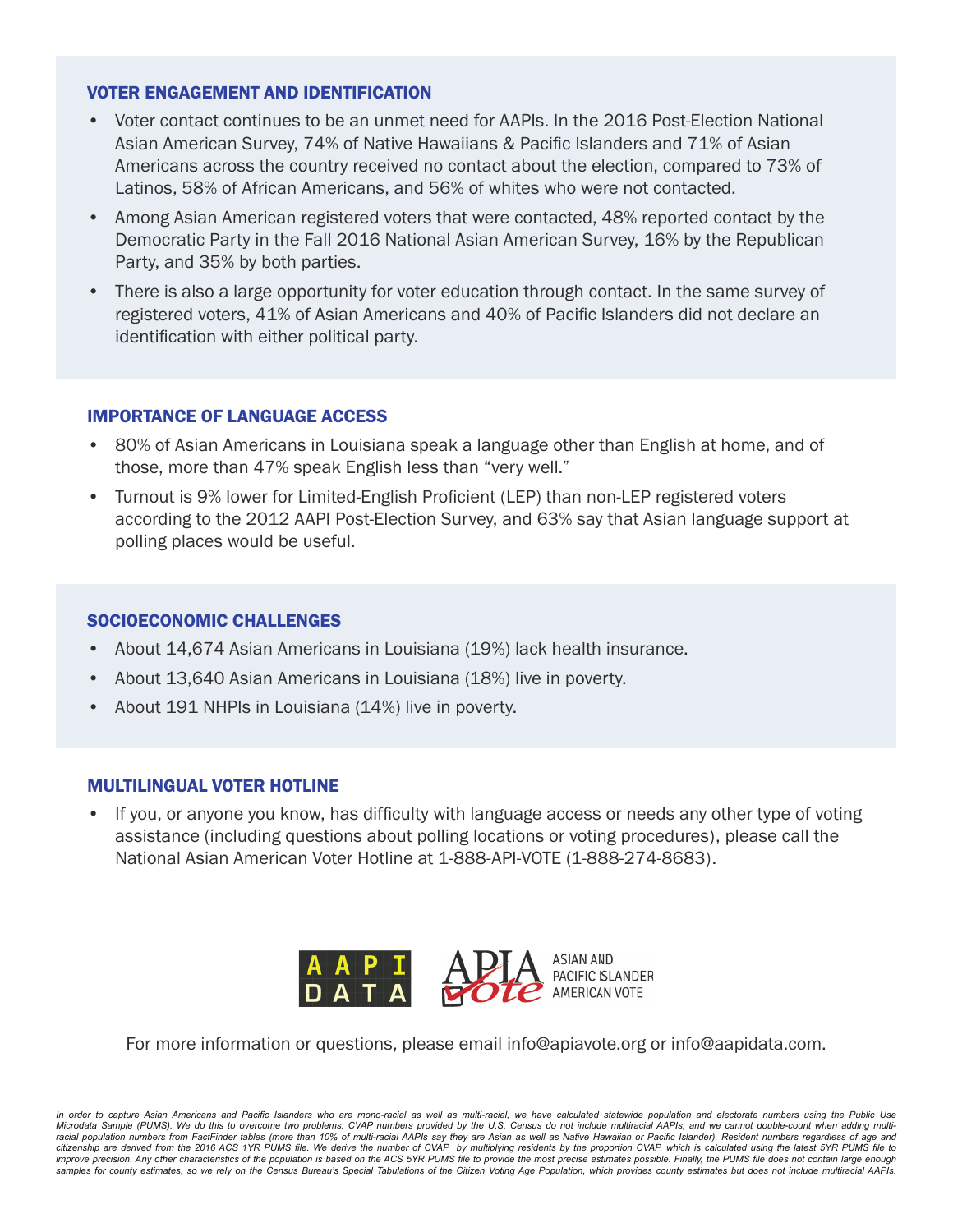## 2018 STATE FACTSHEET **Massachusetts**

#### POPULATION FACTS

- Largest AAPI ethnic groups in Massachusetts include: Chinese (174,589), Indian (107,715), Vietnamese (61,219), Cambodian (34,128), Korean (28,857), and Filipino (25,138).
- From 2010 to 2016, the number of eligible AAPI voters in Massachusetts grew 34%.
	- This compares to a 6% growth rate for the statewide eligible voting population between 2010 to 2016.
- AAPI youth (ages 18-29) comprise 26% of the AAPI CVAP population in Massachusetts.
- AAPIs age 50 and up comprise 36% of the AAPI CVAP population.

243,726 ELIGIBLE AAPI VOTERS

5% AAPI SHARE OF ELECTORATE IN THE STATE

> 503,857 AAPI POPULATION SIZE

## 64%

AAPI POPULATION **GROWTH RATE SINCE 2000** 

#### COUNTIES WITH HIGHEST AAPI POPULATIONS

|                | % of AAPIs in<br>County | Size of AAPI<br>Population | % of AAPI<br>CVAP in<br>County | Size of AAPI<br><b>CVAP</b> |
|----------------|-------------------------|----------------------------|--------------------------------|-----------------------------|
| Middlesex      | 11%                     | 165,985                    | 7%                             | 77,385                      |
| <b>Norfolk</b> | 10%                     | 67,005                     | 7%                             | 33,785                      |
| Suffolk        | 9%                      | 66,035                     | 7%                             | 34,490                      |

About a third of all AAPIs in Massachusetts live in Middlesex County, which includes suburbs of Boston.

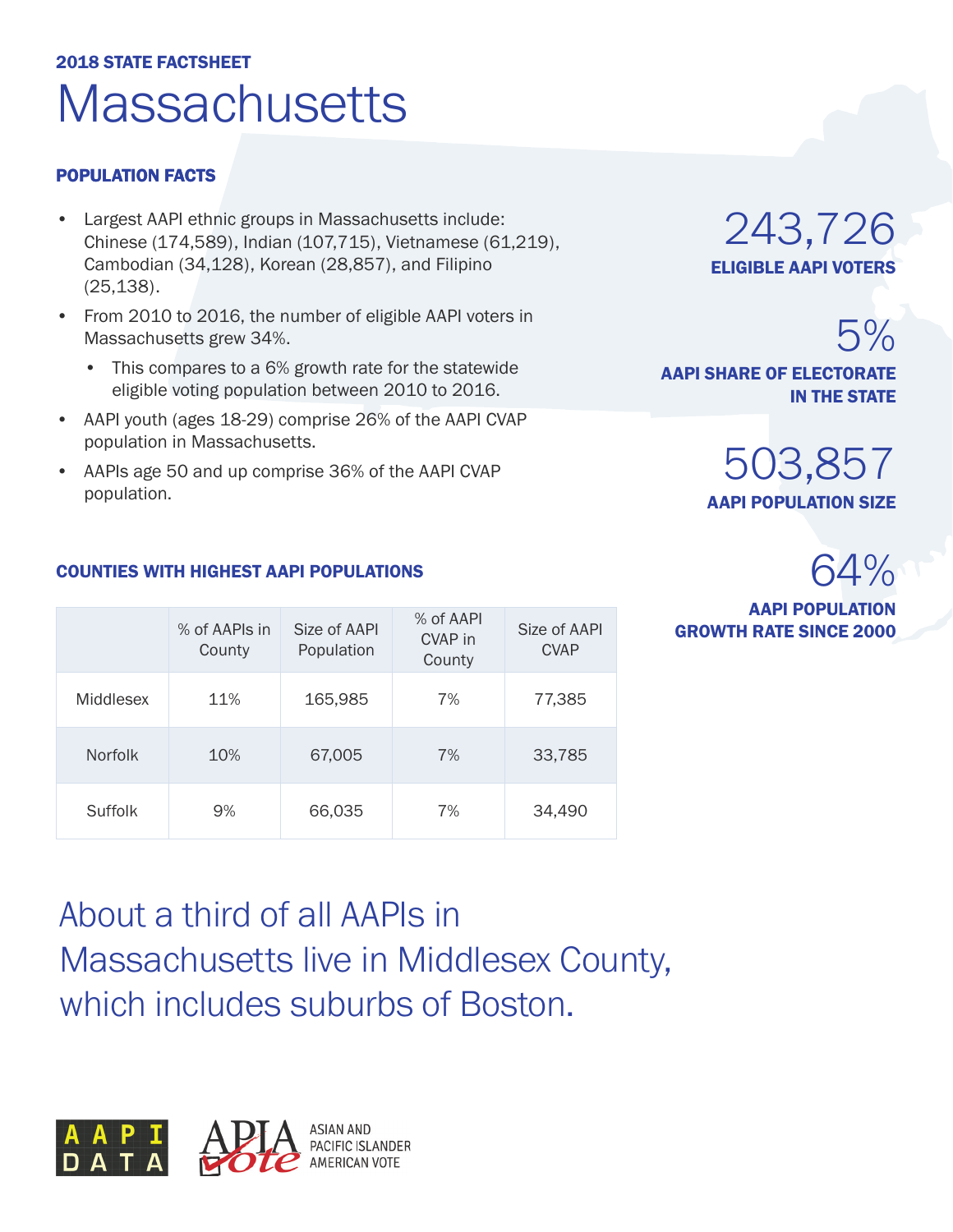- Voter contact continues to be an unmet need for AAPIs. In the 2016 Post-Election National Asian American Survey, 74% of Native Hawaiians & Pacific Islanders and 71% of Asian Americans across the country received no contact about the election, compared to 73% of Latinos, 58% of African Americans, and 56% of whites who were not contacted.
- Among Asian American registered voters that were contacted, 48% reported contact by the Democratic Party in the Fall 2016 National Asian American Survey, 16% by the Republican Party, and 35% by both parties.
- There is also a large opportunity for voter education through contact. In the same survey of registered voters, 41% of Asian Americans and 40% of Pacific Islanders did not declare an identification with either political party.

#### IMPORTANCE OF LANGUAGE ACCESS

- 79% of Asian Americans in Massachusetts speak a language other than English at home, and of those, more than 45% speak English less than "very well."
- Turnout is 9% lower for Limited-English Proficient (LEP) than non-LEP registered voters according to the 2012 AAPI Post-Election Survey, and 63% say that Asian language support at polling places would be useful.

#### SOCIOECONOMIC CHALLENGES

- About 14,042 Asian Americans in Massachusetts (3%) lack health insurance.
- About 55,870 Asian Americans in Massachusetts (14%) live in poverty.
- About 291 NHPIs in Massachusetts (16%) live in poverty.

#### MULTILINGUAL VOTER HOTLINE

• If you, or anyone you know, has difficulty with language access or needs any other type of voting assistance (including questions about polling locations or voting procedures), please call the National Asian American Voter Hotline at 1-888-API-VOTE (1-888-274-8683).



For more information or questions, please email info@apiavote.org or info@aapidata.com.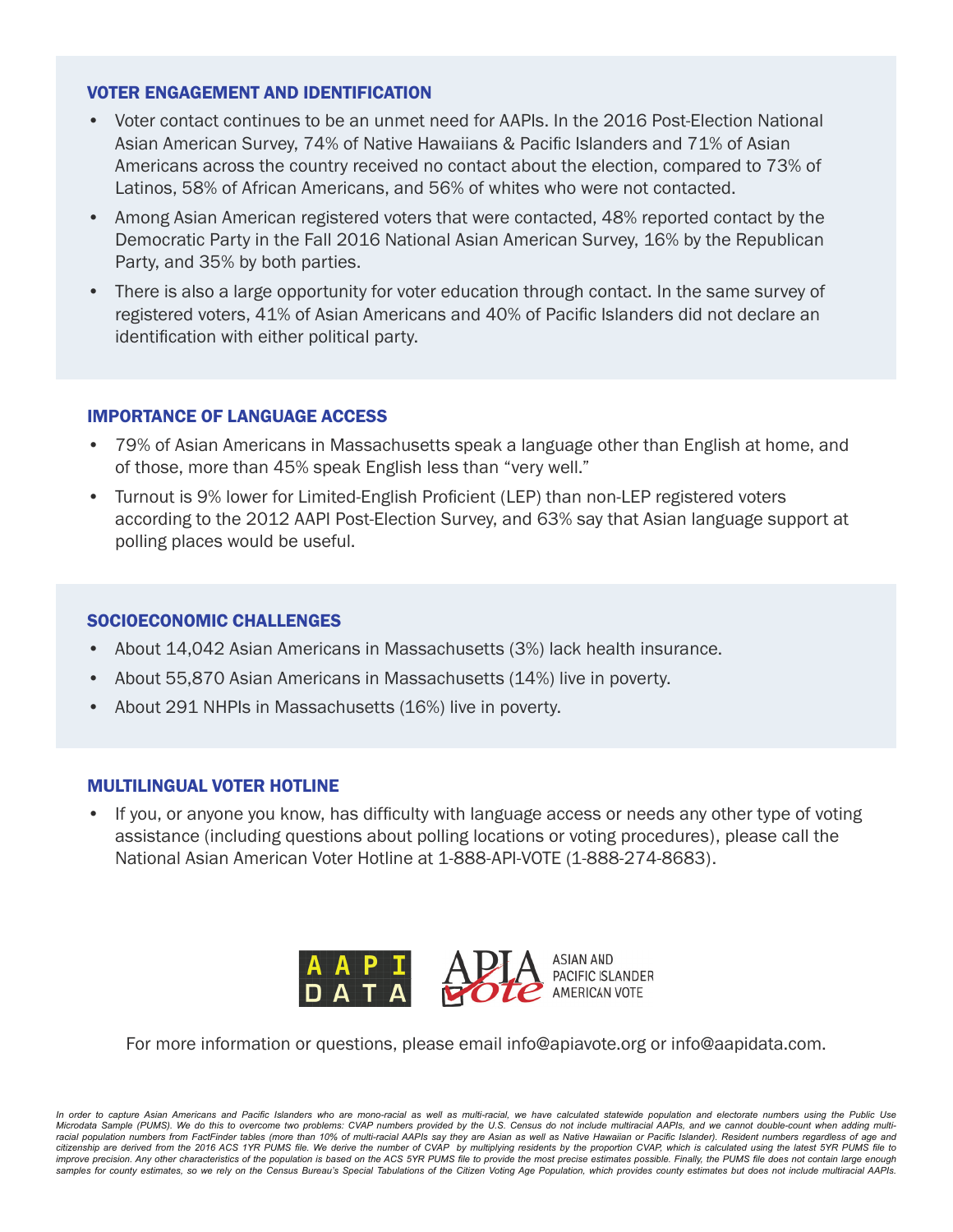## 2018 STATE FACTSHEET **Michigan**

#### POPULATION FACTS

- Largest AAPI ethnic groups in Michigan include: Indian (112,368), Chinese (67,602), Filipino (40,847), Korean (32,893), and Japanese (20,883).
- From 2010 to 2016, the number of eligible AAPI voters in Michigan grew 31%.
	- This compares to a 3% growth rate for the statewide eligible voting population between 2010 to 2016.
- AAPI youth (ages 18-29) comprise 28% of the AAPI CVAP population in Michigan.
- AAPIs age 50 and up comprise 34% of the AAPI CVAP population.

### 161,006 ELIGIBLE AAPI VOTERS

## $2%$

AAPI SHARE OF ELECTORATE IN THE STATE

### 368,042 AAPI POPULATION SIZE

## 71%

AAPI POPULATION GROWTH RATE SINCE 2000

Size of AAPI

#### $M = 4$  A A DIs in Size of AAPI % of AAPI

COUNTIES WITH HIGHEST AAPI POPULATIONS

|           | $/0$ ULAAF 13 III<br>County | <b>JILE UI AAL I</b><br>Population | <b>CVAP</b> in<br>County | JILE UI AAL I<br><b>CVAP</b> |
|-----------|-----------------------------|------------------------------------|--------------------------|------------------------------|
| Oakland   | 6%                          | 78,215                             | 4%                       | 33,300                       |
| Wayne     | 3%                          | 52,685                             | 2%                       | 23,165                       |
| Washtenaw | 9%                          | 30,220                             | 5%                       | 12,620                       |

44% of AAPIs in Michigan live in Oakland, Wayne, and Washtenaw Counties which encompasses Detroit and its suburbs.

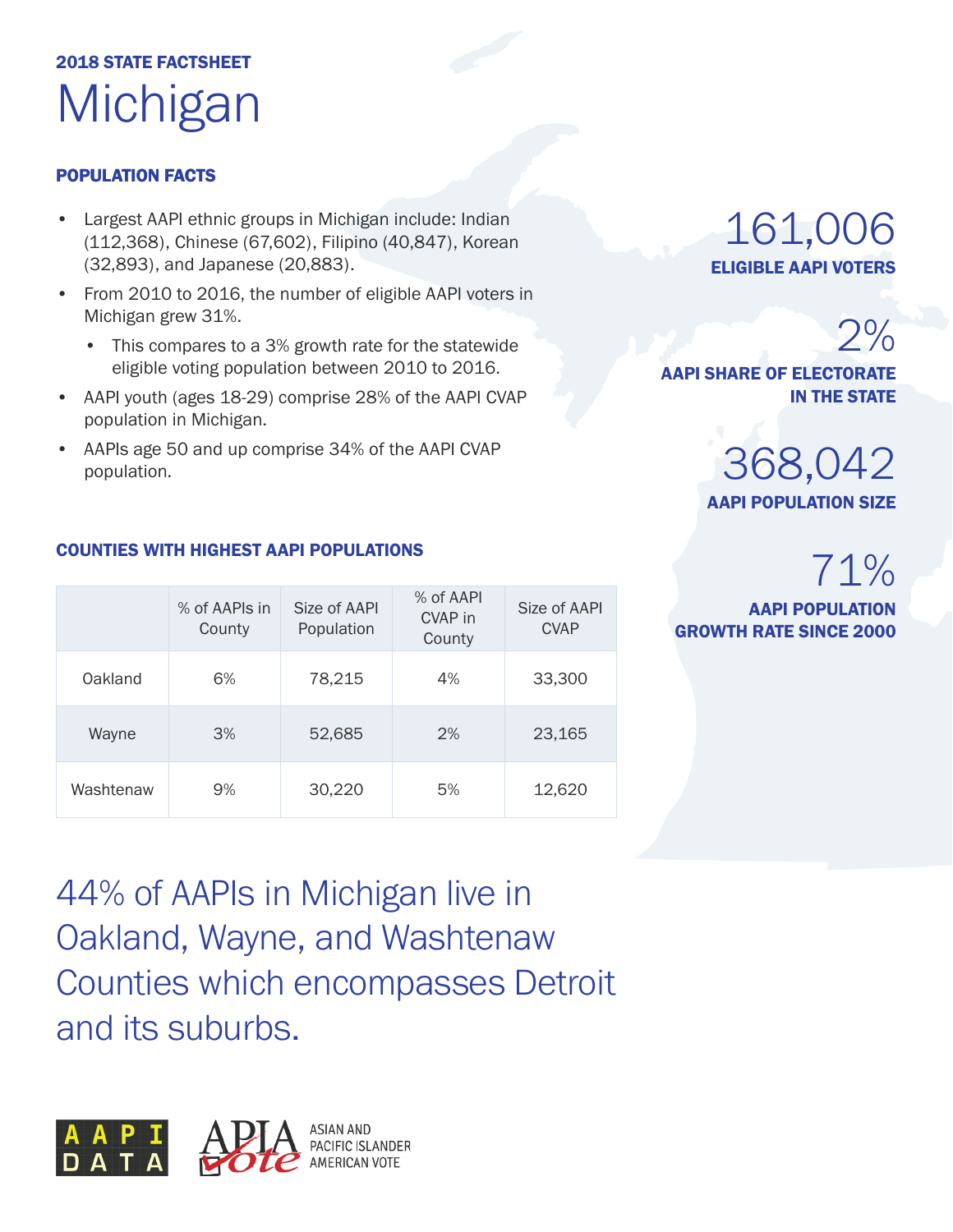- Voter contact continues to be an unmet need for AAPIs. In the 2016 Post-Election National Asian American Survey, 74% of Native Hawaiians & Pacific Islanders and 71% of Asian Americans across the country received no contact about the election, compared to 73% of Latinos, 58% of African Americans, and 56% of whites who were not contacted.
- Among Asian American registered voters that were contacted, 48% reported contact by the Democratic Party in the Fall 2016 National Asian American Survey, 16% by the Republican Party, and 35% by both parties.
- There is also a large opportunity for voter education through contact. In the same survey of registered voters, 41% of Asian Americans and 40% of Pacific Islanders did not declare an identification with either political party.

#### IMPORTANCE OF LANGUAGE ACCESS

- 78% of Asian Americans in Michigan speak a language other than English at home, and of those, more than 42% speak English less than "very well."
- Turnout is 9% lower for Limited-English Proficient (LEP) than non-LEP registered voters according to the 2012 AAPI Post-Election Survey, and 63% say that Asian language support at polling places would be useful.

#### SOCIOECONOMIC CHALLENGES

- About 23,369 Asian Americans in Michigan (9%) lack health insurance.
- About 41,181 Asian Americans in Michigan (15%) live in poverty.
- About 490 NHPIs in Michigan (22%) live in poverty.

#### MULTILINGUAL VOTER HOTLINE

• If you, or anyone you know, has difficulty with language access or needs any other type of voting assistance (including questions about polling locations or voting procedures), please call the National Asian American Voter Hotline at 1-888-API-VOTE (1-888-274-8683).



For more information or questions, please email info@apiavote.org or info@aapidata.com.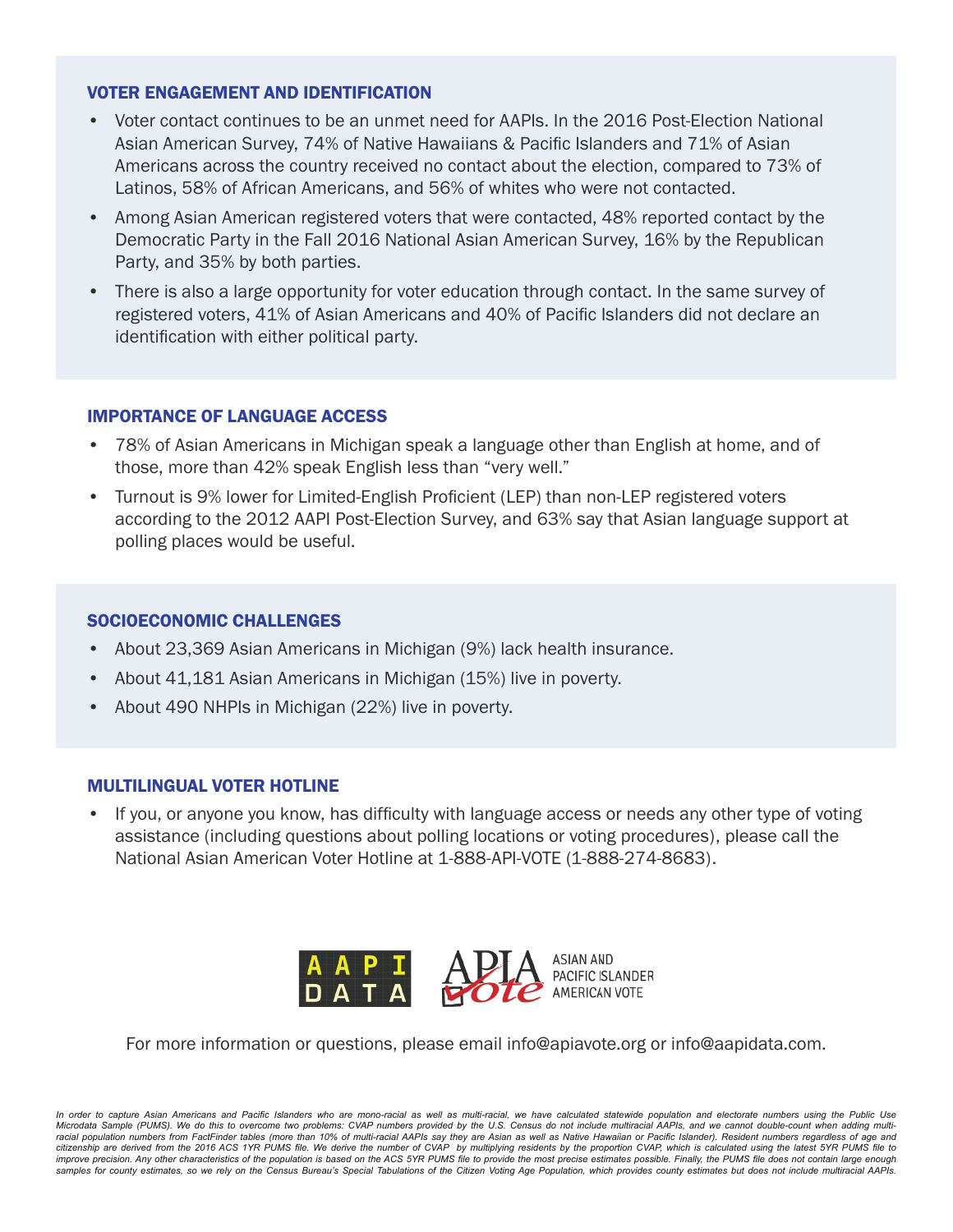## 2018 STATE FACTSHEET **Minnesota**

#### POPULATION FACTS

- Largest AAPI ethnic groups in Minnesota include: Hmong (76,727), Indian (47,210), Chinese (38,476), Vietnamese (36,129), Korean (27,338), and Filipino (21,892).
- From 2010 to 2016, the number of eligible AAPI voters in Minnesota grew 41%.
	- This compares to a 5% growth rate for the statewide eligible voting population between 2010 to 2016.
- AAPI youth (ages 18-29) comprise 33% of the AAPI CVAP population in Minnesota.
- AAPIs age 50 and up comprise 26% of the AAPI CVAP population.

### 151,205 ELIGIBLE AAPI VOTERS

 $4%$ AAPI SHARE OF ELECTORATE IN THE STATE

> 321,074 AAPI POPULATION SIZE

## 91%

AAPI POPULATION GROWTH RATE SINCE 2000

|          | % of AAPIs in<br>County | Size of AAPI<br>Population | % of AAPI<br>CVAP in<br>County | Size of AAPI<br><b>CVAP</b> |
|----------|-------------------------|----------------------------|--------------------------------|-----------------------------|
| Hennepin | 7%                      | 81,845                     | 4%                             | 38,465                      |
| Ramsey   | 13%                     | 70,030                     | 8%                             | 30,590                      |
| Dakota   | 5%                      | 18,765                     | 3%                             | 9,885                       |

Almost half of the AAPI population in Minnesota lives in Hennepin and Ramsey Counties, which includes Minneapolis and Saint Paul.



#### COUNTIES WITH HIGHEST AAPI POPULATIONS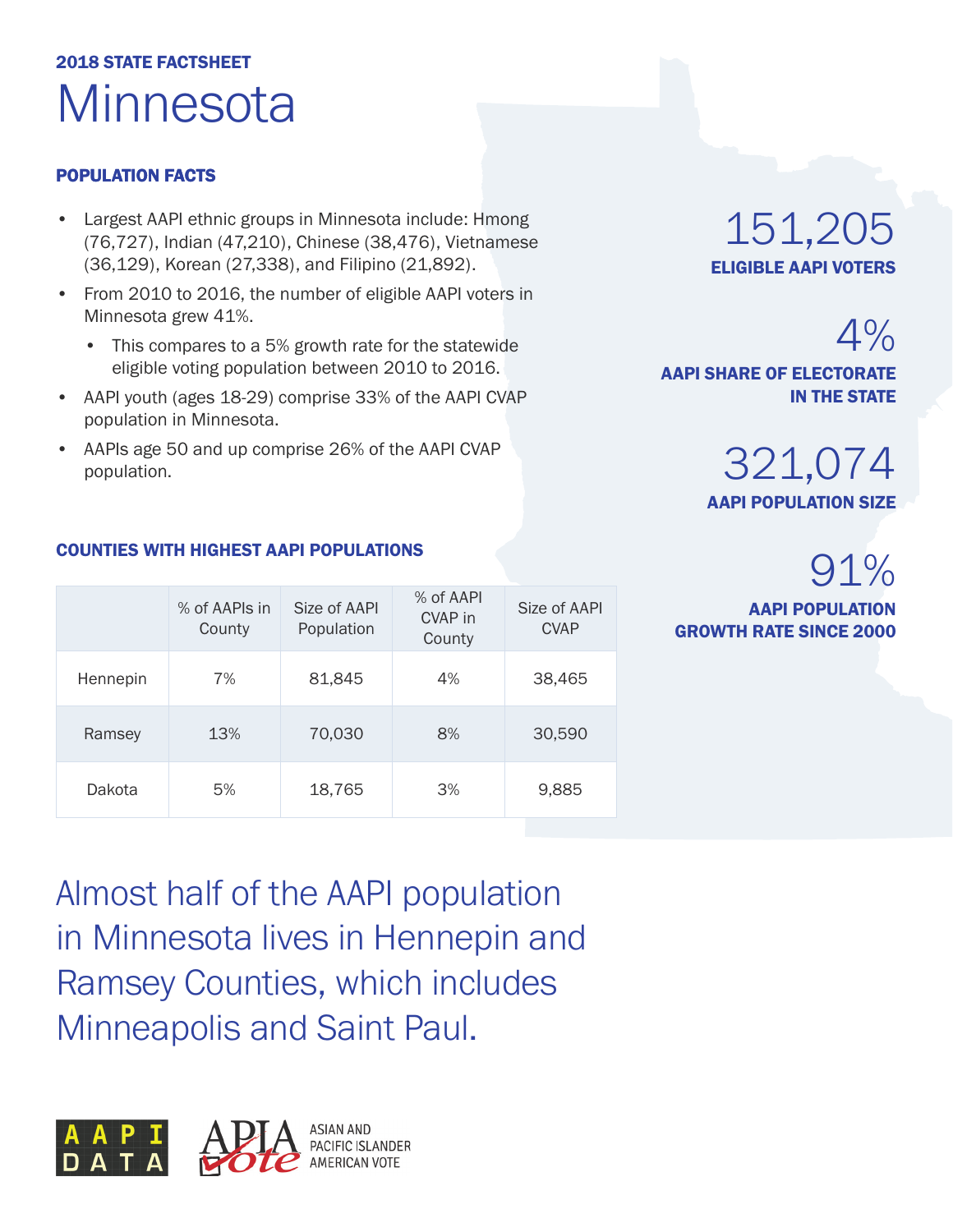- Voter contact continues to be an unmet need for AAPIs. In the 2016 Post-Election National Asian American Survey, 74% of Native Hawaiians & Pacific Islanders and 71% of Asian Americans across the country received no contact about the election, compared to 73% of Latinos, 58% of African Americans, and 56% of whites who were not contacted.
- Among Asian American registered voters that were contacted, 48% reported contact by the Democratic Party in the Fall 2016 National Asian American Survey, 16% by the Republican Party, and 35% by both parties.
- There is also a large opportunity for voter education through contact. In the same survey of registered voters, 41% of Asian Americans and 40% of Pacific Islanders did not declare an identification with either political party.

#### IMPORTANCE OF LANGUAGE ACCESS

- 78% of Asian Americans in Minnesota speak a language other than English at home, and of those, more than 45% speak English less than "very well."
- Turnout is 9% lower for Limited-English Proficient (LEP) than non-LEP registered voters according to the 2012 AAPI Post-Election Survey, and 63% say that Asian language support at polling places would be useful.

#### SOCIOECONOMIC CHALLENGES

- About 17,700 Asian Americans in Minnesota (7%) lack health insurance.
- About 38,971 Asian Americans in Minnesota (16%) live in poverty.
- About 329 NHPIs in Minnesota (18%) live in poverty.

#### MULTILINGUAL VOTER HOTLINE

• If you, or anyone you know, has difficulty with language access or needs any other type of voting assistance (including questions about polling locations or voting procedures), please call the National Asian American Voter Hotline at 1-888-API-VOTE (1-888-274-8683).



For more information or questions, please email info@apiavote.org or info@aapidata.com.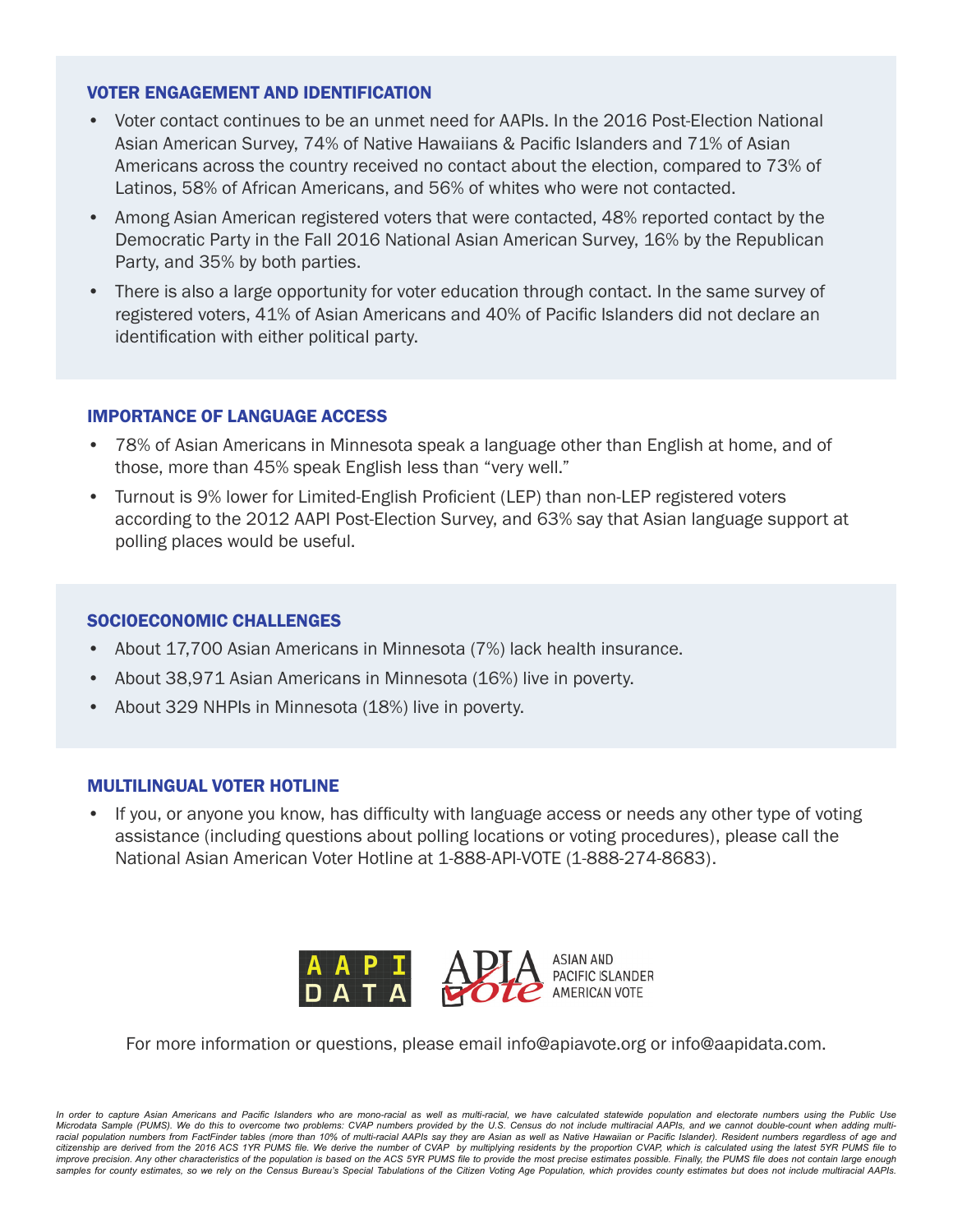## 2018 STATE FACTSHEET **Missouri**

#### POPULATION FACTS

- Largest AAPI ethnic groups in Minnesota include: Chinese (33,476), Indian (30,290), Vietnamese (23,946), Filipino (21,601), and Korean (13,160).
- From 2010 to 2016, the number of eligible AAPI voters in Missouri grew 33%.
	- This compares to a 3% growth rate for the statewide eligible voting population between 2010 to 2016.
- AAPI youth (ages 18-29) comprise 29% of the AAPI CVAP population in Missouri.
- AAPIs age 50 and up comprise 32% of the AAPI CVAP population.

165,097 ELIGIBLE AAPI VOTERS

 $2%$ AAPI SHARE OF ELECTORATE IN THE STATE

> 73,719 AAPI POPULATION SIZE

## 104%

AAPI POPULATION GROWTH RATE SINCE 2000

#### COUNTIES WITH HIGHEST AAPI POPULATIONS

|                      | % of AAPIs in<br>County | Size of AAPI<br>Population | % of AAPI<br><b>CVAP</b> in<br>County | Size of AAPI<br><b>CVAP</b> |
|----------------------|-------------------------|----------------------------|---------------------------------------|-----------------------------|
| St. Louis            | 4%                      | 38,400                     | 2%                                    | 16,640                      |
| Jackson              | 2%                      | 13,540                     | 1%                                    | 7,300                       |
| City of St.<br>Louis | 3%                      | 9,165                      | 2%                                    | 4,540                       |

Nearly two-thirds (65%) of AAPIs in Missouri live in the City of St. Louis and St. Louis County.

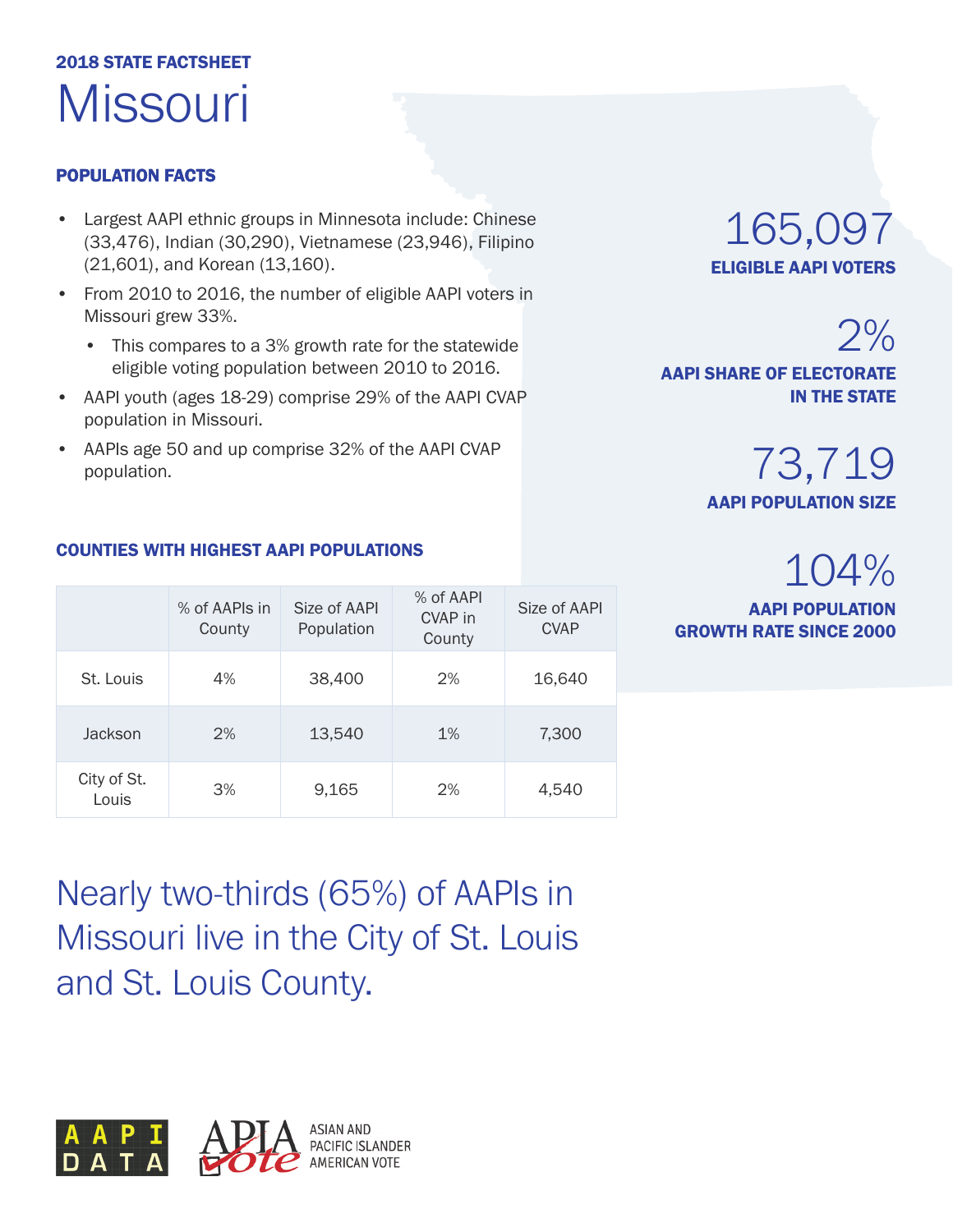- Voter contact continues to be an unmet need for AAPIs. In the 2016 Post-Election National Asian American Survey, 74% of Native Hawaiians & Pacific Islanders and 71% of Asian Americans across the country received no contact about the election, compared to 73% of Latinos, 58% of African Americans, and 56% of whites who were not contacted.
- Among Asian American registered voters that were contacted, 48% reported contact by the Democratic Party in the Fall 2016 National Asian American Survey, 16% by the Republican Party, and 35% by both parties.
- There is also a large opportunity for voter education through contact. In the same survey of registered voters, 41% of Asian Americans and 40% of Pacific Islanders did not declare an identification with either political party.

#### IMPORTANCE OF LANGUAGE ACCESS

- 75% of Asian Americans in Missouri speak a language other than English at home, and of those, more than 44% speak English less than "very well."
- Turnout is 9% lower for Limited-English Proficient (LEP) than non-LEP registered voters according to the 2012 AAPI Post-Election Survey, and 63% say that Asian language support at polling places would be useful.

#### SOCIOECONOMIC CHALLENGES

- About 14,187 Asian Americans in Missouri (13%) lack health insurance.
- About 17,468 Asian Americans in Missouri (17%) live in poverty.
- About 1,394 NHPIs in Missouri (23%) live in poverty.

#### MULTILINGUAL VOTER HOTLINE

• If you, or anyone you know, has difficulty with language access or needs any other type of voting assistance (including questions about polling locations or voting procedures), please call the National Asian American Voter Hotline at 1-888-API-VOTE (1-888-274-8683).



For more information or questions, please email info@apiavote.org or info@aapidata.com.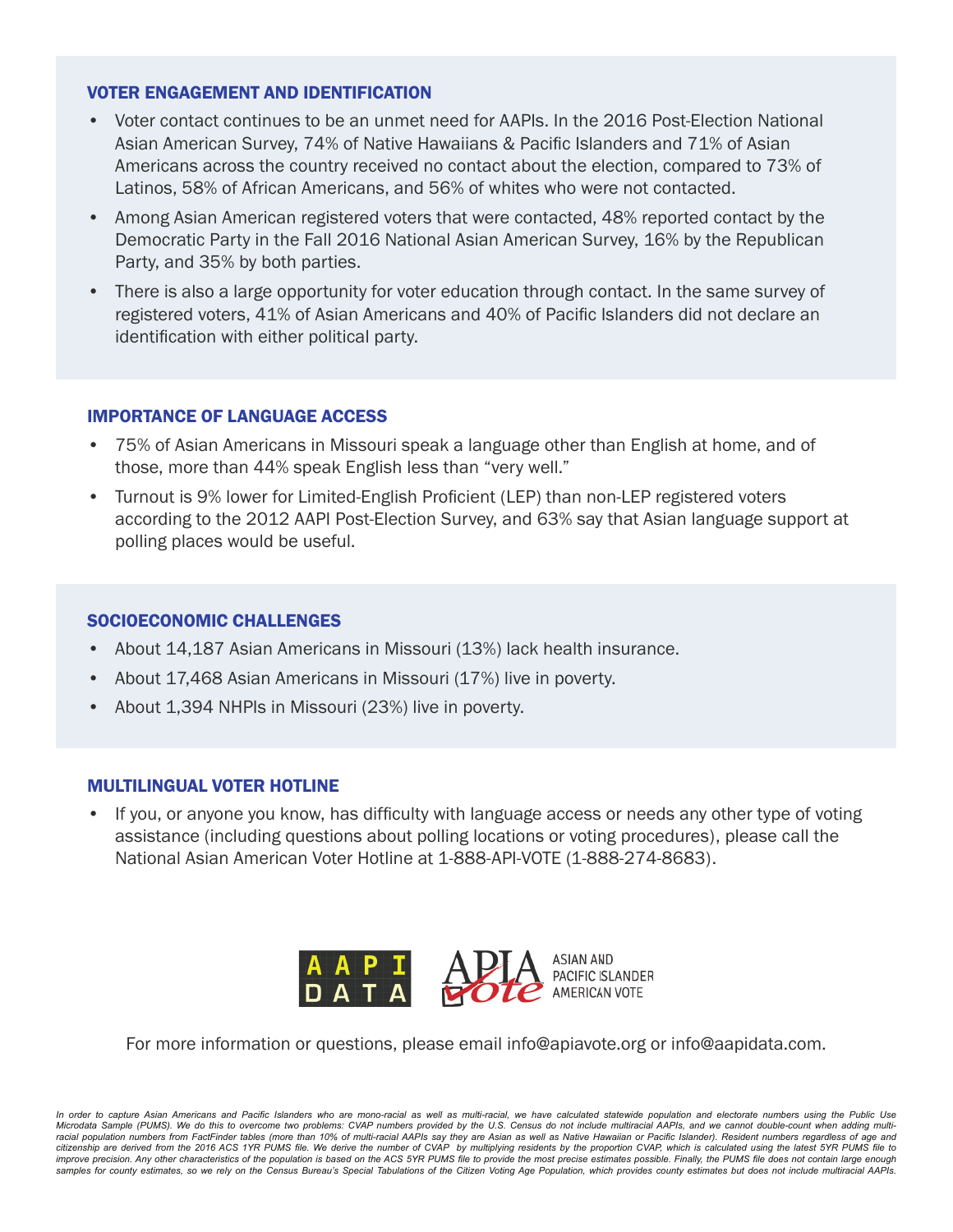## 2018 STATE FACTSHEET Nevada

#### POPULATION FACTS

- Largest AAPI ethnic groups in Nevada include: Filipino (162,936), Chinese (50,878), Japanese (26,359), Korean (16,169), Vietnamese (16,169), and Indian (15,022).
- From 2010 to 2016, the number of eligible AAPI voters in Nevada grew 35%.
	- This compares to a 13% growth rate for the statewide eligible voting population between 2010 to 2016.
- AAPI youth (ages 18-29) comprise 22% of the AAPI CVAP population in Nevada.
- AAPIs age 50 and up comprise 40% of the AAPI CVAP population.

### 202,091 ELIGIBLE AAPI VOTERS

10% AAPI SHARE OF ELECTORATE IN THE STATE

> 334,763 AAPI POPULATION SIZE

## 167%

AAPI POPULATION GROWTH RATE SINCE 2000

#### COUNTIES WITH HIGHEST AAPI POPULATIONS

|             | % of AAPIs in<br>County | Size of AAPI<br>Population | % of AAPI<br>CVAP in<br>County | Size of AAPI<br><b>CVAP</b> |
|-------------|-------------------------|----------------------------|--------------------------------|-----------------------------|
| Clark       | 10%                     | 198,615                    | 9%                             | 122,640                     |
| Washoe      | 6%                      | 25,445                     | 5%                             | 15,645                      |
| Carson City | 3%                      | 1,825                      | 3%                             | 1,125                       |

More than half of all eligible AAPI voters (61%) in Nevada live in Clark County, which includes Las Vegas.

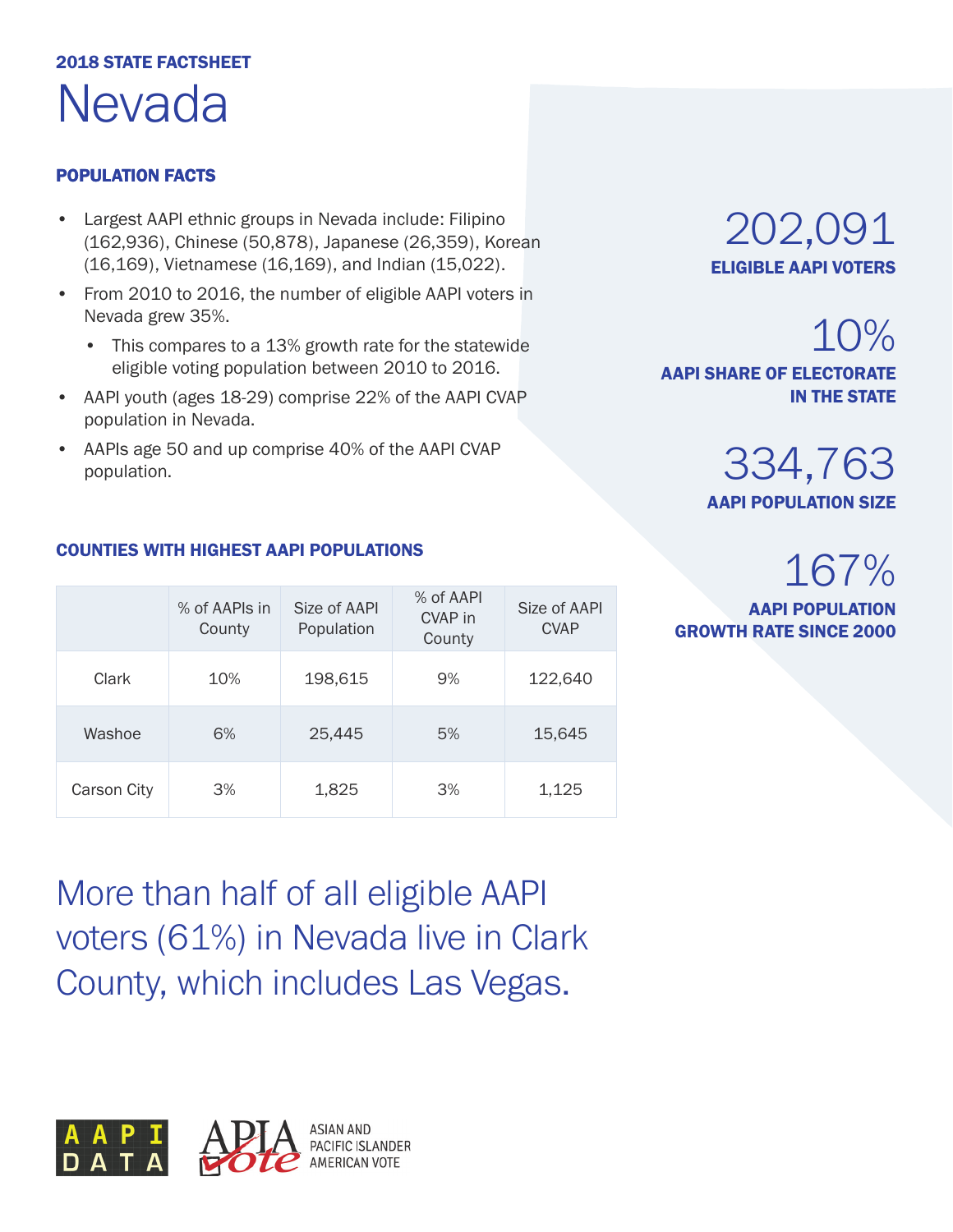- Voter contact continues to be an unmet need for AAPIs. In the 2016 Post-Election National Asian American Survey, 74% of Native Hawaiians & Pacific Islanders and 71% of Asian Americans across the country received no contact about the election, compared to 73% of Latinos, 58% of African Americans, and 56% of whites who were not contacted.
- Among Asian American registered voters that were contacted, 48% reported contact by the Democratic Party in the Fall 2016 National Asian American Survey, 16% by the Republican Party, and 35% by both parties.
- There is also a large opportunity for voter education through contact. In the same survey of registered voters, 41% of Asian Americans and 40% of Pacific Islanders did not declare an identification with either political party.

#### IMPORTANCE OF LANGUAGE ACCESS

- 70% of Asian Americans in Nevada speak a language other than English at home, and of those, more than 42% speak English less than "very well."
- Turnout is 9% lower for Limited-English Proficient (LEP) than non-LEP registered voters according to the 2012 AAPI Post-Election Survey, and 63% say that Asian language support at polling places would be useful.

#### SOCIOECONOMIC CHALLENGES

- About 29,487 Asian Americans in Nevada (13%) lack health insurance.
- About 21,020 Asian Americans in Nevada (10%) live in poverty.
- About 4,023 NHPIs in Nevada (22%) live in poverty.

#### MULTILINGUAL VOTER HOTLINE

• If you, or anyone you know, has difficulty with language access or needs any other type of voting assistance (including questions about polling locations or voting procedures), please call the National Asian American Voter Hotline at 1-888-API-VOTE (1-888-274-8683).



For more information or questions, please email info@apiavote.org or info@aapidata.com.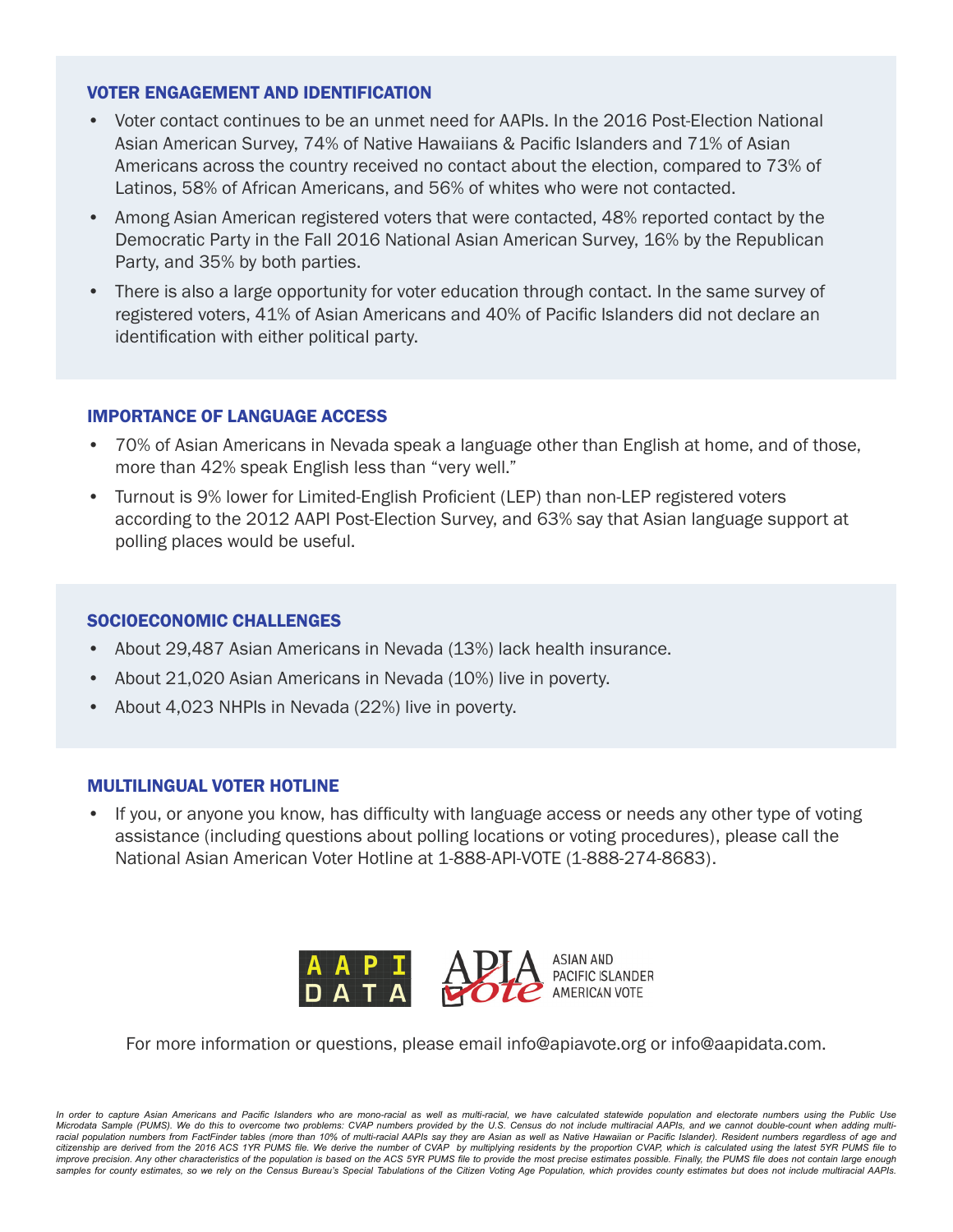## 2018 STATE FACTSHEET New Jersey

#### POPULATION FACTS

- Largest AAPI ethnic groups in New Jersey include: Indian (388,269), Chinese (179,136), Filipino (139,842), Korean (100,581), and Pakistani (31,603).
- From 2010 to 2016, the number of eligible AAPI voters in New Jersey grew 27%.
	- This compares to a 4% growth rate for the statewide eligible voting population between 2010 to 2016.
- AAPI youth (ages 18-29) comprise 20% of the AAPI CVAP population in New Jersey.
- AAPIs age 50 and up comprise 40% of the AAPI CVAP population.

### 467,507 ELIGIBLE AAPI VOTERS

7% AAPI SHARE OF ELECTORATE IN THE STATE

### 941,057 AAPI POPULATION SIZE

## 76%

AAPI POPULATION GROWTH RATE SINCE 2000

#### COUNTIES WITH HIGHEST AAPI POPULATIONS

|           | % of AAPIs in<br>County | Size of AAPI<br>Population | % of AAPI<br>CVAP in<br>County | Size of AAPI<br><b>CVAP</b> |
|-----------|-------------------------|----------------------------|--------------------------------|-----------------------------|
| Middlesex | 24%                     | 195,195                    | 17%                            | 89,405                      |
| Bergen    | 16%                     | 145,485                    | 11%                            | 71,635                      |
| Hudson    | 15%                     | 97,860                     | 10%                            | 39,605                      |

One-fifth of AAPIs in New Jersey live in Middlesex County, where AAPIs make up nearly a quarter of the population.

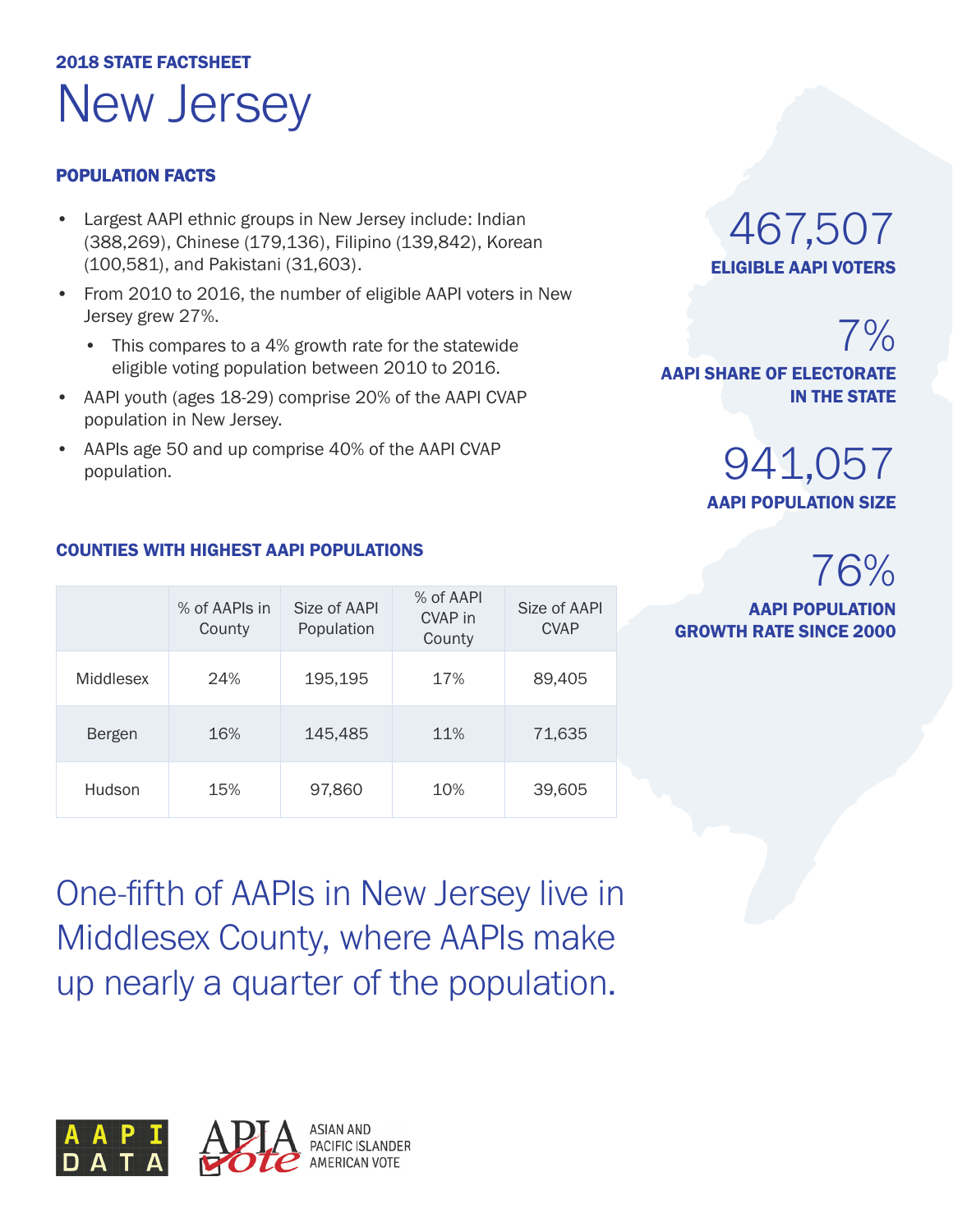- Voter contact continues to be an unmet need for AAPIs. In the 2016 Post-Election National Asian American Survey, 74% of Native Hawaiians & Pacific Islanders and 71% of Asian Americans across the country received no contact about the election, compared to 73% of Latinos, 58% of African Americans, and 56% of whites who were not contacted.
- Among Asian American registered voters that were contacted, 48% reported contact by the Democratic Party in the Fall 2016 National Asian American Survey, 16% by the Republican Party, and 35% by both parties.
- There is also a large opportunity for voter education through contact. In the same survey of registered voters, 41% of Asian Americans and 40% of Pacific Islanders did not declare an identification with either political party.

#### IMPORTANCE OF LANGUAGE ACCESS

- 80% of Asian Americans in New Jersey speak a language other than English at home, and of those, more than 36% speak English less than "very well."
- Turnout is 9% lower for Limited-English Proficient (LEP) than non-LEP registered voters according to the 2012 AAPI Post-Election Survey, and 63% say that Asian language support at polling places would be useful.

#### SOCIOECONOMIC CHALLENGES

- About 90,514 Asian Americans in New Jersey (11%) lack health insurance.
- About 53,829 Asian Americans in New Jersey (7%) live in poverty.
- About 702 NHPIs in New Jersey (27%) live in poverty.

#### MULTILINGUAL VOTER HOTLINE

• If you, or anyone you know, has difficulty with language access or needs any other type of voting assistance (including questions about polling locations or voting procedures), please call the National Asian American Voter Hotline at 1-888-API-VOTE (1-888-274-8683).



For more information or questions, please email info@apiavote.org or info@aapidata.com.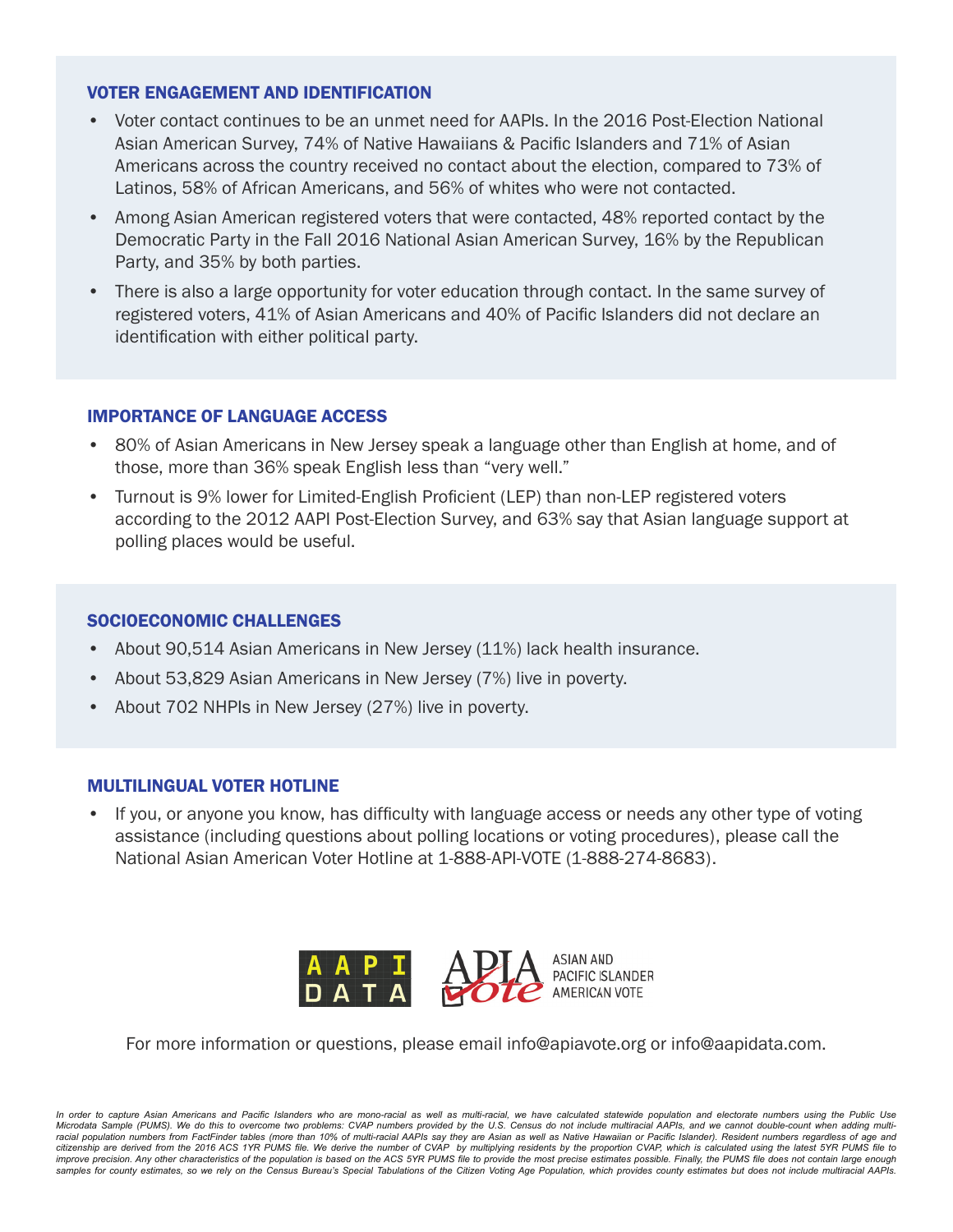## 2018 STATE FACTSHEET New York

#### POPULATION FACTS

- Largest AAPI ethnic groups in New York include: Chinese (755,983), Indian (405,833), Korean (145,335), Filipino (142,006), and Bangladeshi (86,228).
- From 2010 to 2016, the number of eligible AAPI voters in New York grew 25%.
	- This compares to a 4% growth rate for the statewide eligible voting population between 2010 to 2016.
- AAPI youth (ages 18-29) comprise 25% of the AAPI CVAP population in New York.
- AAPIs age 50 and up comprise 38% of the AAPI CVAP population.

### 967,741 ELIGIBLE AAPI VOTERS

 $7%$ AAPI SHARE OF ELECTORATE IN THE STATE

## 1,890,426

AAPI POPULATION SIZE

## 58%

AAPI POPULATION GROWTH RATE SINCE 2000

| <b>COUNTIES WITH HIGHEST AAPI POPULATIONS</b> |  |  |  |
|-----------------------------------------------|--|--|--|
|                                               |  |  |  |

|          | % of AAPIs in<br>County | Size of AAPI<br>Population | % of AAPI<br>CVAP in<br>County | Size of AAPI<br><b>CVAP</b> |
|----------|-------------------------|----------------------------|--------------------------------|-----------------------------|
| Queens   | 25%                     | 584,140                    | 21%                            | 292,690                     |
| Kings    | 12%                     | 299,155                    | 9%                             | 148,420                     |
| New York | 12%                     | 192,450                    | 10%                            | 111,225                     |

The top three counties with the highest AAPI populations are within New York City, including the boroughs of Queens, Brooklyn, and Manhattan.

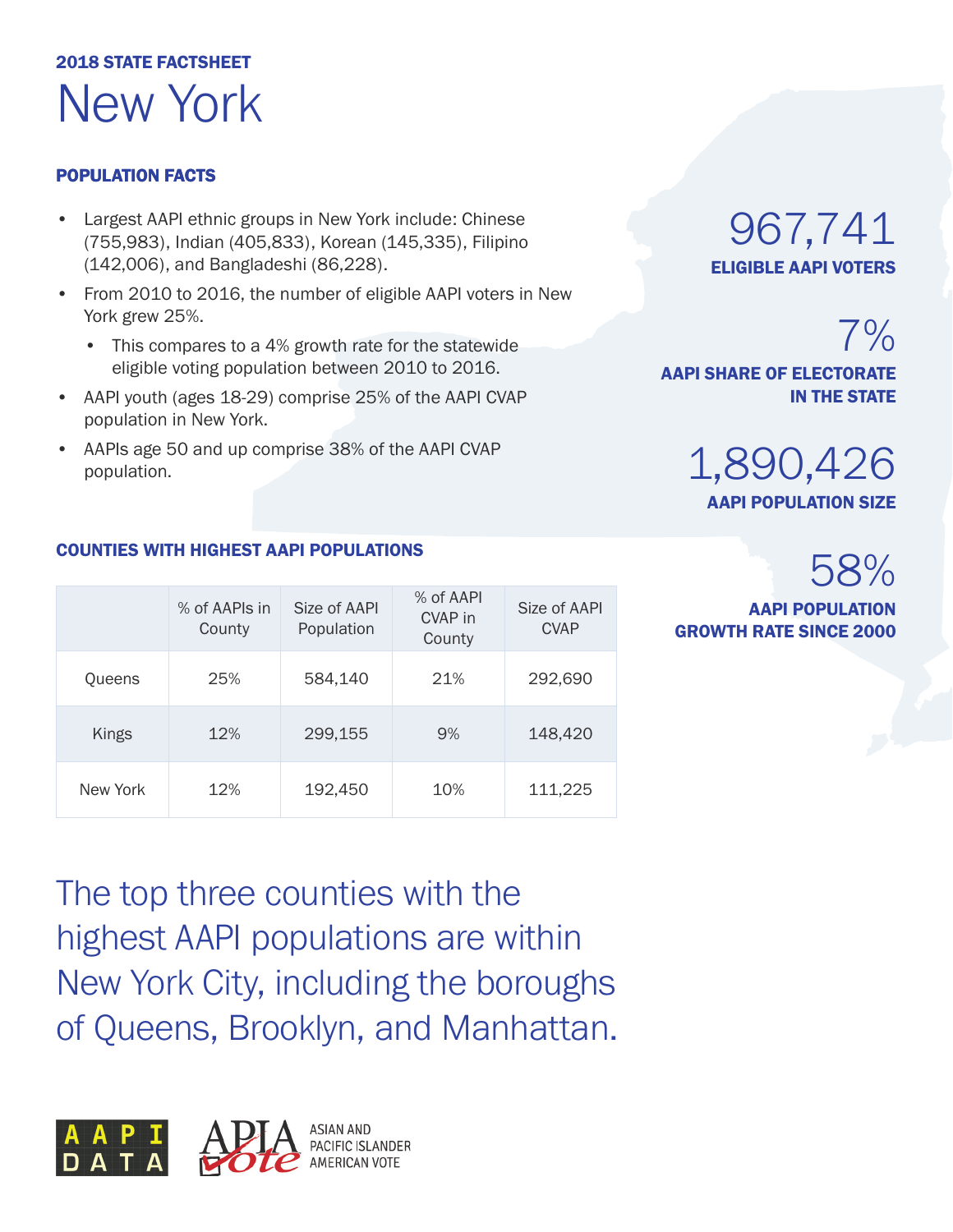- Voter contact continues to be an unmet need for AAPIs. In the 2016 Post-Election National Asian American Survey, 74% of Native Hawaiians & Pacific Islanders and 71% of Asian Americans across the country received no contact about the election, compared to 73% of Latinos, 58% of African Americans, and 56% of whites who were not contacted.
- Among Asian American registered voters that were contacted, 48% reported contact by the Democratic Party in the Fall 2016 National Asian American Survey, 16% by the Republican Party, and 35% by both parties.
- There is also a large opportunity for voter education through contact. In the same survey of registered voters, 41% of Asian Americans and 40% of Pacific Islanders did not declare an identification with either political party.

#### IMPORTANCE OF LANGUAGE ACCESS

- 80% of Asian Americans in New York speak a language other than English at home, and of those, more than 55% speak English less than "very well."
- Turnout is 9% lower for Limited-English Proficient (LEP) than non-LEP registered voters according to the 2012 AAPI Post-Election Survey, and 63% say that Asian language support at polling places would be useful.

#### SOCIOECONOMIC CHALLENGES

- About 182,636 Asian Americans in New York (12%) lack health insurance.
- About 277,483 Asian Americans in New York(18%) live in poverty.
- About 1,395 NHPIs in New York (19%) live in poverty.

#### MULTILINGUAL VOTER HOTLINE

• If you, or anyone you know, has difficulty with language access or needs any other type of voting assistance (including questions about polling locations or voting procedures), please call the National Asian American Voter Hotline at 1-888-API-VOTE (1-888-274-8683).



For more information or questions, please email info@apiavote.org or info@aapidata.com.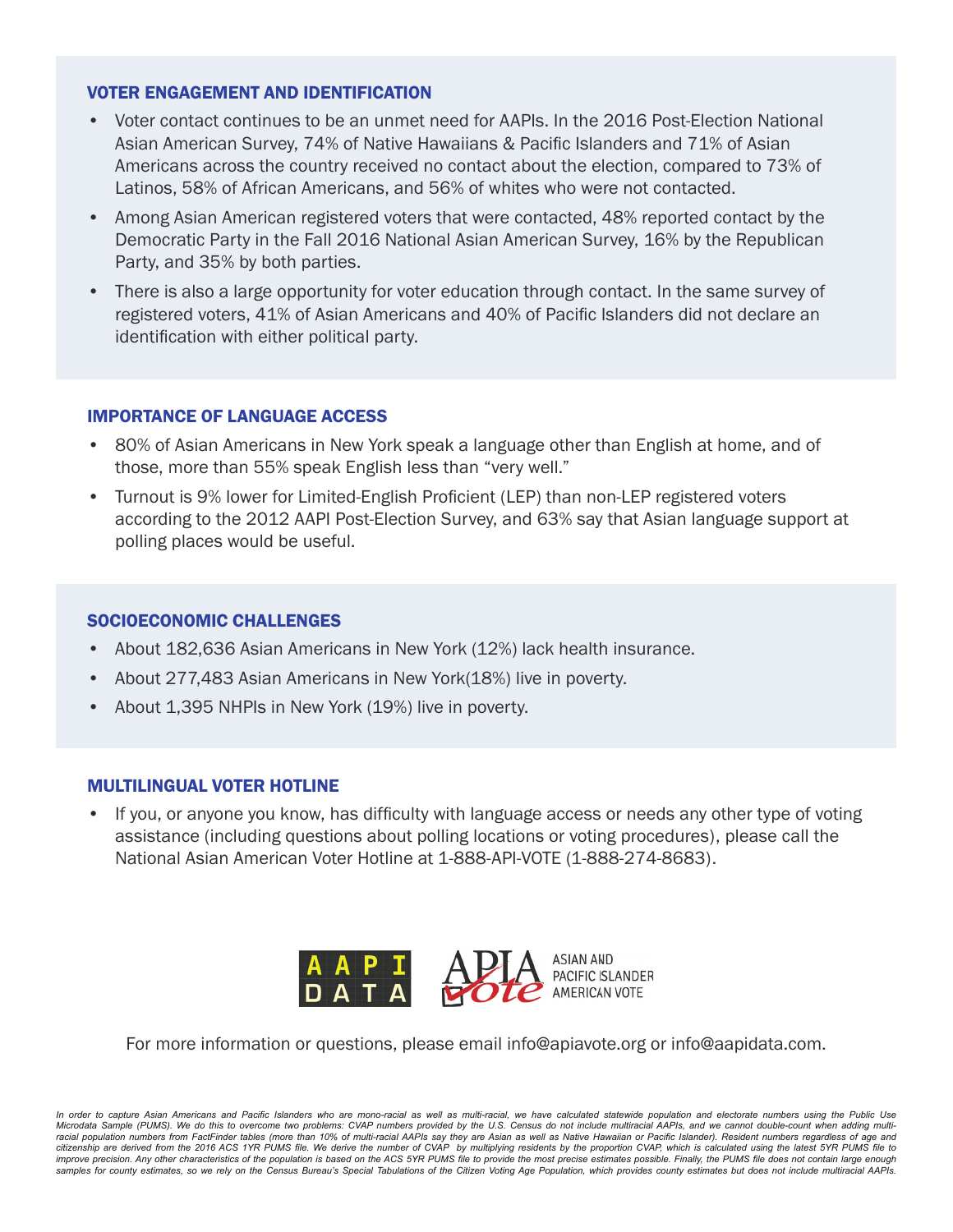## 2018 STATE FACTSHEET North Carolina

#### POPULATION FACTS

- Largest AAPI ethnic groups in North Carolina include: Indian (98,665), Chinese (52,220), Vietnamese (41,177), Filipino (33,440), and Korean (19,132).
- From 2010 to 2016, the number of eligible AAPI voters in North Carolina grew 43%.
	- This compares to a 8% growth rate for the statewide eligible voting population between 2010 to 2016.
- AAPI youth (ages 18-29) comprise 28% of the AAPI CVAP population in North Carolina.
- AAPIs age 50 and up comprise 30% of the AAPI CVAP population.

### 157,454 ELIGIBLE AAPI VOTERS

 $2%$ AAPI SHARE OF ELECTORATE IN THE STATE

> 348,471 AAPI POPULATION SIZE

## 144%

AAPI POPULATION GROWTH RATE SINCE 2000

#### $\gamma$  of AAPI COUNTIES WITH HIGHEST AAPI POPULATIONS

|             | % of AAPIs in<br>County | Size of AAPI<br>Population | % OLAAPI<br>CVAP in<br>County | Size of AAPI<br><b>CVAP</b> |
|-------------|-------------------------|----------------------------|-------------------------------|-----------------------------|
| Wake        | 6%                      | 59,920                     | 4%                            | 26,035                      |
| Mecklenburg | 5%                      | 52,095                     | 3%                            | 20,230                      |
| Guilford    | 5%                      | 22,810                     | 2%                            | 8,870                       |

Since 2010, the number of eligible AAPI voters in North Carolina grew 43%, more than 5 times faster than the statewide growth rate.

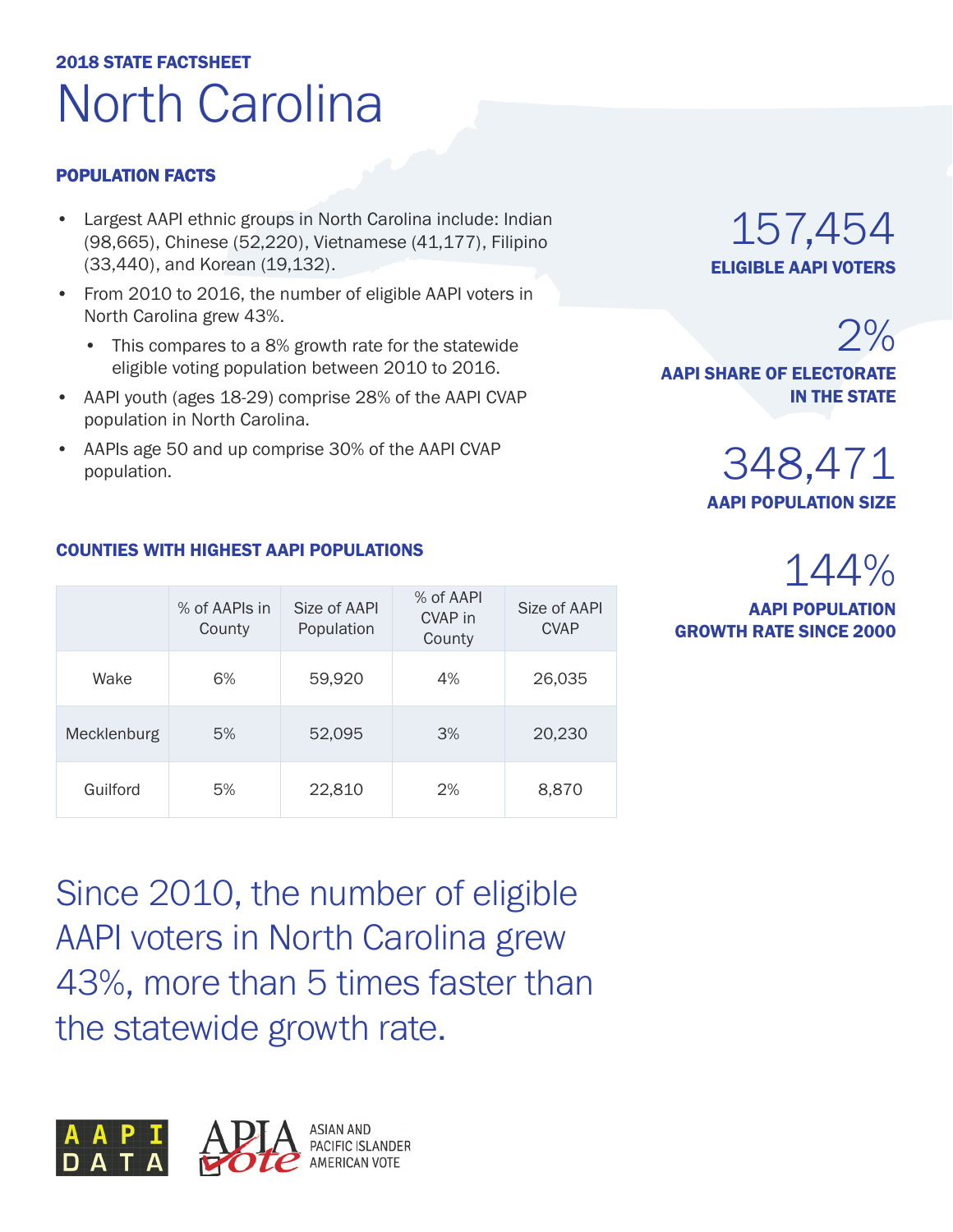- Voter contact continues to be an unmet need for AAPIs. In the 2016 Post-Election National Asian American Survey, 74% of Native Hawaiians & Pacific Islanders and 71% of Asian Americans across the country received no contact about the election, compared to 73% of Latinos, 58% of African Americans, and 56% of whites who were not contacted.
- Among Asian American registered voters that were contacted, 48% reported contact by the Democratic Party in the Fall 2016 National Asian American Survey, 16% by the Republican Party, and 35% by both parties.
- There is also a large opportunity for voter education through contact. In the same survey of registered voters, 41% of Asian Americans and 40% of Pacific Islanders did not declare an identification with either political party.

#### IMPORTANCE OF LANGUAGE ACCESS

- 70% of Asian Americans in North Carolina speak a language other than English at home, and of those, more than 42% speak English less than "very well."
- Turnout is 9% lower for Limited-English Proficient (LEP) than non-LEP registered voters according to the 2012 AAPI Post-Election Survey, and 63% say that Asian language support at polling places would be useful.

#### SOCIOECONOMIC CHALLENGES

- About 33,722 Asian Americans in North Carolina (13%) lack health insurance.
- About 32,044 Asian Americans in North Carolina (13%) live in poverty.
- About 1,229 NHPIs in North Carolina (20%) live in poverty.

#### MULTILINGUAL VOTER HOTLINE

• If you, or anyone you know, has difficulty with language access or needs any other type of voting assistance (including questions about polling locations or voting procedures), please call the National Asian American Voter Hotline at 1-888-API-VOTE (1-888-274-8683).



For more information or questions, please email info@apiavote.org or info@aapidata.com.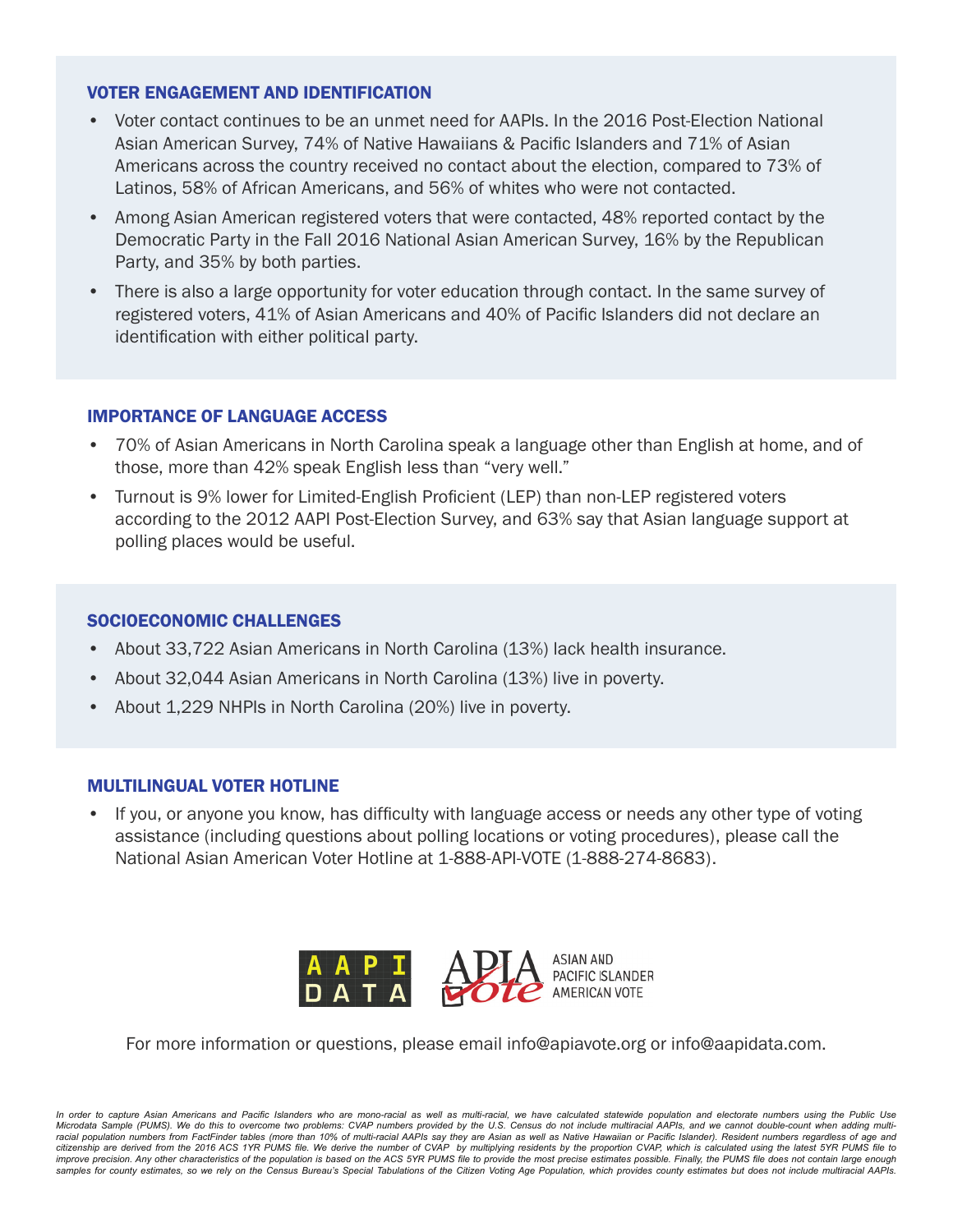## 2018 STATE FACTSHEET Ohio

#### POPULATION FACTS

- Largest AAPI ethnic groups in Ohio include: Indian (87,024), Chinese (59,390), Filipino (33,821), Korean (24,543), Japanese (10,081), and Vietnamese (20,012).
- From 2010 to 2016, the number of eligible AAPI voters in Ohio grew 28%.
	- This compares to a 2% growth rate for the statewide eligible voting population between 2010 to 2016.
- AAPI youth (ages 18-29) comprise 25% of the AAPI CVAP population in Ohio.
- AAPIs age 50 and up comprise 35% of the AAPI CVAP population.

### 138,210 ELIGIBLE AAPI VOTERS

1.5%

AAPI SHARE OF ELECTORATE IN THE STATE

> 312,990 AAPI POPULATION SIZE

## 89%

AAPI POPULATION GROWTH RATE SINCE 2000

#### COUNTIES WITH HIGHEST AAPI POPULATIONS

|          | % of AAPIs in<br>County | Size of AAPI<br>Population | % of AAPI<br>CVAP in<br>County | Size of AAPI<br><b>CVAP</b> |
|----------|-------------------------|----------------------------|--------------------------------|-----------------------------|
| Franklin | 4%                      | 53,160                     | 2%                             | 20,705                      |
| Cuyahoga | 3%                      | 35,250                     | 2%                             | 17,085                      |
| Hamilton | 2%                      | 18,595                     | 1%                             | 8,295                       |

Since 2010, the number of eligible AAPI voters in Ohio has grown 28%, 14 times faster than the statewide growth rate of 2%.

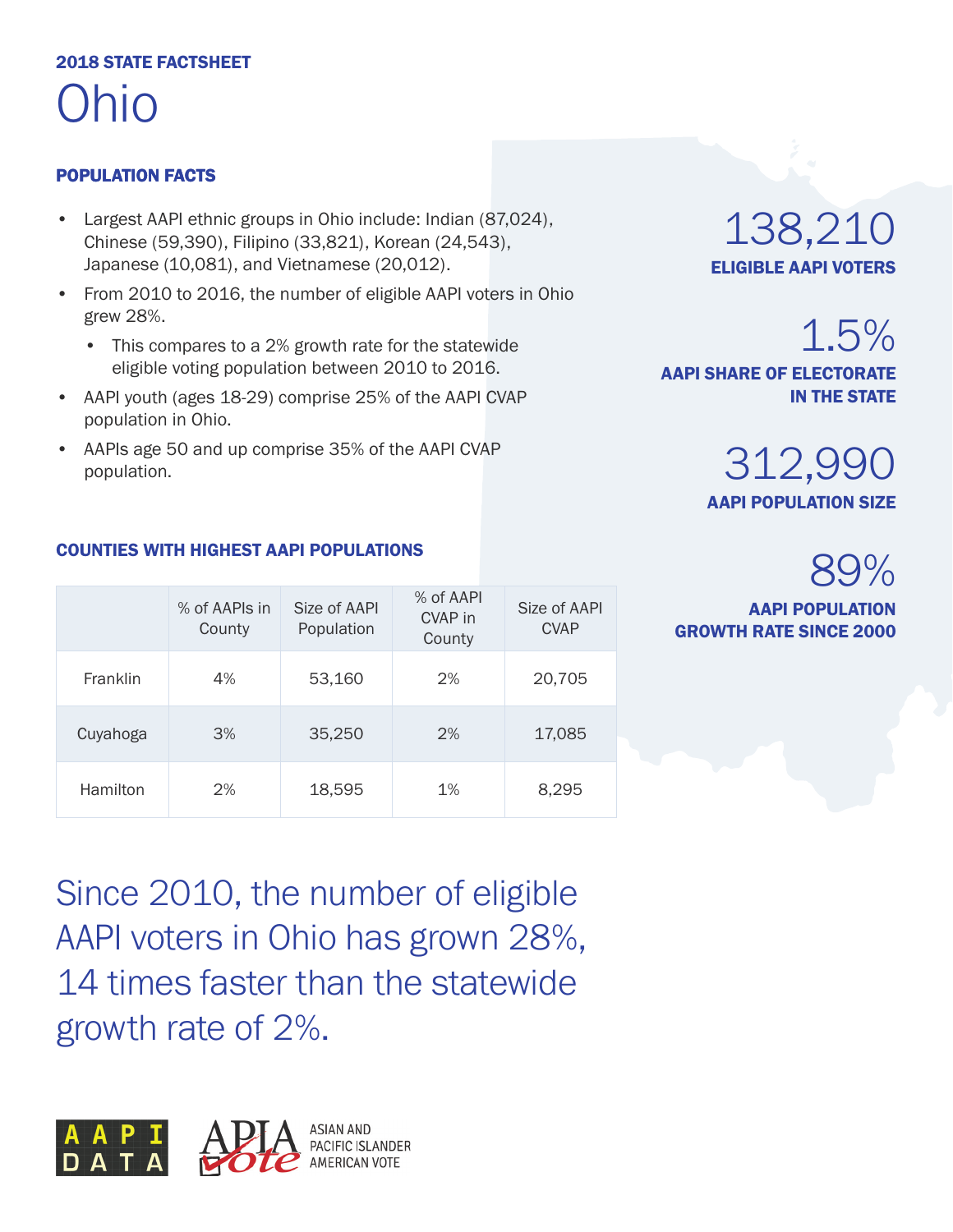- Voter contact continues to be an unmet need for AAPIs. In the 2016 Post-Election National Asian American Survey, 74% of Native Hawaiians & Pacific Islanders and 71% of Asian Americans across the country received no contact about the election, compared to 73% of Latinos, 58% of African Americans, and 56% of whites who were not contacted.
- Among Asian American registered voters that were contacted, 48% reported contact by the Democratic Party in the Fall 2016 National Asian American Survey, 16% by the Republican Party, and 35% by both parties.
- There is also a large opportunity for voter education through contact. In the same survey of registered voters, 41% of Asian Americans and 40% of Pacific Islanders did not declare an identification with either political party.

#### IMPORTANCE OF LANGUAGE ACCESS

- 76% of Asian Americans in Ohio speak a language other than English at home, and of those, more than 43% speak English less than "very well."
- Turnout is 9% lower for Limited-English Proficient (LEP) than non-LEP registered voters according to the 2012 AAPI Post-Election Survey, and 63% say that Asian language support at polling places would be useful.

#### SOCIOECONOMIC CHALLENGES

- About 21,125 Asian Americans in Ohio (9%) lack health insurance.
- About 29,150 Asian Americans in Ohio(13%) live in poverty.
- About 778 NHPIs in Ohio (25%) live in poverty.

#### MULTILINGUAL VOTER HOTLINE

• If you, or anyone you know, has difficulty with language access or needs any other type of voting assistance (including questions about polling locations or voting procedures), please call the National Asian American Voter Hotline at 1-888-API-VOTE (1-888-274-8683).



For more information or questions, please email info@apiavote.org or info@aapidata.com.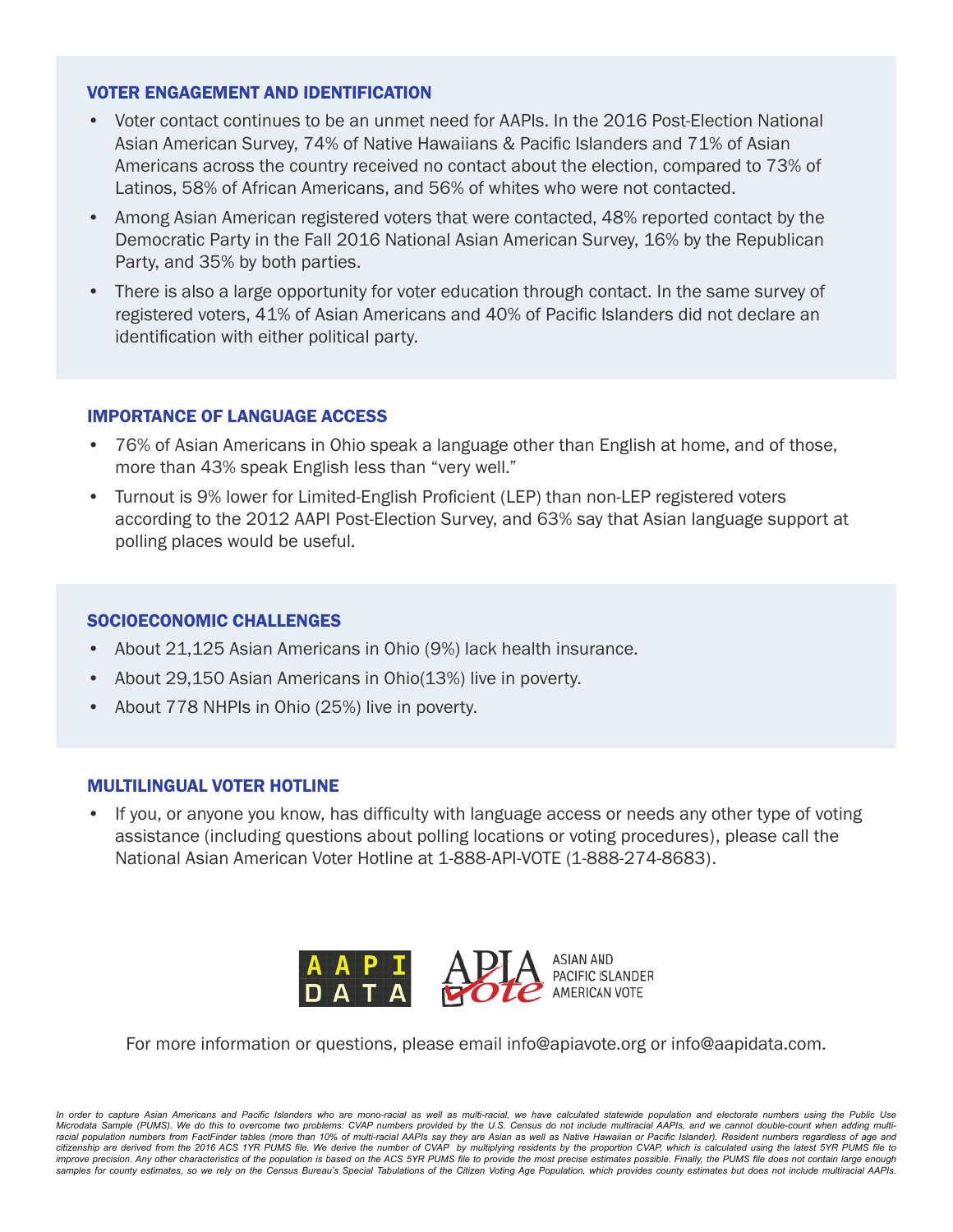### 2018 STATE FACTSHEET regon

#### POPULATION FACTS

- Largest AAPI ethnic groups in Oregon include: Chinese (57,005), Filipino (36,497), Japanese (34,144), Vietnamese (33,051), Indian (27,598), and Korean (20,445).
- From 2010 to 2016, the number of eligible AAPI voters in Oregon grew 35%.
	- This compares to a 9% growth rate for the statewide eligible voting population between 2010 to 2016.
- AAPI youth (ages 18-29) comprise 28% of the AAPI CVAP population in Oregon.
- AAPIs age 50 and up comprise 32% of the AAPI CVAP population.

### 138,407 ELIGIBLE AAPI VOTERS

IN THE STATE

AAPI SHARE OF ELECTORATE



## 86%

 $4%$ 

AAPI POPULATION GROWTH RATE SINCE 2000

|            | % of AAPIs in<br>County | Size of AAPI<br>Population | % of AAPI<br>CVAP in<br>County | Size of AAPI<br><b>CVAP</b> |
|------------|-------------------------|----------------------------|--------------------------------|-----------------------------|
| Multnomah  | 7%                      | 57,160                     | 6%                             | 32,330                      |
| Washington | 10%                     | 53,920                     | 7%                             | 27,065                      |

Clackamas 4% 16,710 3% 9,925

COUNTIES WITH HIGHEST AAPI POPULATIONS

More than a fifth of AAPIs (22%) in Oregon live in Multnomah County, which includes Portland.

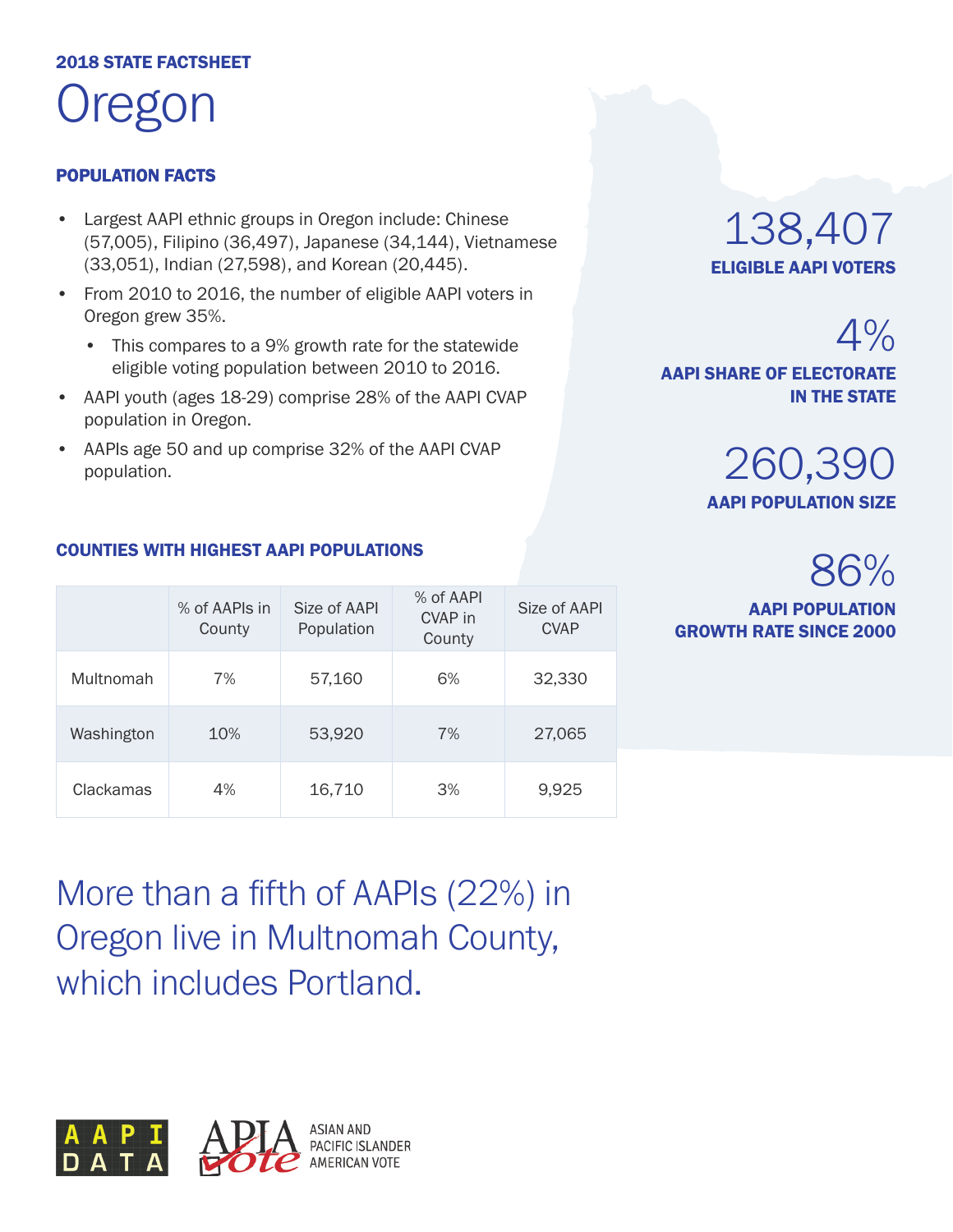- Voter contact continues to be an unmet need for AAPIs. In the 2016 Post-Election National Asian American Survey, 74% of Native Hawaiians & Pacific Islanders and 71% of Asian Americans across the country received no contact about the election, compared to 73% of Latinos, 58% of African Americans, and 56% of whites who were not contacted.
- Among Asian American registered voters that were contacted, 48% reported contact by the Democratic Party in the Fall 2016 National Asian American Survey, 16% by the Republican Party, and 35% by both parties.
- There is also a large opportunity for voter education through contact. In the same survey of registered voters, 41% of Asian Americans and 40% of Pacific Islanders did not declare an identification with either political party.

#### IMPORTANCE OF LANGUAGE ACCESS

- 70% of Asian Americans in Oregon speak a language other than English at home, and of those, more than 49% speak English less than "very well."
- Turnout is 9% lower for Limited-English Proficient (LEP) than non-LEP registered voters according to the 2012 AAPI Post-Election Survey, and 63% say that Asian language support at polling places would be useful.

#### SOCIOECONOMIC CHALLENGES

- About 14,576 Asian Americans in Oregon (9%) lack health insurance.
- About 24,080 Asian Americans in Oregon (15%) live in poverty.
- About 4,311 NHPIs in Oregon (30%) live in poverty.

#### MULTILINGUAL VOTER HOTLINE

• If you, or anyone you know, has difficulty with language access or needs any other type of voting assistance (including questions about polling locations or voting procedures), please call the National Asian American Voter Hotline at 1-888-API-VOTE (1-888-274-8683).



For more information or questions, please email info@apiavote.org or info@aapidata.com.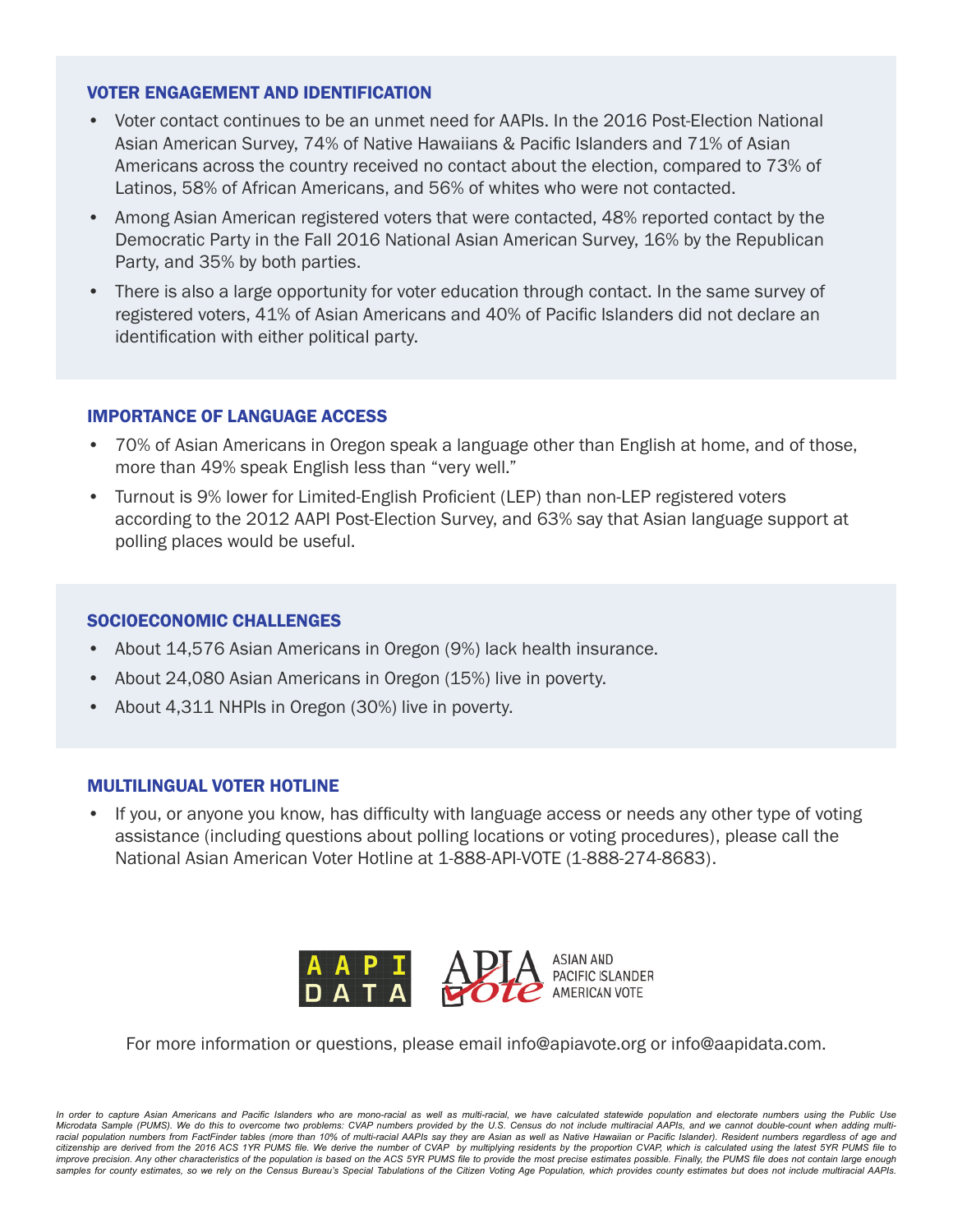## 2018 STATE FACTSHEET **Pennsylvania**

#### POPULATION FACTS

- Largest AAPI ethnic groups in Pennsylvania include: Indian (147,034), Chinese (111,904), Vietnamese (52,558), Korean (48,010), Filipino (41,111), and Pakistani (15,144).
- From 2010 to 2016, the number of eligible AAPI voters in Pennsylvania grew 27%.
	- This compares to a 2% growth rate for the statewide eligible voting population between 2010 to 2016.
- AAPI youth (ages 18-29) comprise 27% of the AAPI CVAP population in Pennsylvania.
- AAPIs age 50 and up comprise 34% of the AAPI CVAP population.

### 238,361 ELIGIBLE AAPI VOTERS

497,883 AAPI POPULATION SIZE

AAPI SHARE OF ELECTORATE

94%

2.4%

IN THE STATE

AAPI POPULATION GROWTH RATE SINCE 2000

#### COUNTIES WITH HIGHEST AAPI POPULATIONS

|              | % of AAPIs in<br>County | Size of AAPI<br>Population | % of AAPI<br>CVAP in<br>County | Size of AAPI<br><b>CVAP</b> |
|--------------|-------------------------|----------------------------|--------------------------------|-----------------------------|
| Philadelphia | 7%                      | 107,570                    | 5%                             | 55,180                      |
| Montgomery   | 7%                      | 57,805                     | 5%                             | 28,010                      |
| Allegheny    | 3%                      | 40,640                     | 2%                             | 15,330                      |

More than a fifth of the AAPI population (21.6%) in Pennsylvania lives in Philadelphia.

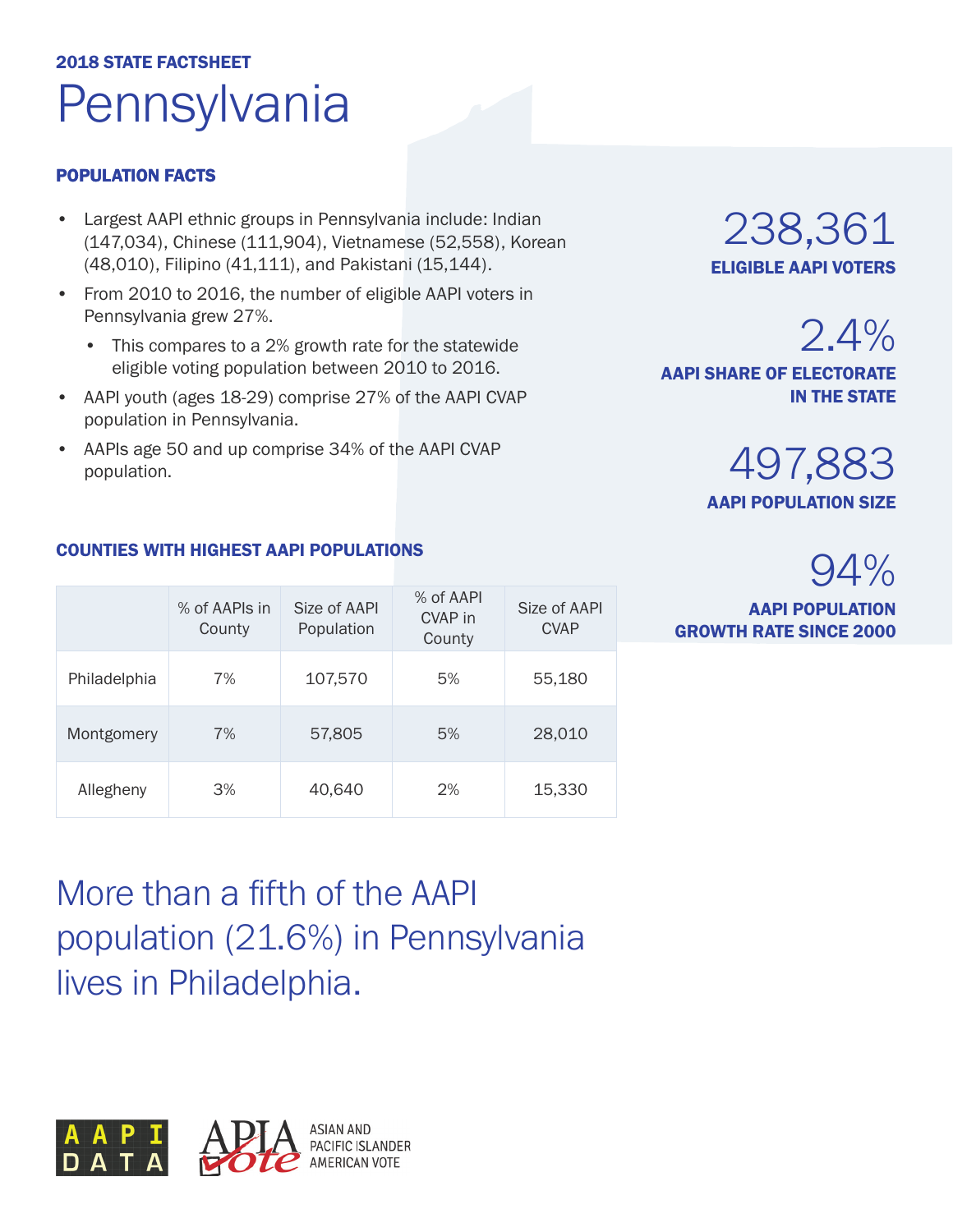- Voter contact continues to be an unmet need for AAPIs. In the 2016 Post-Election National Asian American Survey, 74% of Native Hawaiians & Pacific Islanders and 71% of Asian Americans across the country received no contact about the election, compared to 73% of Latinos, 58% of African Americans, and 56% of whites who were not contacted.
- Among Asian American registered voters that were contacted, 48% reported contact by the Democratic Party in the Fall 2016 National Asian American Survey, 16% by the Republican Party, and 35% by both parties.
- There is also a large opportunity for voter education through contact. In the same survey of registered voters, 41% of Asian Americans and 40% of Pacific Islanders did not declare an identification with either political party.

#### IMPORTANCE OF LANGUAGE ACCESS

- 79% of Asian Americans in Pennsylvania speak a language other than English at home, and of those, more than 47% speak English less than "very well."
- Turnout is 9% lower for Limited-English Proficient (LEP) than non-LEP registered voters according to the 2012 AAPI Post-Election Survey, and 63% say that Asian language support at polling places would be useful.

#### SOCIOECONOMIC CHALLENGES

- About 45,371 Asian Americans in Pennsylvania (11%) lack health insurance.
- About 60,598 Asian Americans in Pennsylvania (16%) live in poverty.
- About 1,029 NHPIs in Pennsylvania (25%) live in poverty.

#### MULTILINGUAL VOTER HOTLINE

• If you, or anyone you know, has difficulty with language access or needs any other type of voting assistance (including questions about polling locations or voting procedures), please call the National Asian American Voter Hotline at 1-888-API-VOTE (1-888-274-8683).



For more information or questions, please email info@apiavote.org or info@aapidata.com.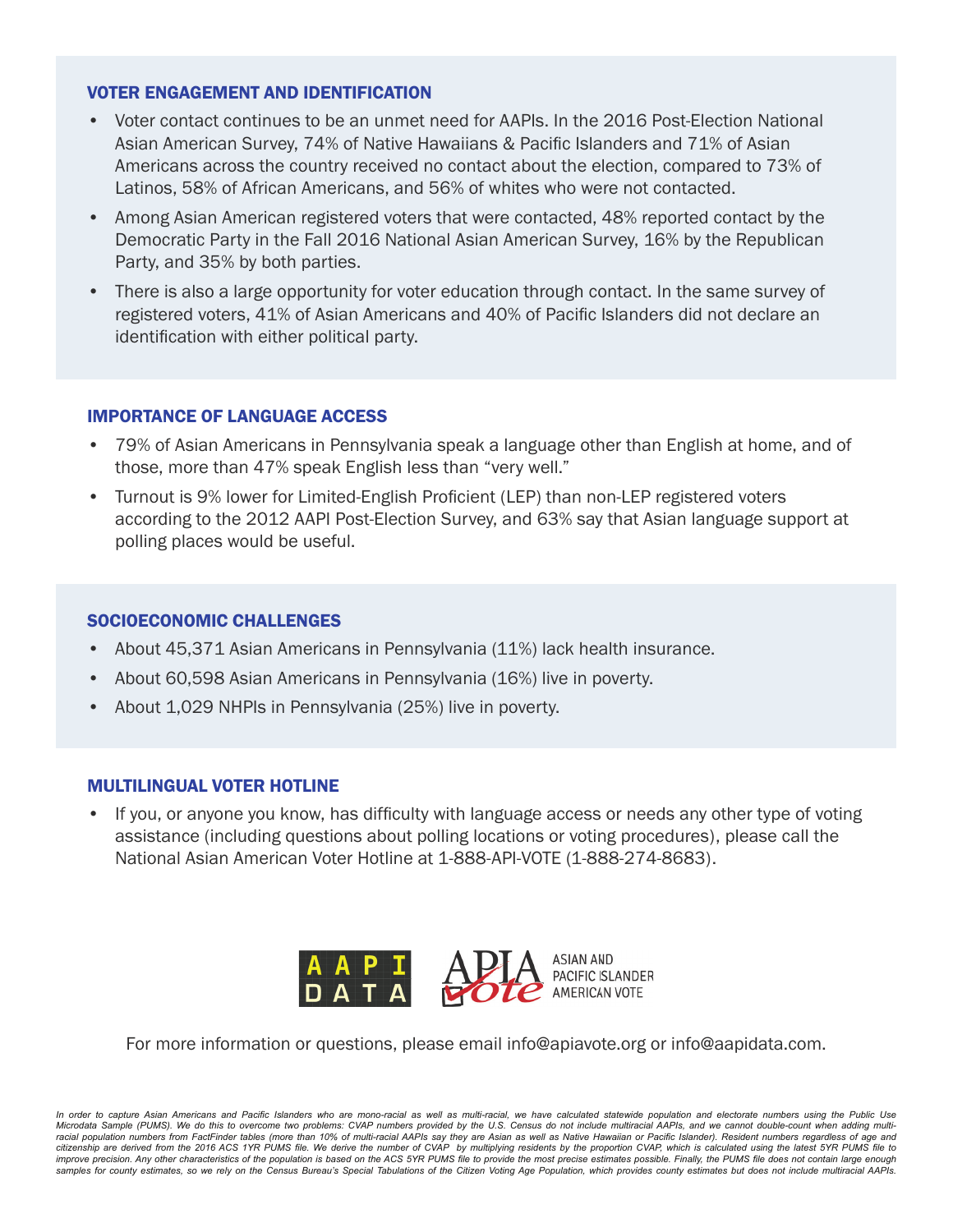## 2018 STATE FACTSHEET Rhode Island

#### POPULATION FACTS

- Largest AAPI ethnic groups in Rhode Island include: Chinese (8,657), Indian (7,596), Cambodian (6,710), Filipino (4,258), Laotian (2,696), and Japanese (2,535).
- From 2010 to 2016, the number of eligible AAPI voters in Rhode Island grew 33%.
	- This compares to a 3% growth rate for the statewide eligible voting population between 2010 to 2016.
- AAPI youth (ages 18-29) comprise 75% of the AAPI CVAP population in Rhode Island.
- AAPIs age 50 and up comprise 43% of the AAPI CVAP population.

#### COUNTIES WITH HIGHEST AAPI POPULATIONS

|            | % of AAPIs in<br>County | Size of AAPI<br>Population | % of AAPI<br>CVAP in<br>County | Size of AAPI<br><b>CVAP</b> |
|------------|-------------------------|----------------------------|--------------------------------|-----------------------------|
| Providence | 4%                      | 26,240                     | 3%                             | 11,325                      |
| Kent       | 2%                      | 3,915                      | 2%                             | 2,175                       |
| Washington | 2%                      | 2,245                      | 1%                             | 1,225                       |

22,293 ELIGIBLE AAPI VOTERS

2.6% AAPI SHARE OF ELECTORATE IN THE STATE

> 46,903 AAPI POPULATION SIZE

## 59%

AAPI POPULATION GROWTH RATE SINCE 2000

More than half of the AAPI population (56%) in Rhode Island lives in Providence County.

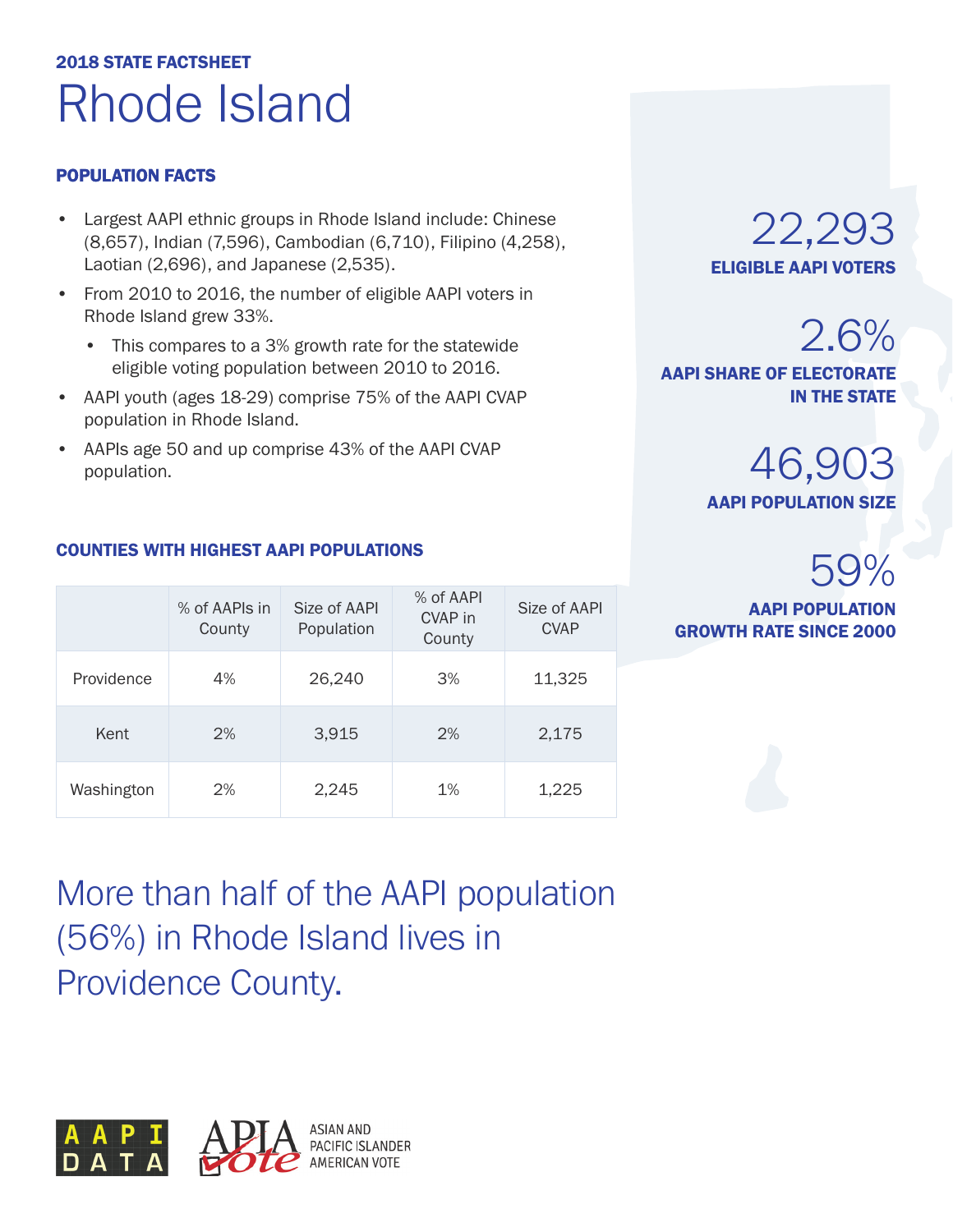- Voter contact continues to be an unmet need for AAPIs. In the 2016 Post-Election National Asian American Survey, 74% of Native Hawaiians & Pacific Islanders and 71% of Asian Americans across the country received no contact about the election, compared to 73% of Latinos, 58% of African Americans, and 56% of whites who were not contacted.
- Among Asian American registered voters that were contacted, 48% reported contact by the Democratic Party in the Fall 2016 National Asian American Survey, 16% by the Republican Party, and 35% by both parties.
- There is also a large opportunity for voter education through contact. In the same survey of registered voters, 41% of Asian Americans and 40% of Pacific Islanders did not declare an identification with either political party.

#### IMPORTANCE OF LANGUAGE ACCESS

- 78% of Asian Americans in Rhode Island speak a language other than English at home, and of those, more than 39% speak English less than "very well."
- Turnout is 9% lower for Limited-English Proficient (LEP) than non-LEP registered voters according to the 2012 AAPI Post-Election Survey, and 63% say that Asian language support at polling places would be useful.

#### SOCIOECONOMIC CHALLENGES

- About 3,621 Asian Americans in Rhode Island (11%) lack health insurance.
- About 4,334 Asian Americans in Rhode Island (13%) live in poverty.
- About 19 NHPIs in Rhode Island (4%) live in poverty.

#### MULTILINGUAL VOTER HOTLINE

• If you, or anyone you know, has difficulty with language access or needs any other type of voting assistance (including questions about polling locations or voting procedures), please call the National Asian American Voter Hotline at 1-888-API-VOTE (1-888-274-8683).



For more information or questions, please email info@apiavote.org or info@aapidata.com.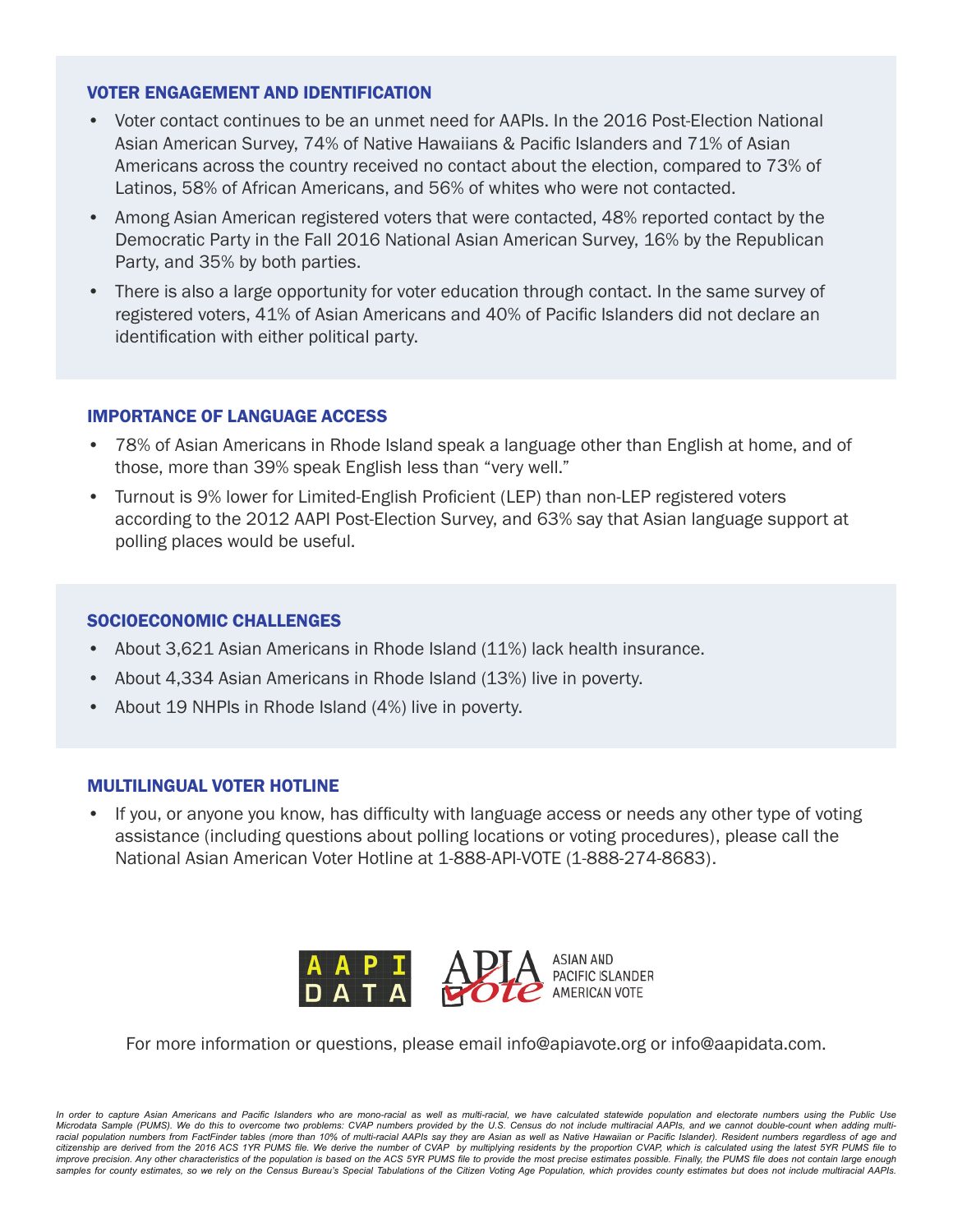#### 2018 STATE FACTSHEET



#### POPULATION FACTS

- Largest AAPI ethnic groups in Texas include: Indian (398,925), Vietnamese (297,915), Chinese (233,006), Filipino (179,113), Korean (92,722), and Pakistani (74,626).
- From 2010 to 2016, the number of eligible AAPI voters in Texas grew 42%.
	- This compares to a 12% growth rate for the statewide eligible voting population between 2010 to 2016.
- AAPI youth (ages 18-29) comprise 80% of the AAPI CVAP population in Texas.
- AAPIs age 50 and up comprise 41% of the AAPI CVAP population.

### 749,481 ELIGIBLE AAPI VOTERS

 $4%$ 

AAPI SHARE OF ELECTORATE IN THE STATE

> 1,532,971 AAPI POPULATION SIZE

## 128%

AAPI POPULATION GROWTH RATE SINCE 2000

|               | % of AAPIs in<br>County | Size of AAPI<br>Population | % of AAPI<br>CVAP in<br>County | Size of AAPI<br><b>CVAP</b> |
|---------------|-------------------------|----------------------------|--------------------------------|-----------------------------|
| <b>Harris</b> | 7%                      | 290,405                    | 6%                             | 150,685                     |
| Dallas        | 6%                      | 142,055                    | 5%                             | 64,590                      |
|               |                         |                            |                                |                             |

Fort Bend 18% 121,575 16% 62,790

COUNTIES WITH HIGHEST AAPI POPULATIONS

Nearly a fifth of the AAPI population in Texas (19%) lives in Harris County, which includes Houston.

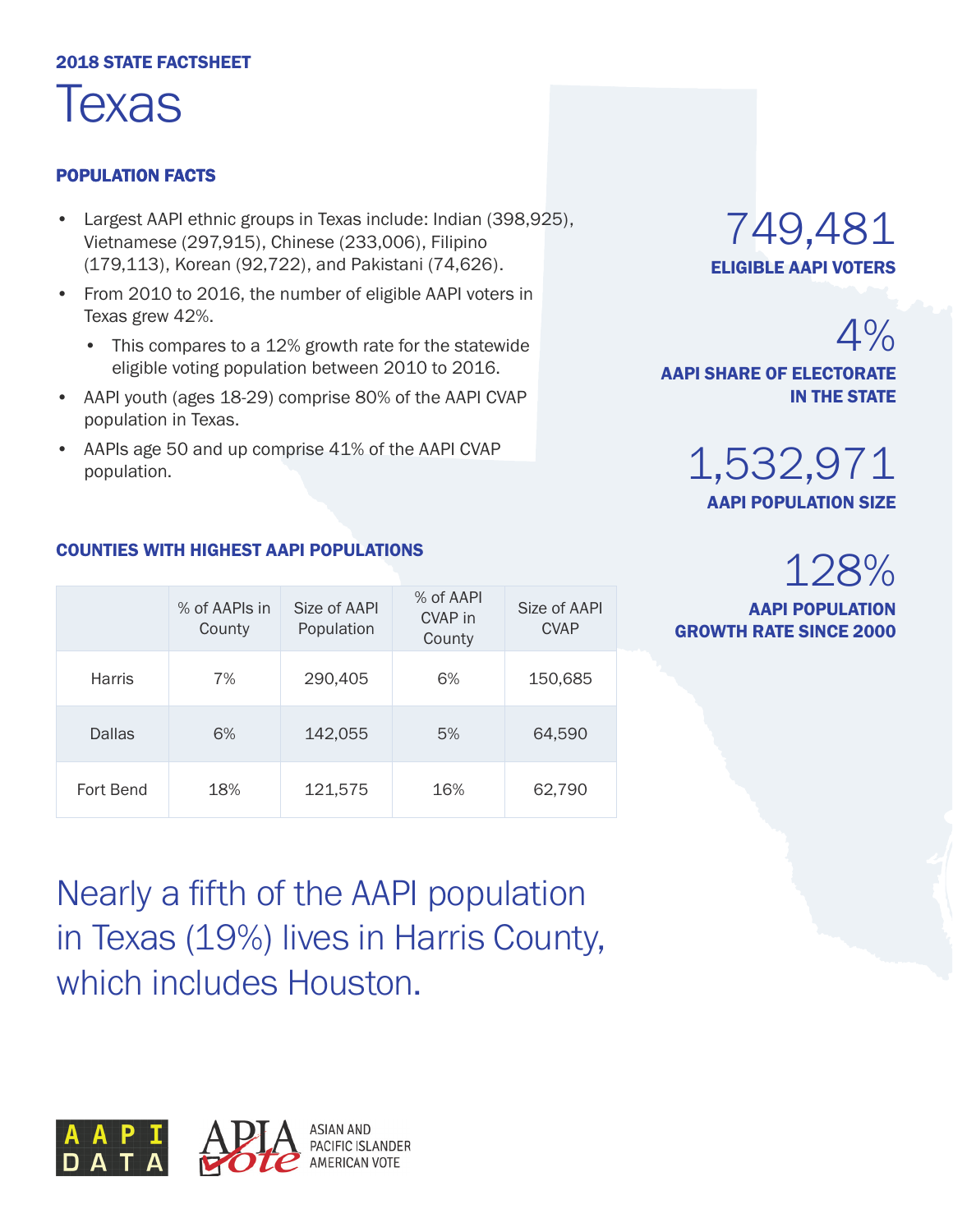- Voter contact continues to be an unmet need for AAPIs. In the 2016 Post-Election National Asian American Survey, 74% of Native Hawaiians & Pacific Islanders and 71% of Asian Americans across the country received no contact about the election, compared to 73% of Latinos, 58% of African Americans, and 56% of whites who were not contacted.
- Among Asian American registered voters that were contacted, 48% reported contact by the Democratic Party in the Fall 2016 National Asian American Survey, 16% by the Republican Party, and 35% by both parties.
- There is also a large opportunity for voter education through contact. In the same survey of registered voters, 41% of Asian Americans and 40% of Pacific Islanders did not declare an identification with either political party.

#### IMPORTANCE OF LANGUAGE ACCESS

- 78% of Asian Americans in Texas speak a language other than English at home, and of those, more than 39% speak English less than "very well."
- Turnout is 9% lower for Limited-English Proficient (LEP) than non-LEP registered voters according to the 2012 AAPI Post-Election Survey, and 63% say that Asian language support at polling places would be useful.

#### SOCIOECONOMIC CHALLENGES

- About 178,971 Asian Americans in Texas (15%) lack health insurance.
- About 129,228 Asian Americans in Texas (11%) live in poverty.
- About 3,024 NHPIs in Texas (14%) live in poverty.

#### MULTILINGUAL VOTER HOTLINE

• If you, or anyone you know, has difficulty with language access or needs any other type of voting assistance (including questions about polling locations or voting procedures), please call the National Asian American Voter Hotline at 1-888-API-VOTE (1-888-274-8683).



For more information or questions, please email info@apiavote.org or info@aapidata.com.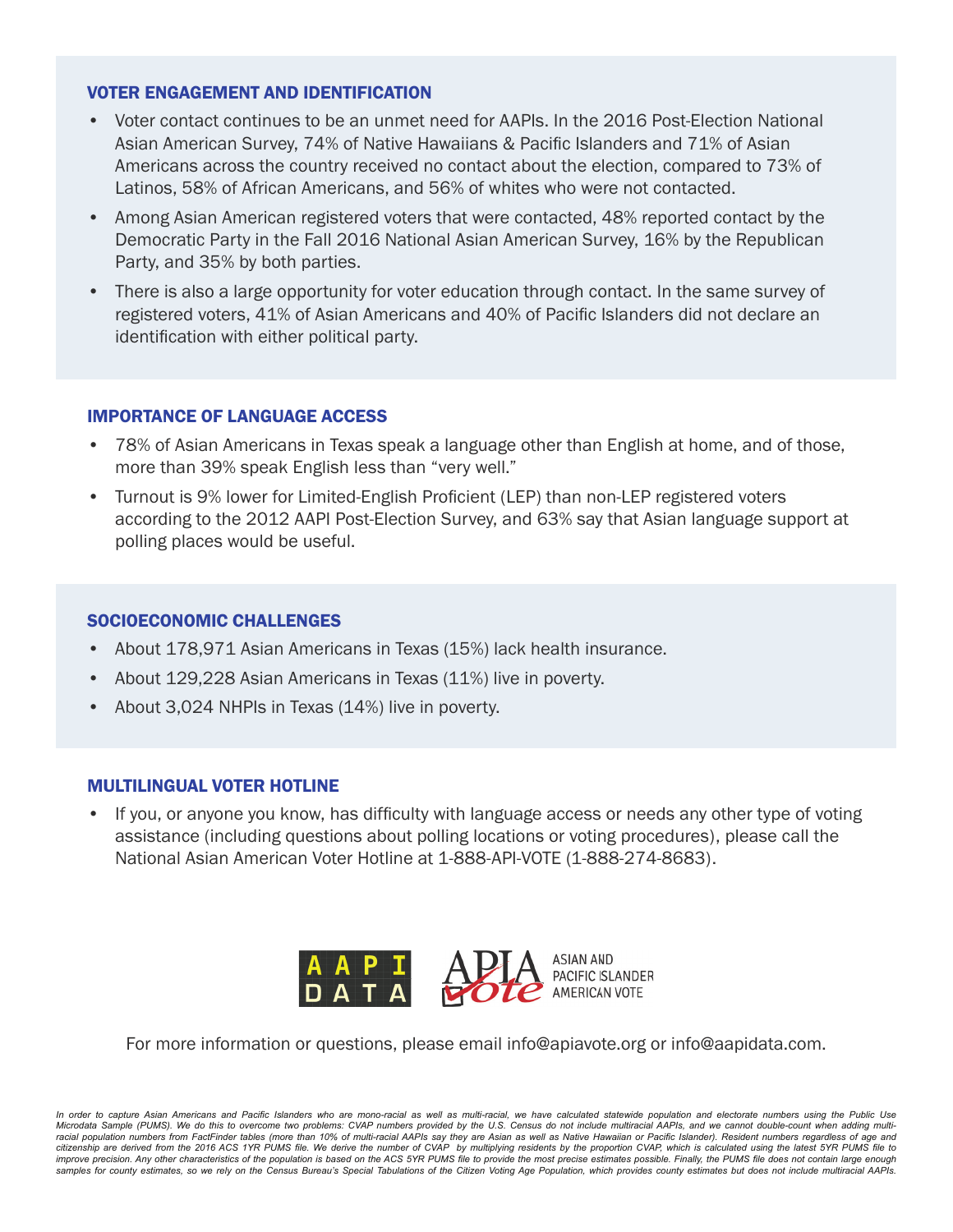### 2018 STATE FACTSHEET Utah

#### POPULATION FACTS

- Largest AAPI ethnic groups in Utah include: Chinese (23,984), Japanese (17,842), Indian (13,833), Filipino (11,425), Korean (11,129) and Vietnamese (8,029).
- From 2010 to 2016, the number of eligible AAPI voters in Utah grew 39%.
	- This compares to a 11% growth rate for the statewide eligible voting population between 2010 to 2016.
- AAPI youth (ages 18-29) comprise 70% of the AAPI CVAP population in Utah.
- AAPIs age 50 and up comprise 47% of the AAPI CVAP population.

68,922 ELIGIBLE AAPI VOTERS

3.3%

AAPI SHARE OF ELECTORATE IN THE STATE

> 145,643 AAPI POPULATION SIZE

## 125%

AAPI POPULATION GROWTH RATE SINCE 2000

#### COUNTIES WITH HIGHEST AAPI POPULATIONS

|           | % of AAPIs in<br>County | Size of AAPI<br>Population | % of AAPI<br>CVAP in<br>County | Size of AAPI<br><b>CVAP</b> |
|-----------|-------------------------|----------------------------|--------------------------------|-----------------------------|
| Salt Lake | 5%                      | 55,585                     | 2%                             | 5,760                       |
| Utah      | 2%                      | 12,520                     | 2%                             | 5,060                       |
| Davis     | 3%                      | 8,140                      | 2%                             | 2,115                       |

The AAPI population has more than doubled since 2000 in Utah, with a growth rate of 125%.

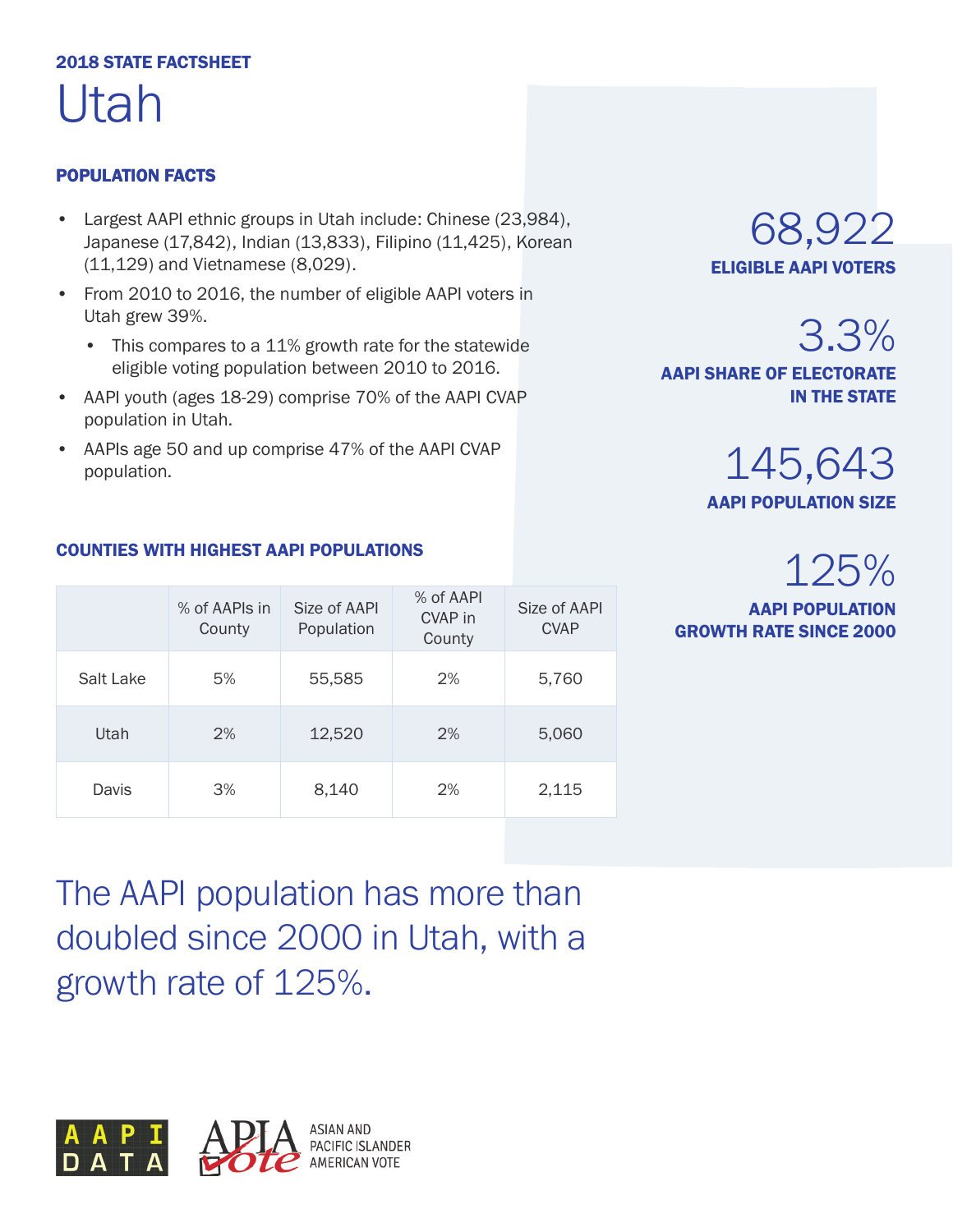- Voter contact continues to be an unmet need for AAPIs. In the 2016 Post-Election National Asian American Survey, 74% of Native Hawaiians & Pacific Islanders and 71% of Asian Americans across the country received no contact about the election, compared to 73% of Latinos, 58% of African Americans, and 56% of whites who were not contacted.
- Among Asian American registered voters that were contacted, 48% reported contact by the Democratic Party in the Fall 2016 National Asian American Survey, 16% by the Republican Party, and 35% by both parties.
- There is also a large opportunity for voter education through contact. In the same survey of registered voters, 41% of Asian Americans and 40% of Pacific Islanders did not declare an identification with either political party.

#### IMPORTANCE OF LANGUAGE ACCESS

- 78% of Asian Americans in Utah speak a language other than English at home, and of those, more than 39% speak English less than "very well."
- Turnout is 9% lower for Limited-English Proficient (LEP) than non-LEP registered voters according to the 2012 AAPI Post-Election Survey, and 63% say that Asian language support at polling places would be useful.

#### SOCIOECONOMIC CHALLENGES

- About 8,456 Asian Americans in Utah (13%) lack health insurance.
- About 10,890 Asian Americans in Utah (17%) live in poverty.
- About 5,113 NHPIs in Utah (20%) live in poverty.

#### MULTILINGUAL VOTER HOTLINE

• If you, or anyone you know, has difficulty with language access or needs any other type of voting assistance (including questions about polling locations or voting procedures), please call the National Asian American Voter Hotline at 1-888-API-VOTE (1-888-274-8683).



For more information or questions, please email info@apiavote.org or info@aapidata.com.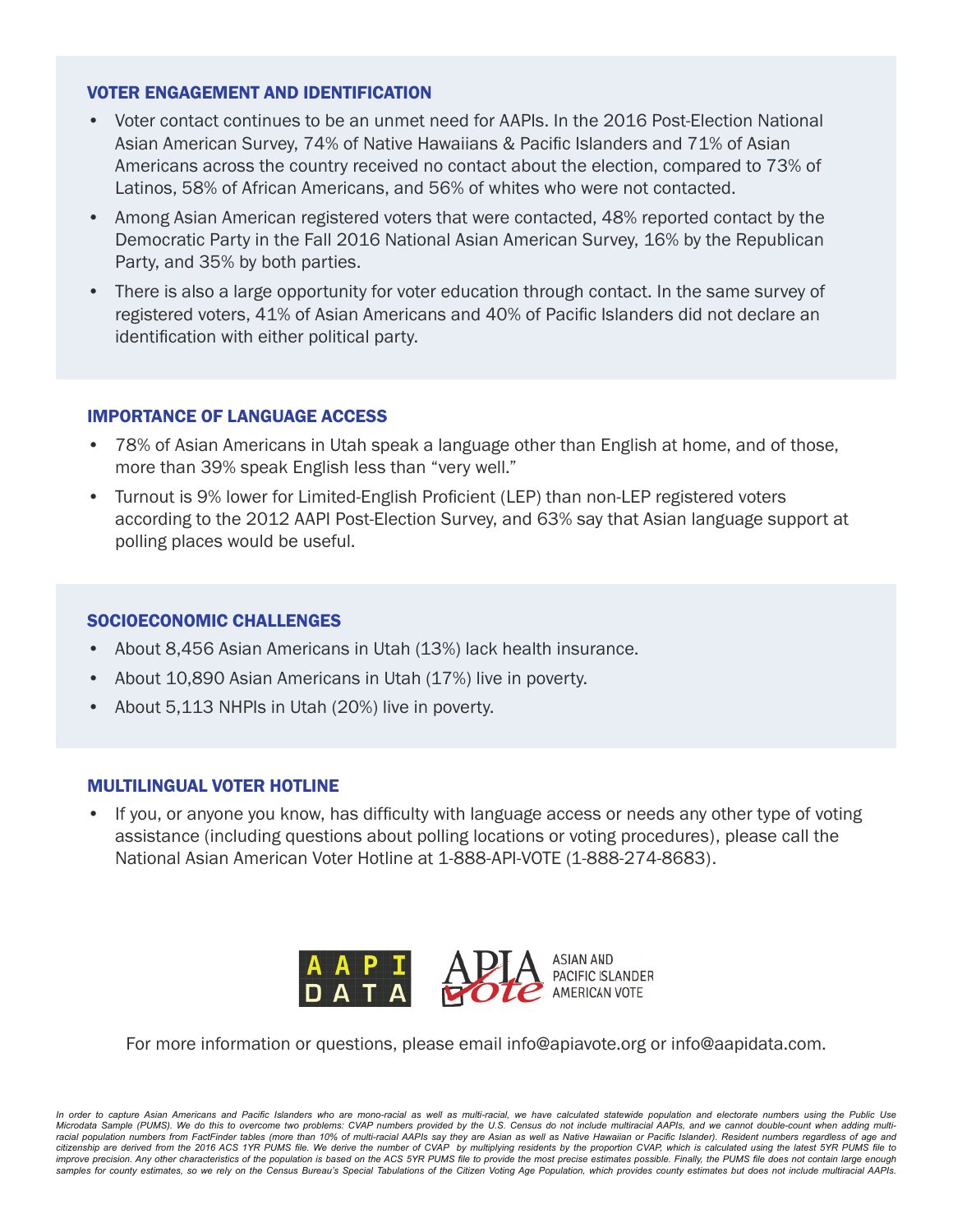## 2018 STATE FACTSHEET Virginia

#### POPULATION FACTS

- Largest AAPI ethnic groups in Virginia include: Indian (152,343), Filipino (108,947), Chinese (91,663), Korean (88,345), Vietnamese (68,949), and Pakistani (33,669).
- From 2010 to 2016, the number of eligible AAPI voters in Virginia grew 31%.
	- This compares to a 6% growth rate for the statewide eligible voting population between 2010 to 2016.
- AAPI youth (ages 18-29) comprise 23% of the AAPI CVAP population in Virginia.
- AAPIs age 50 and up comprise 35% of the AAPI CVAP population.

### 338,415 ELIGIBLE AAPI VOTERS

## 5.3%

AAPI SHARE OF ELECTORATE IN THE STATE

### 660,795 AAPI POPULATION SIZE

## 110%

AAPI POPULATION GROWTH RATE SINCE 2000

|                   | % of AAPIs in<br>County | Size of AAPI<br>Population | % of AAPI<br>CVAP in<br>County | Size of AAPI<br><b>CVAP</b> |
|-------------------|-------------------------|----------------------------|--------------------------------|-----------------------------|
| Fairfax           | 19%                     | 208,905                    | 15%                            | 108,880                     |
| Loudoun           | 16%                     | 57,635                     | 13%                            | 28,010                      |
| Prince<br>William | 8%                      | 34,490                     | 7%                             | 20,080                      |

Nearly a third (32%) of eligible AAPI voters in Virginia live in Farifax County, where AAPIs are 15% of the electorate.



#### COUNTIES WITH HIGHEST AAPI POPULATIONS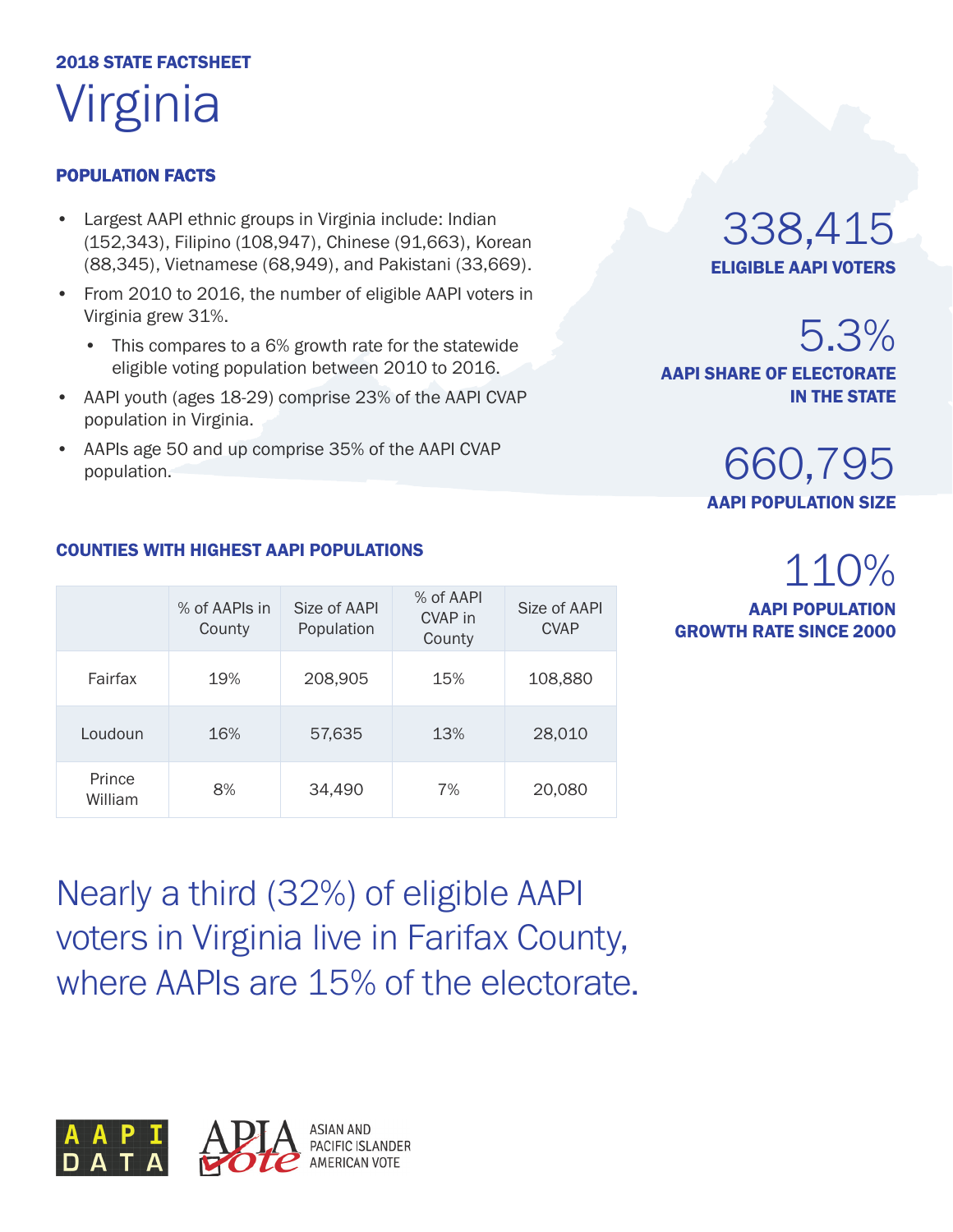- Voter contact continues to be an unmet need for AAPIs. In the 2016 Post-Election National Asian American Survey, 74% of Native Hawaiians & Pacific Islanders and 71% of Asian Americans across the country received no contact about the election, compared to 73% of Latinos, 58% of African Americans, and 56% of whites who were not contacted.
- Among Asian American registered voters that were contacted, 48% reported contact by the Democratic Party in the Fall 2016 National Asian American Survey, 16% by the Republican Party, and 35% by both parties.
- There is also a large opportunity for voter education through contact. In the same survey of registered voters, 41% of Asian Americans and 40% of Pacific Islanders did not declare an identification with either political party.

#### IMPORTANCE OF LANGUAGE ACCESS

- 77% of Asian Americans in Virginia speak a language other than English at home, and of those, more than 39% speak English less than "very well."
- Turnout is 9% lower for Limited-English Proficient (LEP) than non-LEP registered voters according to the 2012 AAPI Post-Election Survey, and 63% say that Asian language support at polling places would be useful.

#### SOCIOECONOMIC CHALLENGES

- About 61,675 Asian Americans in Virginia (12%) lack health insurance.
- About 39,385 Asian Americans in Virginia (8%) live in poverty.
- About 383 NHPIs in Virginia (8%) live in poverty.

#### MULTILINGUAL VOTER HOTLINE

• If you, or anyone you know, has difficulty with language access or needs any other type of voting assistance (including questions about polling locations or voting procedures), please call the National Asian American Voter Hotline at 1-888-API-VOTE (1-888-274-8683).



For more information or questions, please email info@apiavote.org or info@aapidata.com.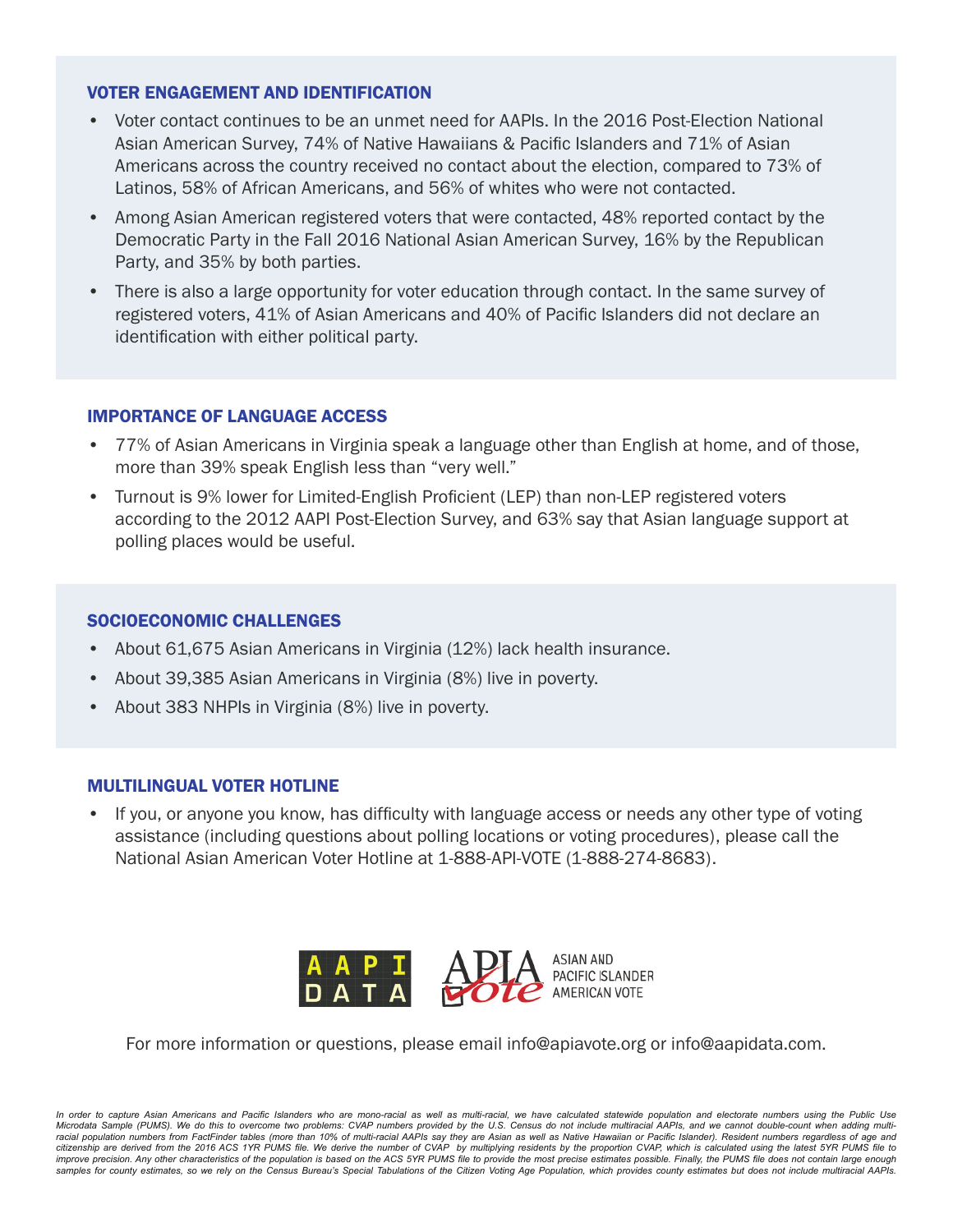## 2018 STATE FACTSHEET Washington

#### POPULATION FACTS

- Largest AAPI ethnic groups in Washington include: Filipino (161,396), Chinese (156,004), Indian (116,231), Korean (89,517), Japanese (86,853), and Vietnamese (84,422).
- From 2010 to 2016, the number of eligible AAPI voters in Washington grew 29%.
	- This compares to a 9% growth rate for the statewide eligible voting population between 2010 to 2016.
- AAPI youth (ages 18-29) comprise 26% of the AAPI CVAP population in Washington.
- AAPIs age 50 and up comprise 36% of the AAPI CVAP population.

COUNTIES WITH HIGHEST AAPI POPULATIONS

### 445,686 ELIGIBLE AAPI VOTERS

8%

AAPI SHARE OF ELECTORATE IN THE STATE

> 835,079 AAPI POPULATION SIZE

## 93%

AAPI POPULATION

#### % of AAPIs in Size of AAPI  $\frac{1}{2}$  and  $\frac{1}{2}$  Size of AAPI **GROWTH RATE SINCE 2000 County** Size of AAPI Population % of AAPI CVAP in County Size of AAPI CVAP King 16% 335,125 12% 176,280 Snohomish 10% 74,275 8% 40,600 Pierce 7% 60,365 6% 37,195

More than 40% of the AAPI population lives in King County, which includes Seattle.

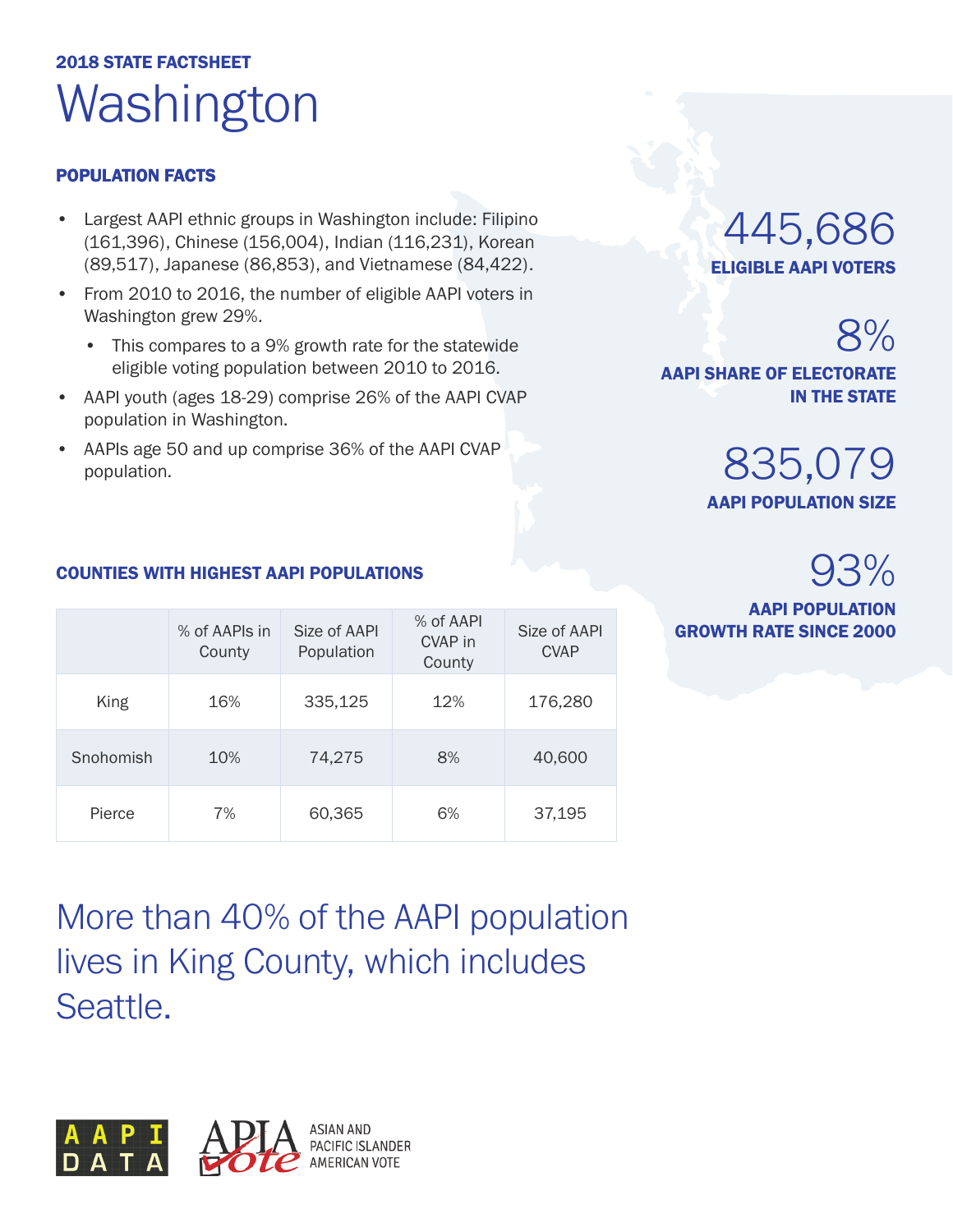- Voter contact continues to be an unmet need for AAPIs. In the 2016 Post-Election National Asian American Survey, 74% of Native Hawaiians & Pacific Islanders and 71% of Asian Americans across the country received no contact about the election, compared to 73% of Latinos, 58% of African Americans, and 56% of whites who were not contacted.
- Among Asian American registered voters that were contacted, 48% reported contact by the Democratic Party in the Fall 2016 National Asian American Survey, 16% by the Republican Party, and 35% by both parties.
- There is also a large opportunity for voter education through contact. In the same survey of registered voters, 41% of Asian Americans and 40% of Pacific Islanders did not declare an identification with either political party.

#### IMPORTANCE OF LANGUAGE ACCESS

- 73% of Asian Americans in Washington speak a language other than English at home, and of those, more than 46% speak English less than "very well."
- Turnout is 9% lower for Limited-English Proficient (LEP) than non-LEP registered voters according to the 2012 AAPI Post-Election Survey, and 63% say that Asian language support at polling places would be useful.

#### SOCIOECONOMIC CHALLENGES

- About 50,542 Asian Americans in Washington (9%) lack health insurance.
- About 61,899 Asian Americans in Washington (11%) live in poverty.
- About 7,946 NHPIs in Washington (18%) live in poverty.

#### MULTILINGUAL VOTER HOTLINE

• If you, or anyone you know, has difficulty with language access or needs any other type of voting assistance (including questions about polling locations or voting procedures), please call the National Asian American Voter Hotline at 1-888-API-VOTE (1-888-274-8683).



For more information or questions, please email info@apiavote.org or info@aapidata.com.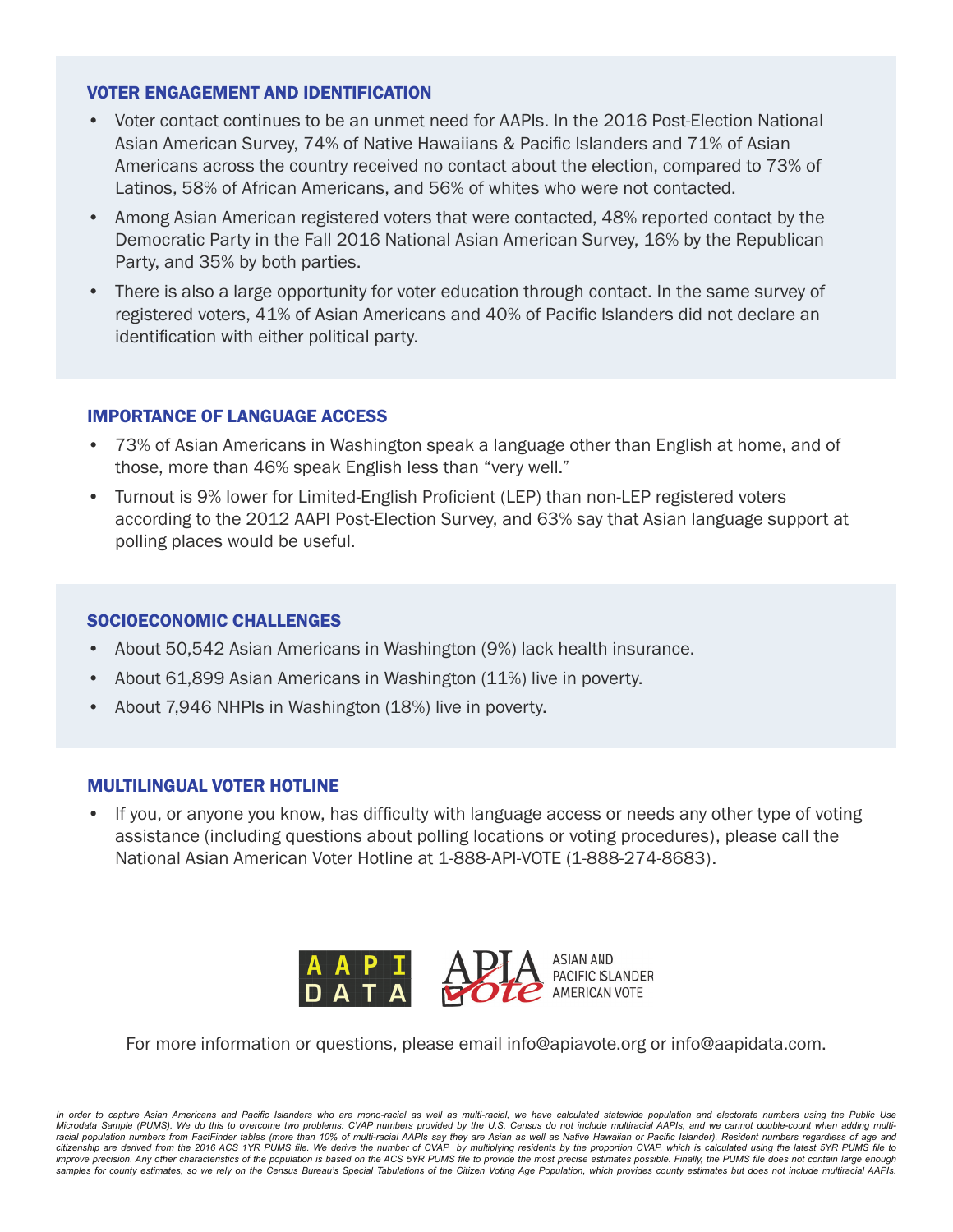## 2018 STATE FACTSHEET Wisconsin

#### POPULATION FACTS

- Largest AAPI ethnic groups in Wisconsin include: Hmong (56,447), Chinese (30,331), Indian (30,278), Filipino (15,853), Korean (15,664), and Japanese (7,585).
- From 2010 to 2016, the number of eligible AAPI voters in Wisconsin grew 27%.
	- This compares to a 3% growth rate for the statewide eligible voting population between 2010 to 2016.
- AAPI youth (ages 18-29) comprise 38% of the AAPI CVAP population in Wisconsin.
- AAPIs age 50 and up comprise 25% of the AAPI CVAP population.

### 85,170 ELIGIBLE AAPI VOTERS

AAPI POPULATION SIZE

186,962

AAPI SHARE OF ELECTORATE

## 75%

 $2%$ 

IN THE STATE

AAPI POPULATION GROWTH RATE SINCE 2000

|           | % of AAPIs in<br>County | Size of AAPI<br>Population | % of AAPI<br>CVAP in<br>County | Size of AAPI<br><b>CVAP</b> |
|-----------|-------------------------|----------------------------|--------------------------------|-----------------------------|
| Milwaukee | 4%                      | 36,315                     | 2%                             | 16,645                      |
| Dane      | 5%                      | 27,690                     | 3%                             | 11,545                      |

Waukesha 3% 11,925 2% 4,925

#### COUNTIES WITH HIGHEST AAPI POPULATIONS

About a fifth of eligible AAPI voters (19.5%) in Wisconsin live in Milwaukee County.